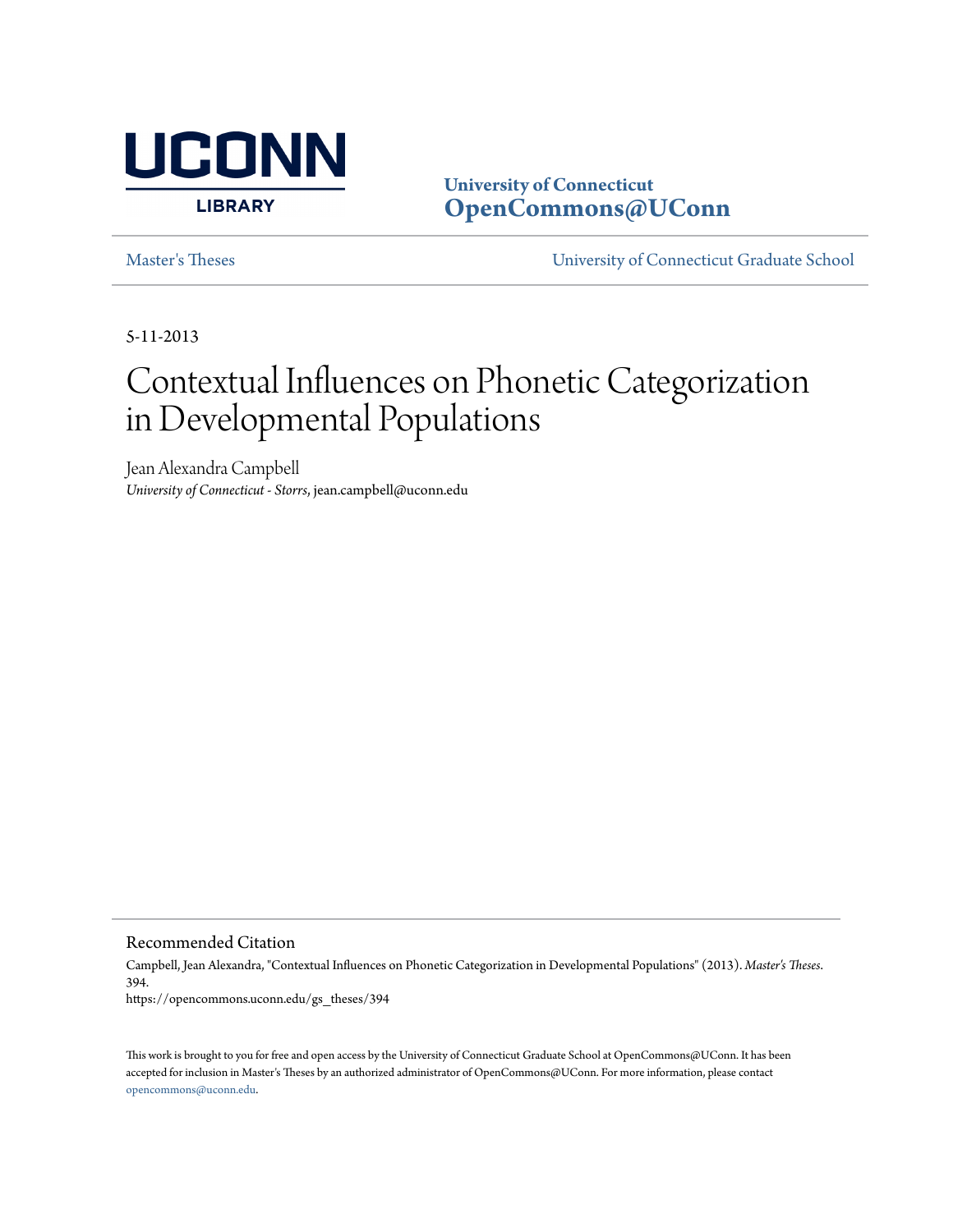# Contextual Influences on Phonetic Categorization

# in Developmental Populations

Jean Alexandra Campbell

B.A., University of Michigan, 2007

A Thesis

Submitted in Partial Fulfillment of the

Requirements for the Degree of

Master of Arts

At the

University of Connecticut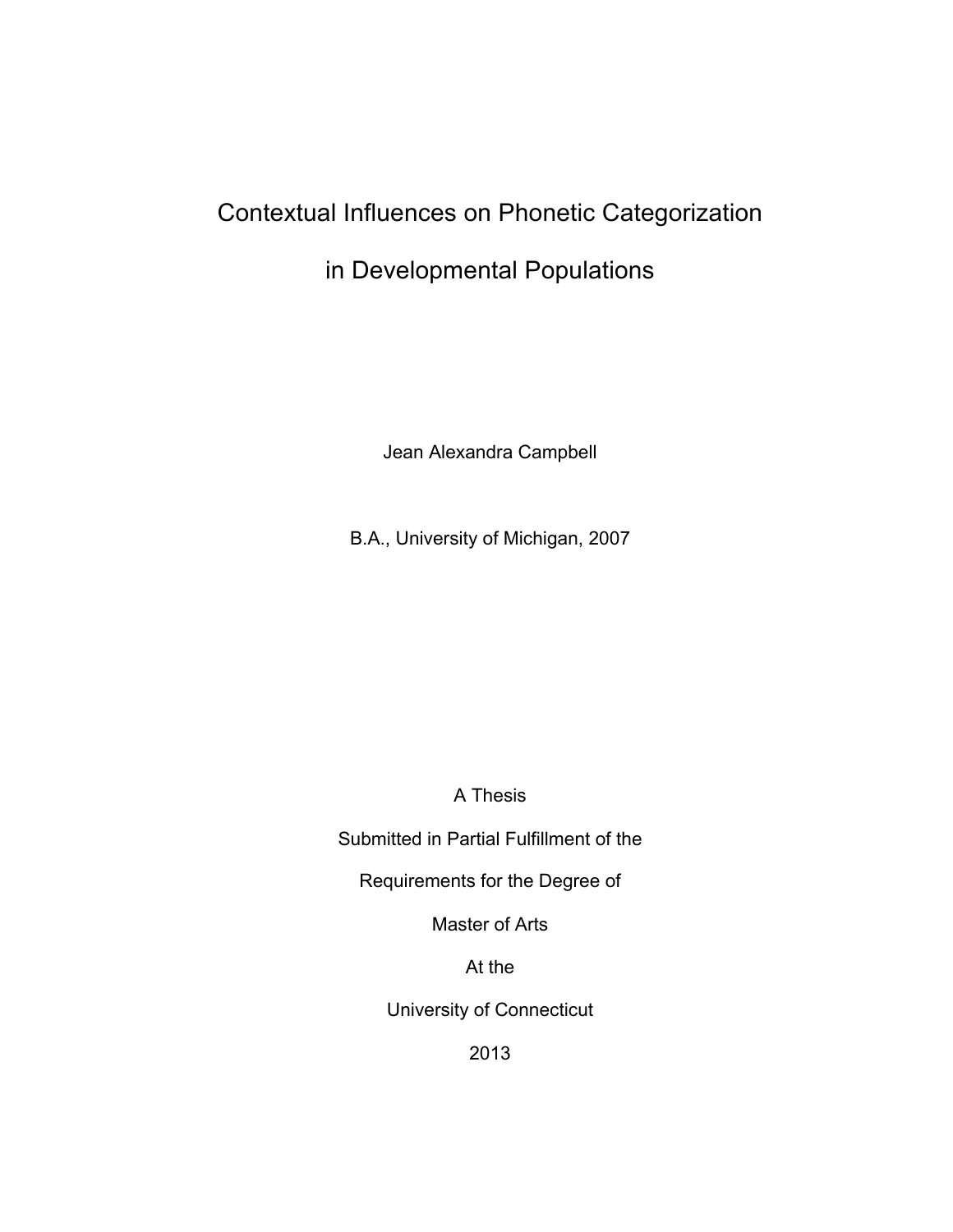# APPROVAL PAGE

### Master of Arts Thesis

# Contextual Influences on Phonetic Categorization

# in Developmental Populations

Presented by

Jean Alexandra Campbell

Major Advisor

Rachel M. Theodore, Ph.D.

Associate Advisor

Bernard G. Grela, Ph.D.

Associate Advisor

Tammie J. Spaulding, Ph.D.

University of Connecticut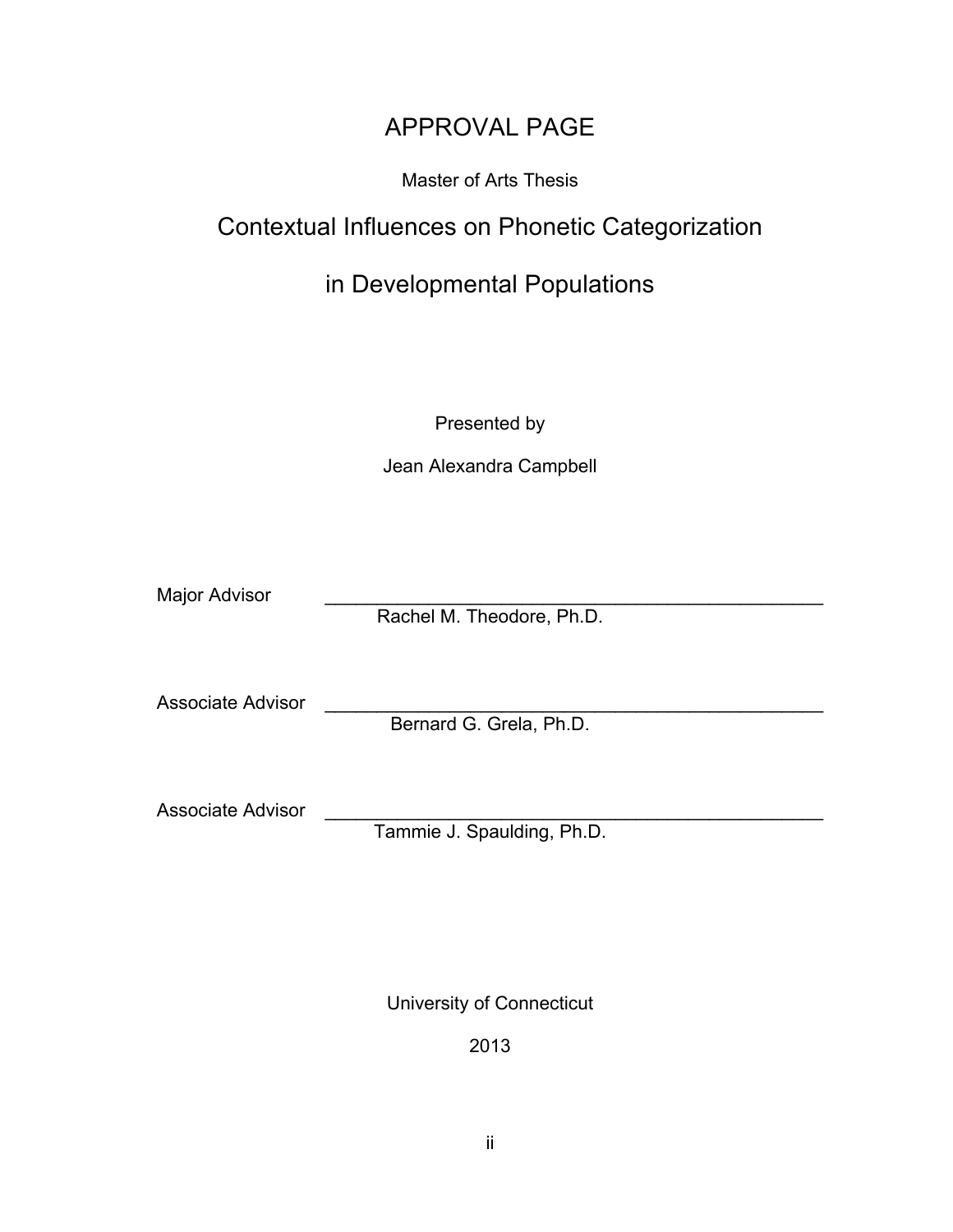#### **Acknowledgments**

I would first like to acknowledge and thank Dr. Rachel Theodore for her encouragement and tireless support as my thesis advisor. Her zest for research, patience and support were instrumental in my choice to complete a Master's thesis and in carrying it through to completion. It is because of her support that I have gained the tools necessary to be a researcher.

I would like to acknowledge my research team, Alexis Giroux, Heather McSherry, and Vanessa Springer for their hard work on this project. Thank you for assisting me in all tasks, big and small! I'd also like to thank Kelly Casey and Marykate Bisaillon for providing technical support throughout this process. The lab would not run smoothly without you.

I would also like to acknowledge the efforts and support of Dr. Bernard Grela and Dr. Tammie Spaulding. Your comments and feedback have strengthened both my knowledge of the subject matter as well as this paper.

Finally, I would like to thank my family and friends for their encouragement throughout my graduate career. I sincerely appreciate all of your love and support. I would particularly like to thank my mother, Mary Jo Campbell, and my aunt, Claudia Oakes, for always taking the time to listen and for providing invaluable advice.

This research was supported by a University of Connecticut Research Foundation Faculty Large Grant and faculty start-up funds (College of Liberal Arts and Sciences, University of Connecticut) to Dr. Rachel M. Theodore.

iii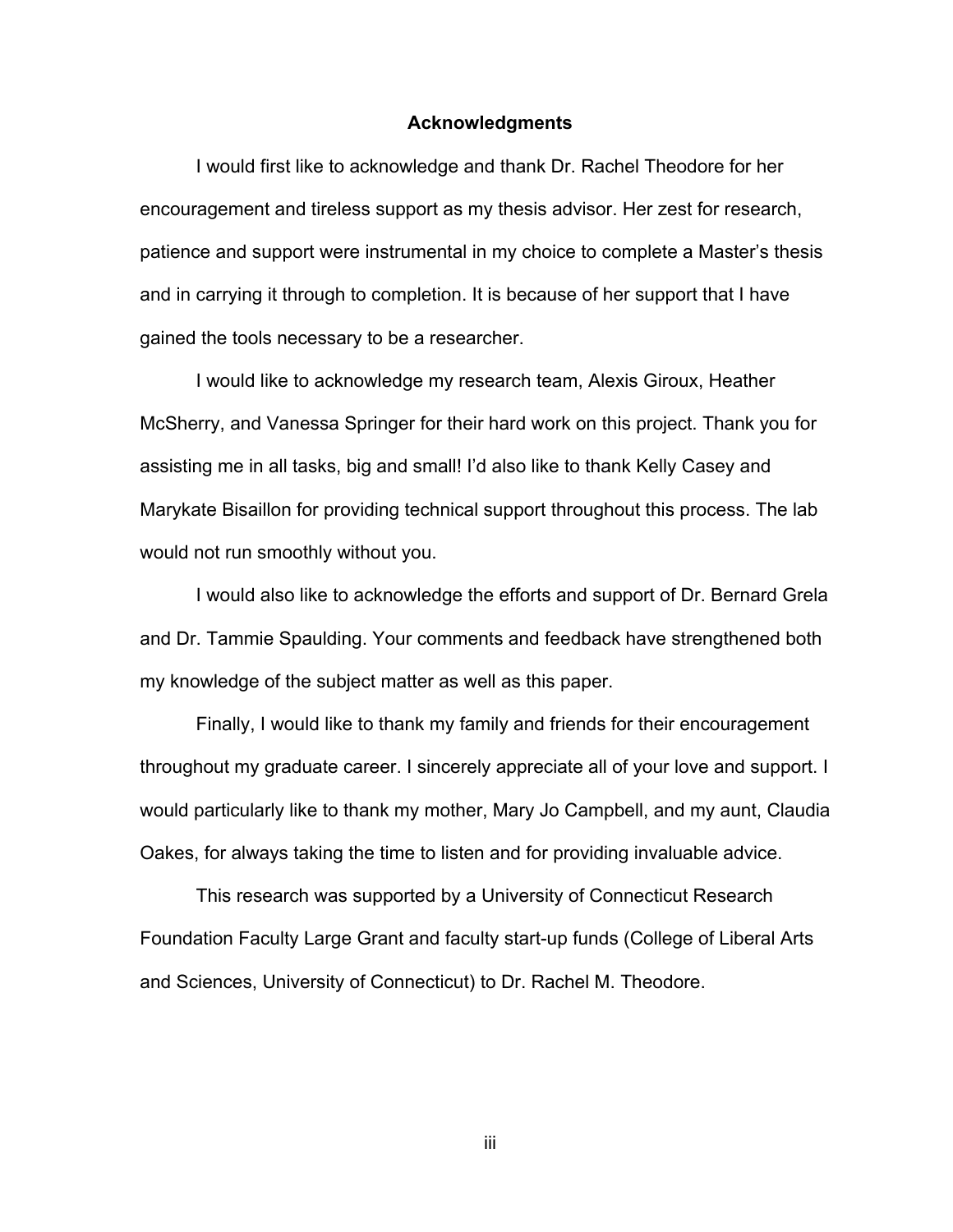### **Table of Contents**

|                | Introduction        | $\mathbf 1$ |
|----------------|---------------------|-------------|
|                | <b>Experiment 1</b> | 11          |
|                | Methods             | 11          |
|                | <b>Results</b>      | 14          |
|                | Conclusions         | 17          |
|                | <b>Experiment 2</b> | 19          |
|                | Methods             | 19          |
|                | <b>Results</b>      | 21          |
|                | Conclusions         | 25          |
| Discussion     |                     | 27          |
|                | References          | 34          |
| <b>Figures</b> |                     | 40          |
| <b>Tables</b>  |                     | 51          |
|                | Appendices          | 53          |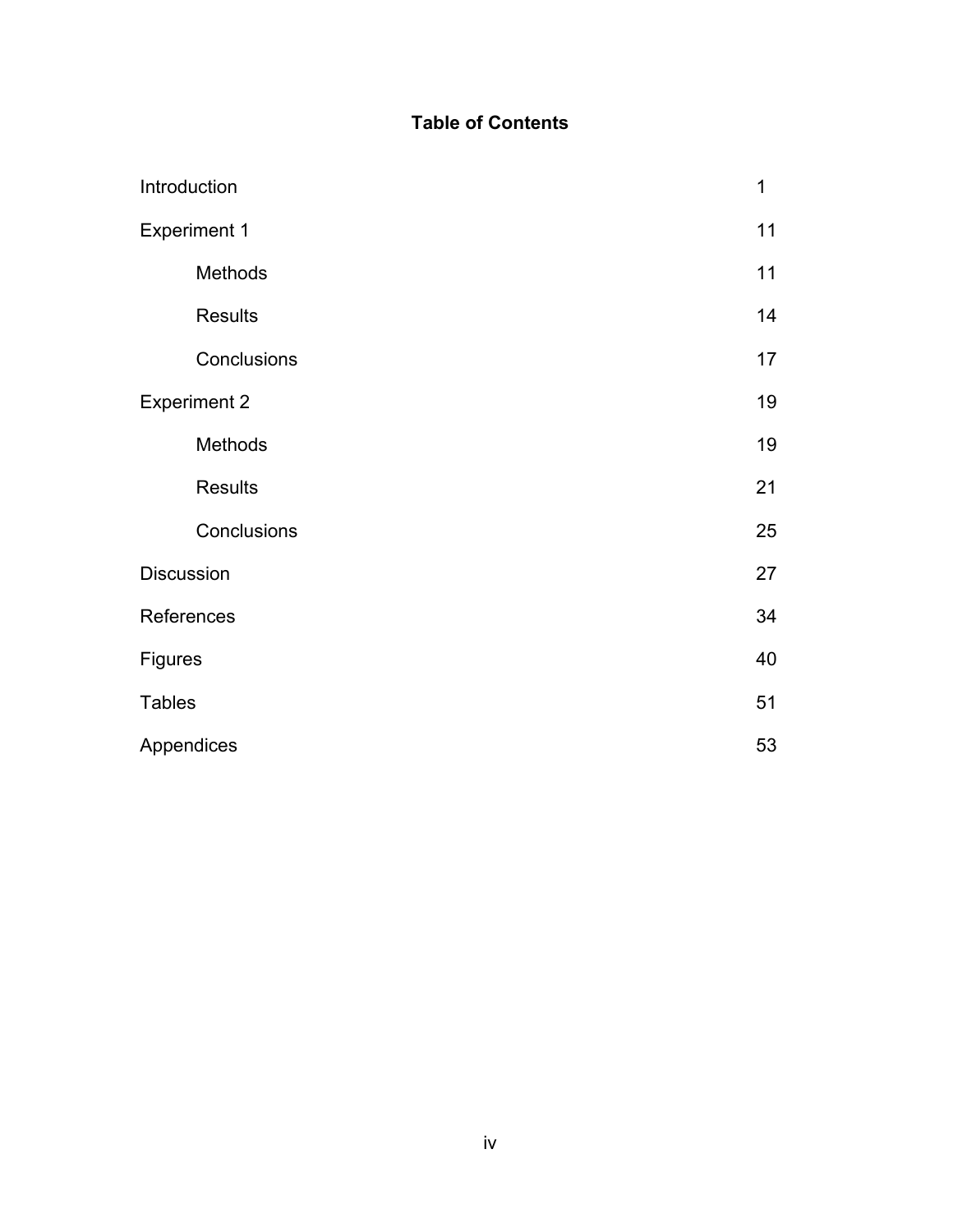#### **Abstract**

A major goal of speech perception work is to describe how listeners extract individual consonants and vowels from the speech stream, and thus understand how listeners access the building blocks of larger linguistic units including words and longer utterances. A major challenge to this task is explaining how this is possible given the extreme variability present in the speech signal that prevents a one to one mapping of the acoustic signal to a particular speech sound. In healthy adults, findings have repeatedly demonstrated that the key to a healthy perceptual processing system is dynamically adjusting phonetic boundaries to accommodate contextual influences in speech production (Miller & Volaitis, 1989; Volaitis & Miller, 1992; Theodore, Miller, & Desteno, 2009). In other words, the process of efficiently extracting consonants and vowels from the speech signal requires a system that exhibits functional plasticity for systematic variation in the speech signal.

The current study seeks to determine if school-aged children demonstrate the same functional plasticity for systematic variation. We additionally hope to use the results of this study to motivate future work using the current paradigm with children with specific language impairment to provide more information about a possible processing-based underlying cause of the disorder. However, we face two challenges to addressing our questions. First, examining contextual influences in speech perception in children requires establishing a paradigm appropriate for this population. Second, a better understanding of the developmental time-course of contextual processing in typically developing children is necessary. The research presented in this thesis addresses these two challenges.

v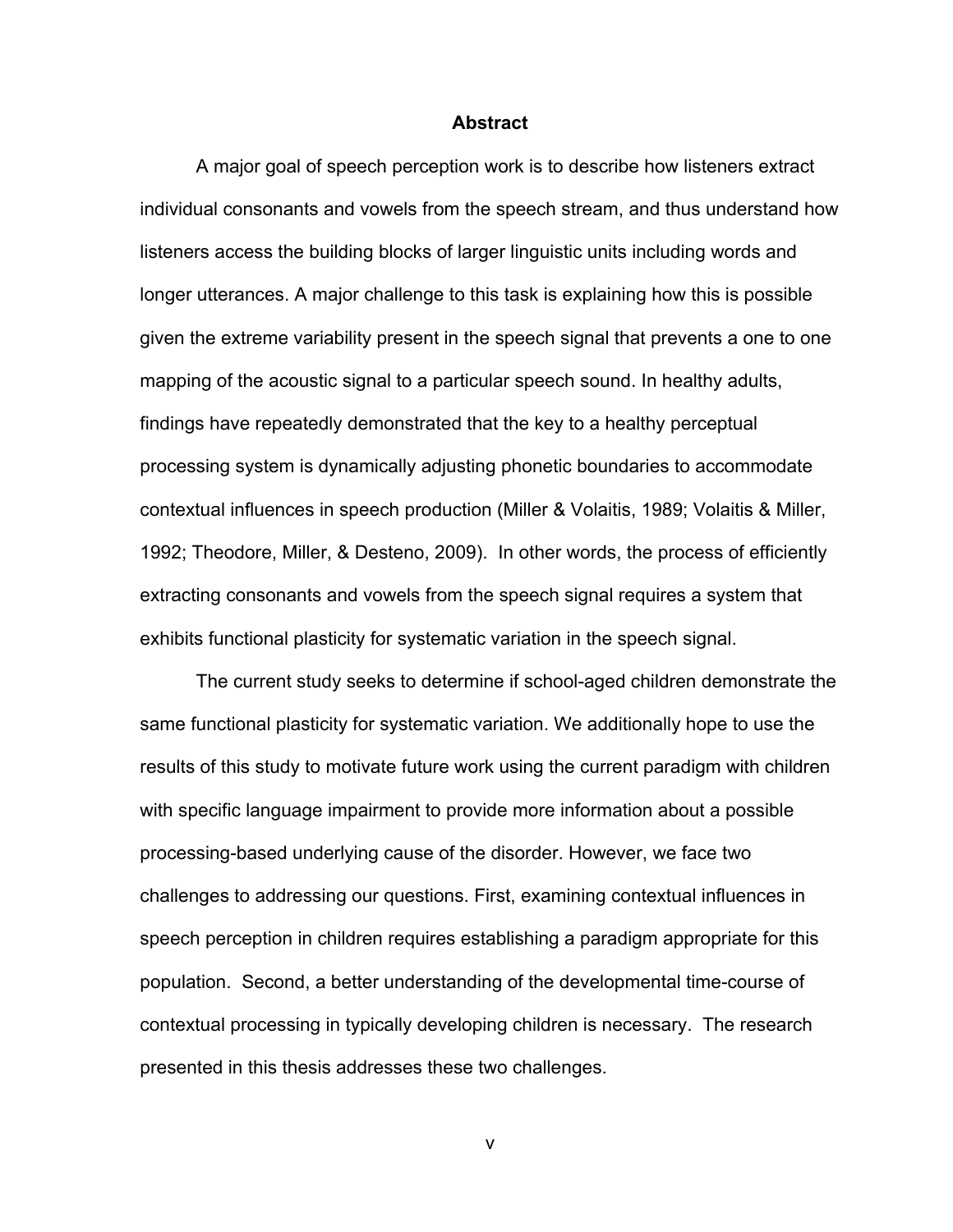The purpose of Experiment 1 is to address the first challenge. It presents a study designed to test, with new adults, a paradigm that was designed for use with children. The goal was to develop a methodology to assess the contextual influences of speaking rate and place of articulation on phonemic boundaries. We tested adults to ensure that any modifications we made in the experiment design compared to earlier paradigms (e.g., Volaitis & Miller, 1992) still yielded the expected effect. Experiment 2 addresses the second challenge and presents a study that was designed to elicit baseline information for typically developing children.

Collectively, we found that older children demonstrated boundary flexibility similar to adults in both rate and place of articulation contexts. This demonstrates that these older children are taking contextual cues into account. For younger children, the results were less clear-cut and indicate that the paradigm may not be appropriate for young school-aged children.

The results of these two experiments added to our knowledge of language processing in three ways. First, the results indicate that the modified paradigm successfully measured categorical processing in healthy adults and typically developing children, ages 8-10. Second, the results also provided evidence in support of modifications to the paradigm, such as discrimination paradigms and imaging paradigms, to further assess the effects of context on the perceptual systems of younger children. Finally, the results provided evidence that the current paradigm will be appropriate for use with older children with SLI to help answer questions regarding the underlying cause of that disorder.

vi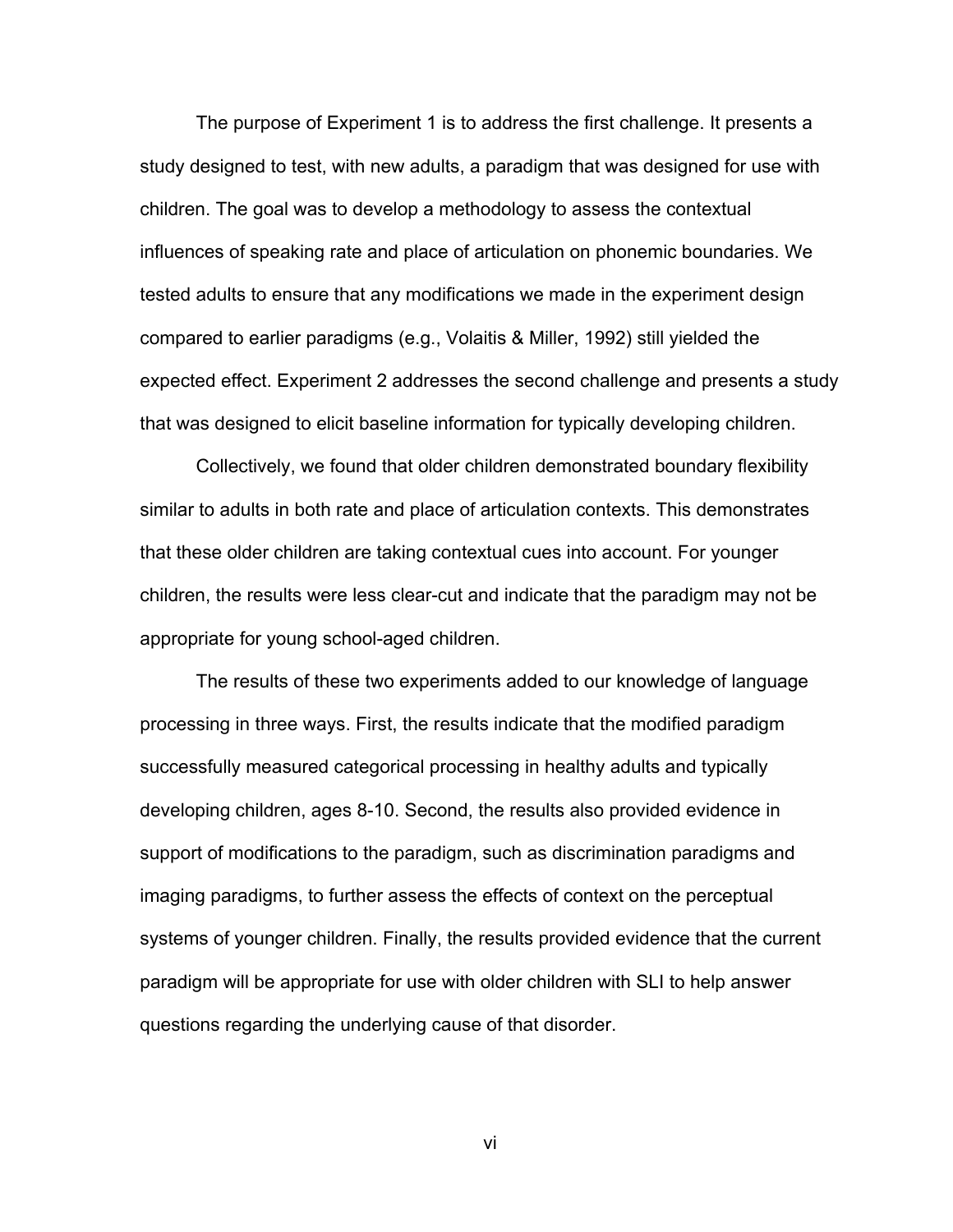#### **Introduction**

Speech perception is generally considered to be the earliest stage of language comprehension (e.g., McClelland & Elman, 1986). It is at this stage that acoustic information is passed from the auditory nerve to higher-level structures for subsequent processing and interpretation. Functionally, research within the domain of speech perception aims to describe how listeners extract individual consonants and vowels from the speech stream, and thus understand how listeners access the building blocks of larger linguistic units including words and longer utterances. The fundamental challenge in this research domain is to describe how listeners achieve stable linguistic perception given that there is no one-to-one mapping between the acoustic signal and a given speech sound.

Research has demonstrated that adults with healthy processing systems are able to achieve stable perception in the face of rampant variability through a two-pronged process. The first is through the process of categorical perception or the ability of listeners to group acoustic signals into a category that is the matched to an individual speech sound (Lisker & Abramson, 1964; Eimas, Jusczyk, & Vigorito, 1971). The second part of the answer is that listeners are able to adjust the boundaries between these categories to account for changes in the acoustic signal (Miller & Volaitis, 1989; Volaitis & Miller, 1992; Theodore, Miller, & Desteno, 2009). These abilities are well documented in adults and category processing has also been found in infants as young as one month old (Eimas et al., 1971), however less is known about the speech processing abilities of school-aged children.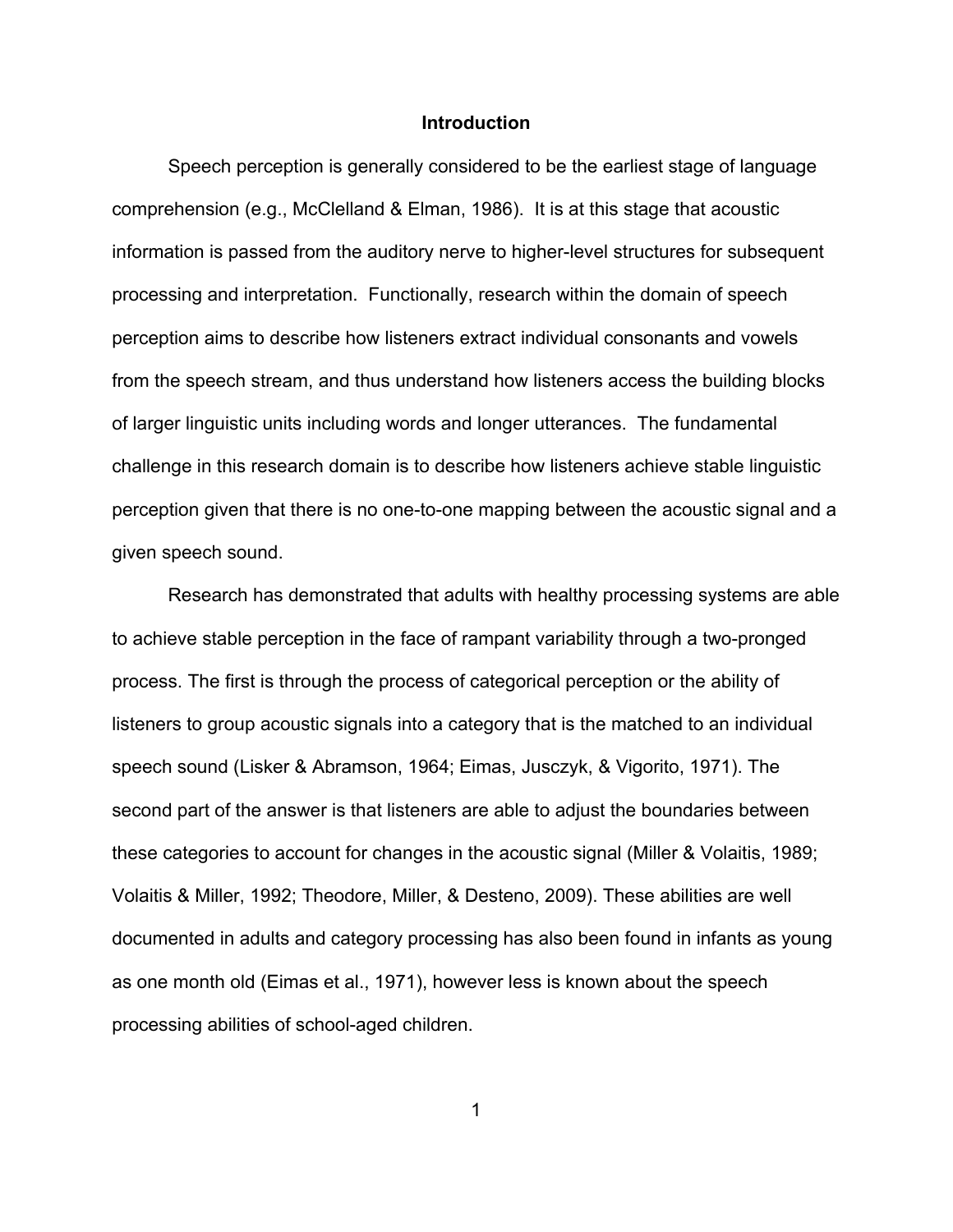The purpose of this study is to develop a paradigm to test speech processing in the school-aged child population and to collect baseline data for the speech processing abilities of this population. We hope to then use both the paradigm and baseline information to assess speech-processing skills in school-aged children with specific language impairment (SLI). This is a language disorder that is found in approximately 7% of the United States population (Tomblin, Records, Buckwalter, Zhang, Smith, & O'Brien, 1997; Leonard, 1998) for which the underlying cause is not well understood. We hope that by adding to the knowledge base of the underlying cause of SLI we can help to improve diagnosis and treatment of this population.

To that end, we provide relevant background literature on speech perception in healthy populations and describe the current theoretical understanding of SLI. We conclude the Introduction by outlining empirical support for the prediction that some of the language deficits observed in SLI may reflect early speech processing deficits. Experiment 1 presents a study that assessed speech processing in adults using a paradigm that was designed for use with children in order to demonstrate the validity of our paradigm. Experiment 2 presents a study that examined typically developing children aged 5-10 years to determine baseline processing in that population. In the Discussion section, we outline the outcomes of Experiments 1 and 2 and the implications of these results on the experiment paradigm and our understanding of speech processing in typically developing children. Finally, we present future work that is motivated by the outcomes of these studies.

#### **Speech perception**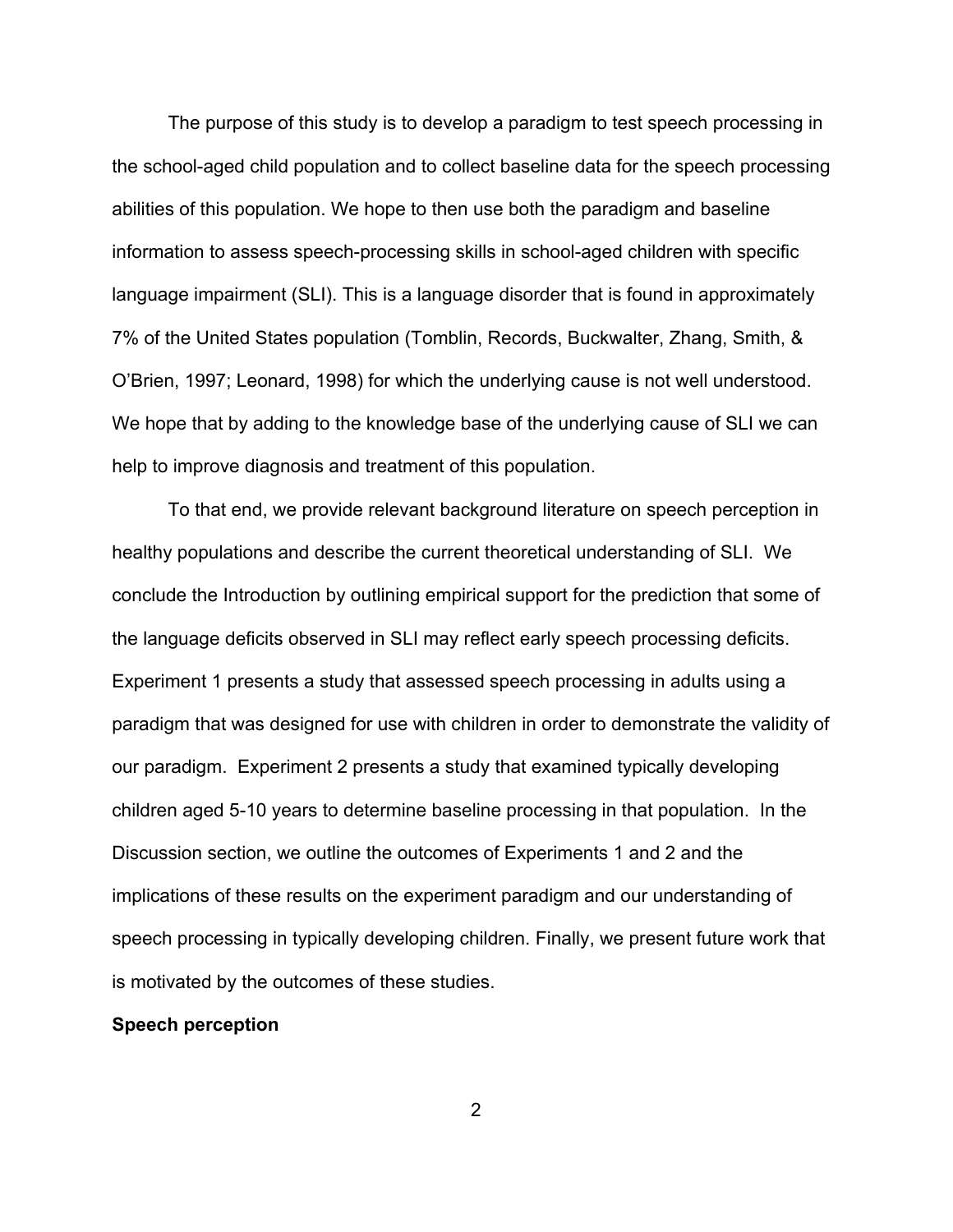Before delving into an explanation of the current work, two aspects of language need to be considered: speech processing and speech production. At a basic level, speech processing is the system through which a listener receives acoustic information, recognizes that information as "speech," decodes the acoustic information, assigns meaning to the information, and stores this information (Vance, Stackhouse, & Wells, 2005). Errors in speech processing can occur throughout this process if the acoustic information is not recognized, decoded incorrectly, or stored incorrectly. In contrast, speech production is the process by which a thought is conceived, syntactic rules are applied (e.g., part of speech), phonetic rules are applied, motor movements are initiated, and an acoustic form is produced and transmitted (Chomsky, 1965; Vance et al., 2005). Again, errors can occur at all levels of this process and will impact the signal transmission.

The current work considers the speech processing aspect of language, particularly the earliest stages that acoustic information must pass through before it can be decoded and understood by a listener. As mentioned earlier, a challenge of speech processing and for the listener is maintaining a stable and plastic system that is able to process the extreme variability present in incoming acoustic information. For example, consider the acoustic information used to specify just one class of sounds – stop consonants. The acoustic information produced for a given stop consonant varies widely due to a host of factors including speaking rate (Miller, Green, & Reeves, 1986; Nagao & de Jong, 2007), following phonetic context (Delattre, Liberman, & Cooper, 1955), place of articulation (Volaitis & Miller, 1992), and even who in particular is producing the stop consonant (Theodore, Miller, & Desteno, 2009). Thus the job for the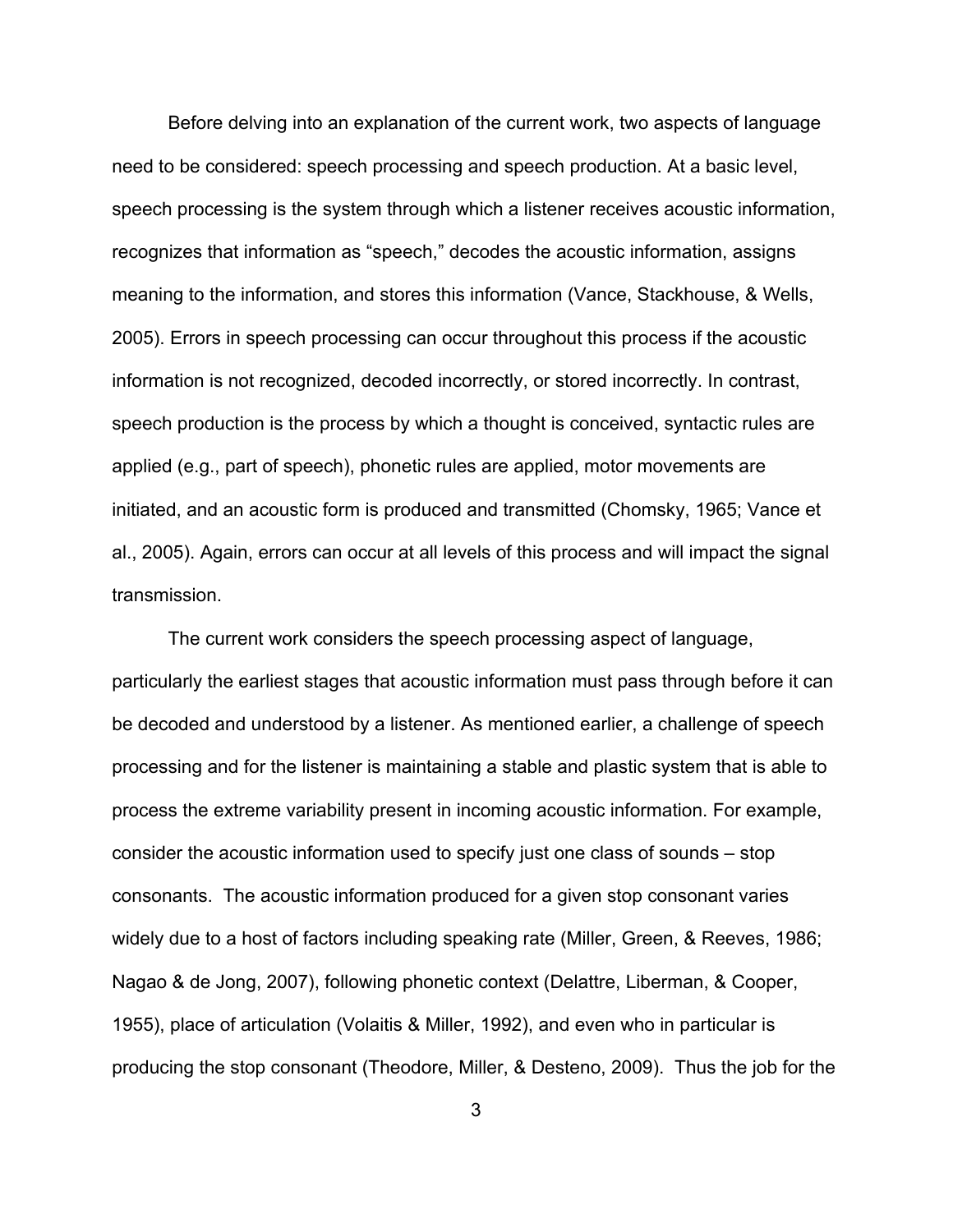listener in order to have stable linguistic perception is to take many different acoustic signals and map them to a single phonetic category.

Part of how listeners are able to accommodate variability for a given speech sound is their ability to "tune out" some of the variability and focus on a set of more salient characteristics. This ability gives rise to the concept of categorical perception. Though speakers actually produce individual phonemes with many slight acoustic variations, rather than mapping each individual variation to a separate phoneme, they map a range of variants onto a single phonemic category (Liberman, Harris, Kinney, & Lane, 1961). This allows all variations of /p/, for example, to be perceived and understood as that sound regardless of the talker, phonetic context, or speaking rate. This ability to perceive speech categorically develops early and research has found that infants as young as one month are able to approximate the categorical perception abilities of adults (Eimas et al., 1971).

One acoustic-phonetic property that has been examined with respect to categorical perception is voice-onset-time (VOT), which is a distinguishing feature of stop consonants (/p/, /b/, /t/, /d/, /k/, and /g/). These sounds are produced by completely occluding the vocal tract, and VOT is the amount of time that elapses between the release of the stop consonant and the onset of voicing that signals the beginning of the next sound. VOT is an important characteristic of these sounds because it distinguishes voiced stop consonants (/b/, /d/, /g/) from their voiceless counterparts (/p/, /t/, /k/). As shown in Figure 1, voiced stops typically have shorter VOTs than voiceless stops. Evidence for categorical perception comes from studies that have examined how listeners use VOT to recover voicing of word-initial stop consonants. In these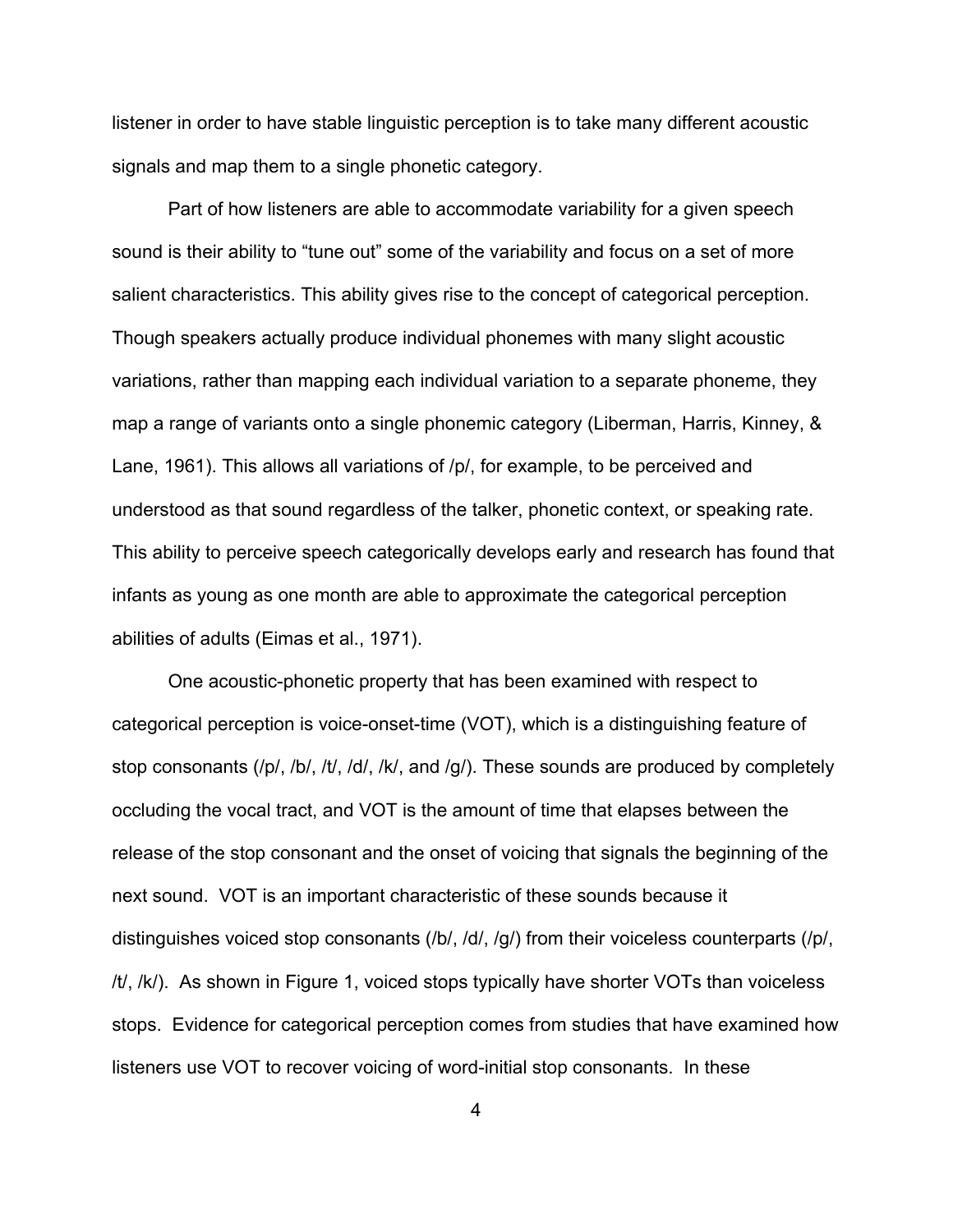experiments, listeners are presented with a range of VOTs and asked to identify the initial sound. Listeners hear VOTs that are typical of voiced stops (i.e., short VOTs) and voiceless stops (e.g., relatively long VOTs), but they also hear VOTs that are intermediate between these endpoints. Many studies have demonstrated that stop voicing perception is not linearly related to VOT. That is, in adults, the perception of voiceless stops does not get systematically higher in a linear relationship to VOT duration (e.g., Volaitis & Miller, 1992; Theodore et al., 2009). Rather, as illustrated in Figure 2, listeners perceive the VOT continuum categorically: a range of VOTs is identified as voiced, a different range of VOTs are identified as voiceless, and there is an abrupt discontinuity between the voiced and voiceless responses. Such categorical perception of acoustic-phonetic variation has been shown, in adults, for a host of phonetic properties that cue many different phonemic contrasts (Miller & Liberman, 1979; Volaitis & Miller, 1992; Schouten & Van Hessen, 1992; Miller, 2001; Minagawa-Kawai, Mori, & Sato, 2005).

Though categorical perception is a hallmark of efficient speech perception, many findings have demonstrated that the perception process is highly tuned to accommodate systematic acoustic-phonetic variation. That is, the precise boundaries between phonetic categories are not fixed in acoustic-phonetic space; rather, phonetic boundaries shift as a function of specific contexts. For example, consider the boundary specifying the voicing contrast in stop consonants. Research in adults has demonstrated that variability due to speaking rate and place of articulation can influence the VOT boundary. For example, as speaking rate slows, so does the location of the VOT boundary for stop consonants (Miller & Volaitis, 1989). Similarly, the voicing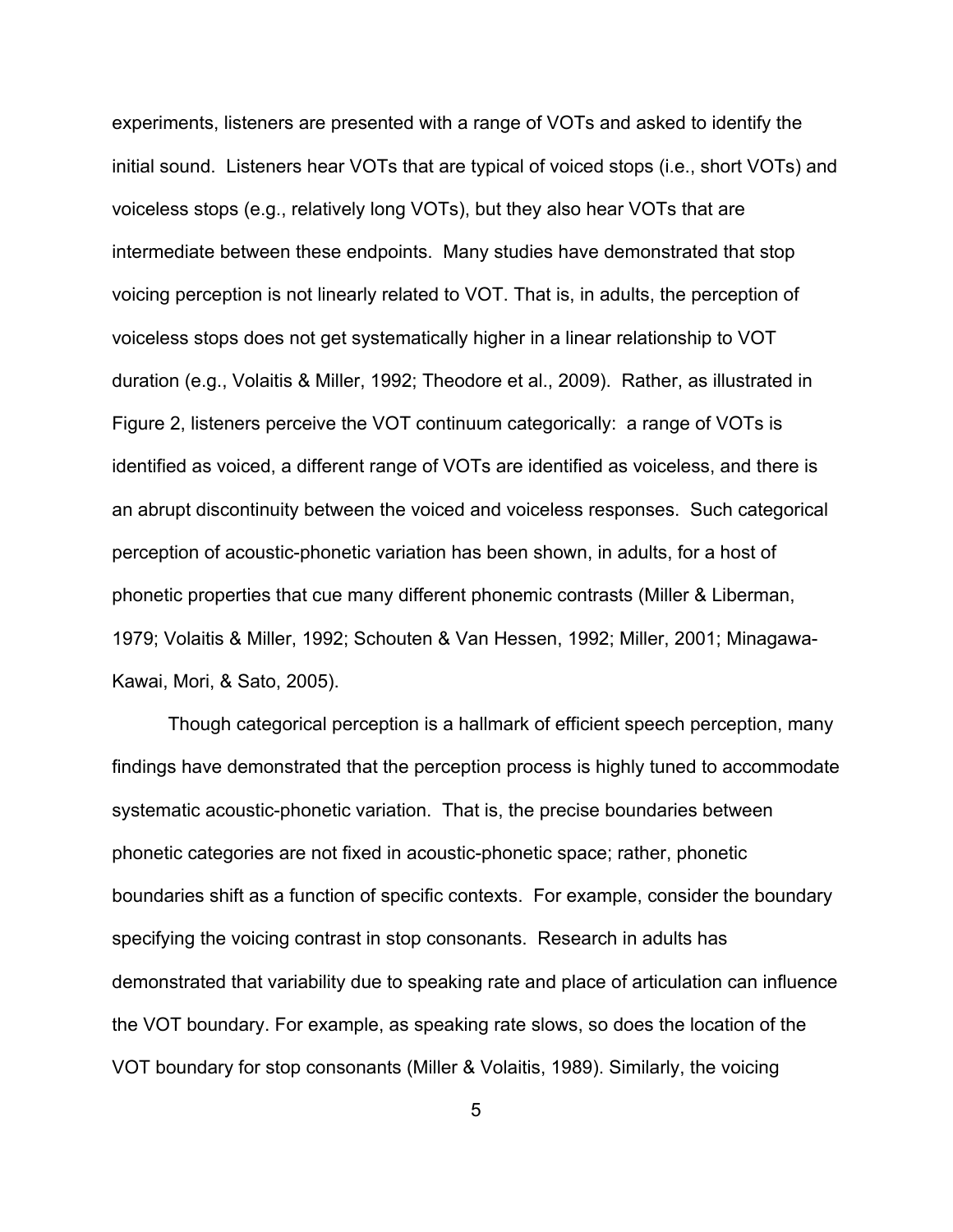boundary for labial stops, which are produced at the front of the mouth, is located at a shorter VOT than the boundary for the posterior velar stops (Volaitis & Miller, 1992). These perceptual shifts in the voicing boundary are thought to occur in order to accommodate systematic variation in the speech signal; as speaking rate slows, VOTs produced for a given stop consonant increase (e.g., Theodore et al., 2009). As place of articulation moves from front to back in the vocal tract, VOTs increase in speech production such that VOTs for labial stops are typically shorter than VOTs for velar stops (e.g., Theodore et al., 2009). This makes for an efficient speech perception system that is able to quickly adjust phonetic boundaries to accommodate systematic changes in the acoustic signal so that comprehension of the incoming information continues even though acoustic variability is present.

While research has shown that adults are able to efficiently accommodate acoustic changes, this same pattern has not been studied in children. That is, we know that children are able to perceive speech categorically from a very young age, but we do not know at what age (Eimas et al., 1971) they begin to shift these boundaries to accommodate contextual variation. To sum, findings within the domain of adult and child speech perception have shown that listeners achieve stable perception by processing acoustic-phonetic variation categorically. Moreover, categorical processing in adults is flexible such that the precise boundary between phonetic categories is modified to accommodate contextual influences in speech production. The extent to which typically developing children exhibit such flexibility in categorical processing is currently unknown.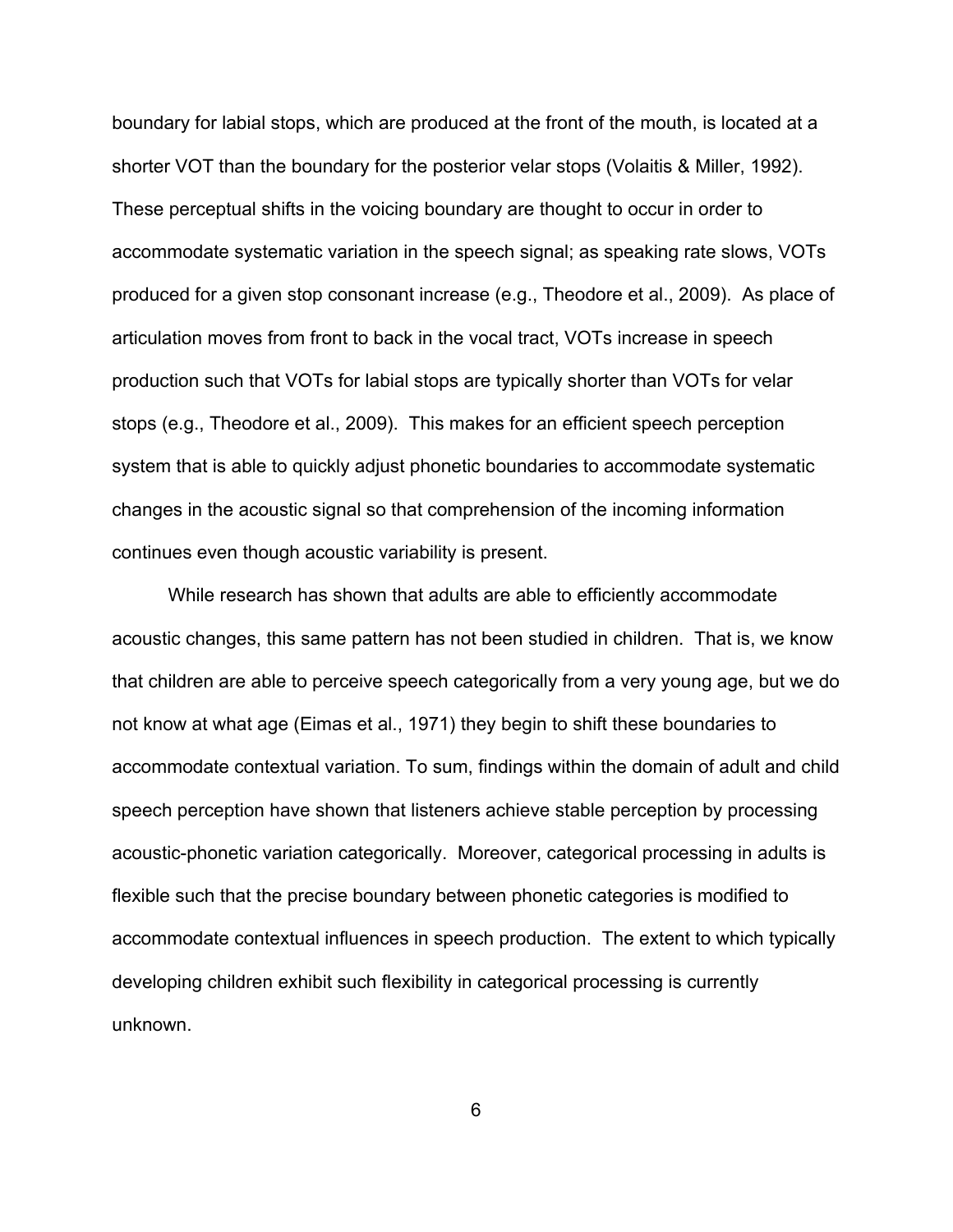#### **Specific language impairment**

Specific language impairment (SLI) is a language disorder lag behind their peers in terms of language development in the absence of any known hearing, cognitive, obvious neurological deficits, or social-emotional deficits (Stark & Tallal, 1981; Leonard, 1998). Children with SLI have been observed to have impairments in phonology (Roberts, Rescorla, Giroux, & Stevens, 1998), morphology and syntax (Rice, Wexler, & Cleave, 1995; Leonard, 1999). Though the presentation of language deficits in children with SLI is well documented, the locus of the impairment is still a subject for debate. That is, even though the overt, observable atypical language skills are well documented, there is theoretical disagreement in terms of what aspect of the language processing is impaired and thus gives rise to these behaviors.

One theory holds that the locus of impairment for SLI is morpho-syntactic (Ullman & Gopnik, 1999; Rice et al.,, 1995). This theory proposes that the morphological and grammatical deficits witnessed in children with SLI are due to an incomplete understanding of the rules that govern language (van der Lely, 1996) or a subtle neurobiological deficit (Gopnik, 1997). In contrast, a competing theory places the locus of impairment at the level of speech processing (Joanisse & Seidenberg, 2003; Marinis, 2011). In other words, children with SLI do not correctly interpret or code incoming acoustic information. Further research is necessary in order to more definitively determine the root cause of this disorder, particularly with respect to these two competing theories. The goal of the current research is to provide a starting point for testing the hypothesis that the locus of language impairment in SLI stems from disruption early on in the processing stream. However, to do so we need to begin by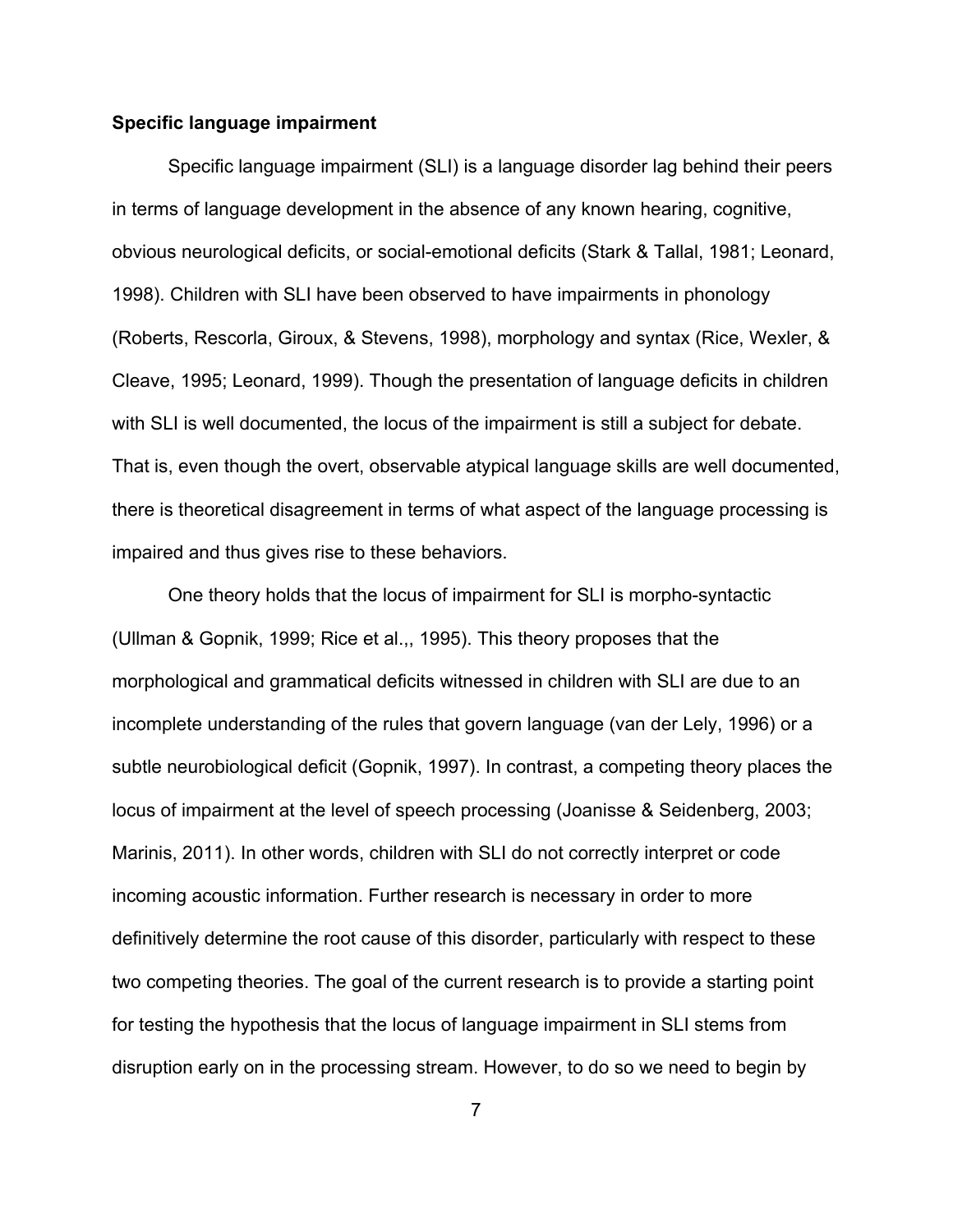establishing a paradigm to test this and by collecting baseline data from typically developing children to serve as our point of comparison.

#### **Speech perception in children with SLI**

The speech perception abilities of children with SLI have been studied in previous work and findings generally fall into two categories: abilities under optimal conditions and abilities under adverse conditions. Leonard and McGregor (1992) found that, when asked to perform a discrimination task, children with SLI performed similarly to typically developing peers when the sounds they were listening for had high phonetic substance (e.g., stressed syllables, longer duration, greater amplitude, higher frequency). However, for distinctions with less phonetic contrast, such as syllable final consonants and weak syllables, the children with SLI were less successful compared to typically developing children. Similarly, Coady, Kluender, and Evans (2005) found that children with SLI were able to discriminate between voiced and voiceless stop consonants when presented with clear examples of the given sounds. The children with SLI did not perform well when asked to differentiate between continua members that fell close to the VOT boundary. These findings may indicate that children with SLI do not have sufficiently stable category boundaries, and these boundaries can be disrupted in non-optimal conditions. Furthermore, Coady, Evans, Mainela-Arnold, and Kluender (2007) found that children with SLI performed speech discrimination tasks most successfully when the stimuli presented were real words and were produced by real speakers. Their task performance significantly decreased when stimuli were presented using synthesized speech and when non-word stimuli were used. This latter finding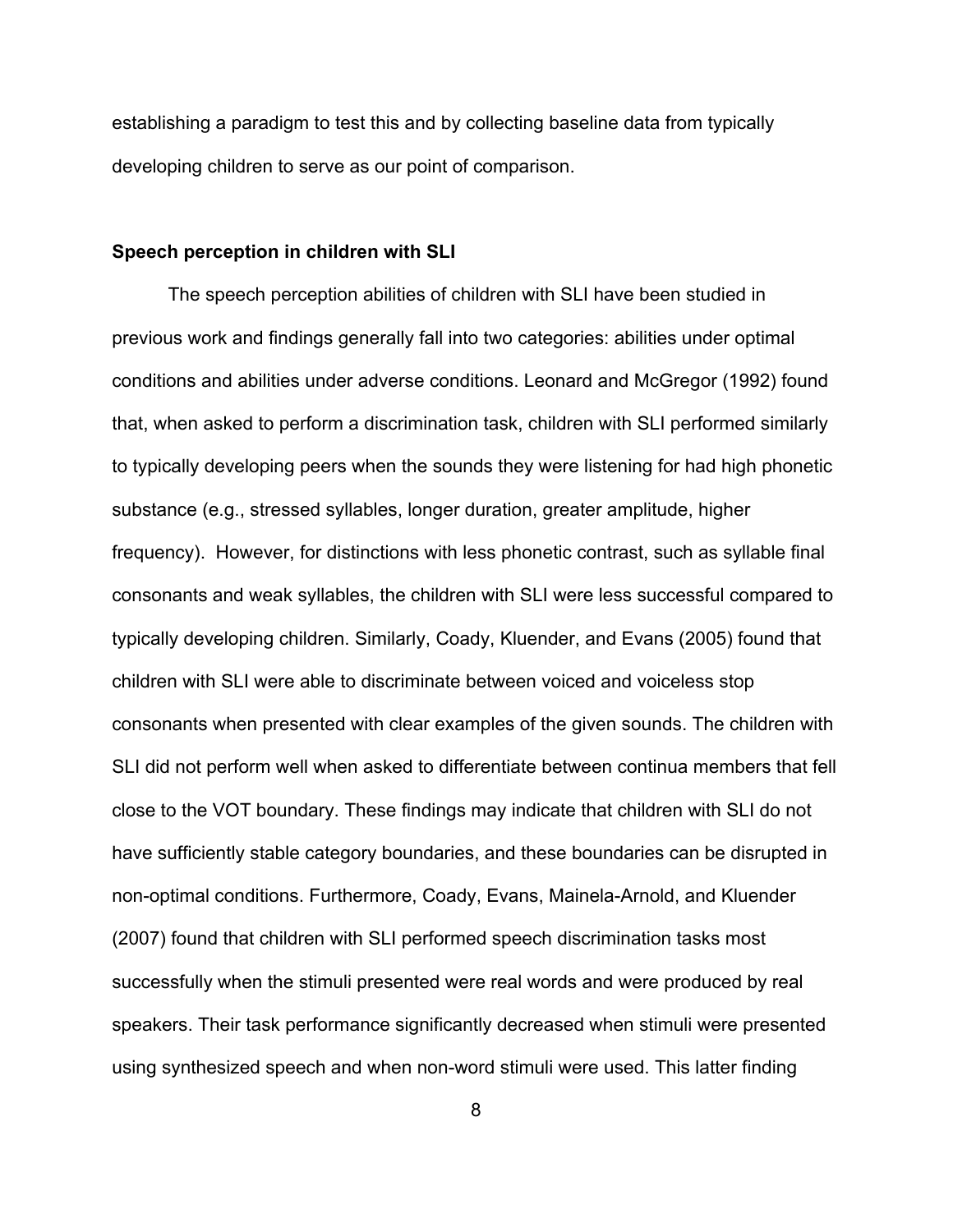suggests that not only are children with SLI less stable in their categorical boundaries, but that they are also less flexible in accommodating changes in the acoustic signal (e.g., synthesized vs. natural speech). Overall, the body of research already conducted indicates that while children with SLI are able to perceive speech categorically, their ability to do so is much more fragile than that of their typically developing peers. If this is the case, then this research provides support for the speech perception theories of SLI impairment.

In summary, it is understood that VOT, a perceptual characteristic of stop consonants, is perceived categorically, VOT can be used to assess the speech perception abilities of children. The present study seeks to establish a paradigm and to collect baseline data to determine if school-aged children demonstrate the same categorical and plastic speech processing abilities that we see in healthy adults. Given that categorical perception is an early developing skill, we predict that the typically developing children will also demonstrate the same boundary flexibility as healthy adults during voiced and voiceless stop consonant discrimination tasks.

In the present work, experiment 1 seeks to establish a paradigm for testing our hypotheses regarding processing flexibility in an adult population to ensure that our framework (i.e. less repetitions) and stimuli (i.e. pictured response cues) elicit the expected results in adults. In Experiment 2 we will utilize the paradigm in Experiment 1 to establish a baseline for the boundary shifting abilities in typically developing children. The eventual goal is to use both the paradigm and baseline data to collect information about the same skills in the SLI population in order to add to the knowledge base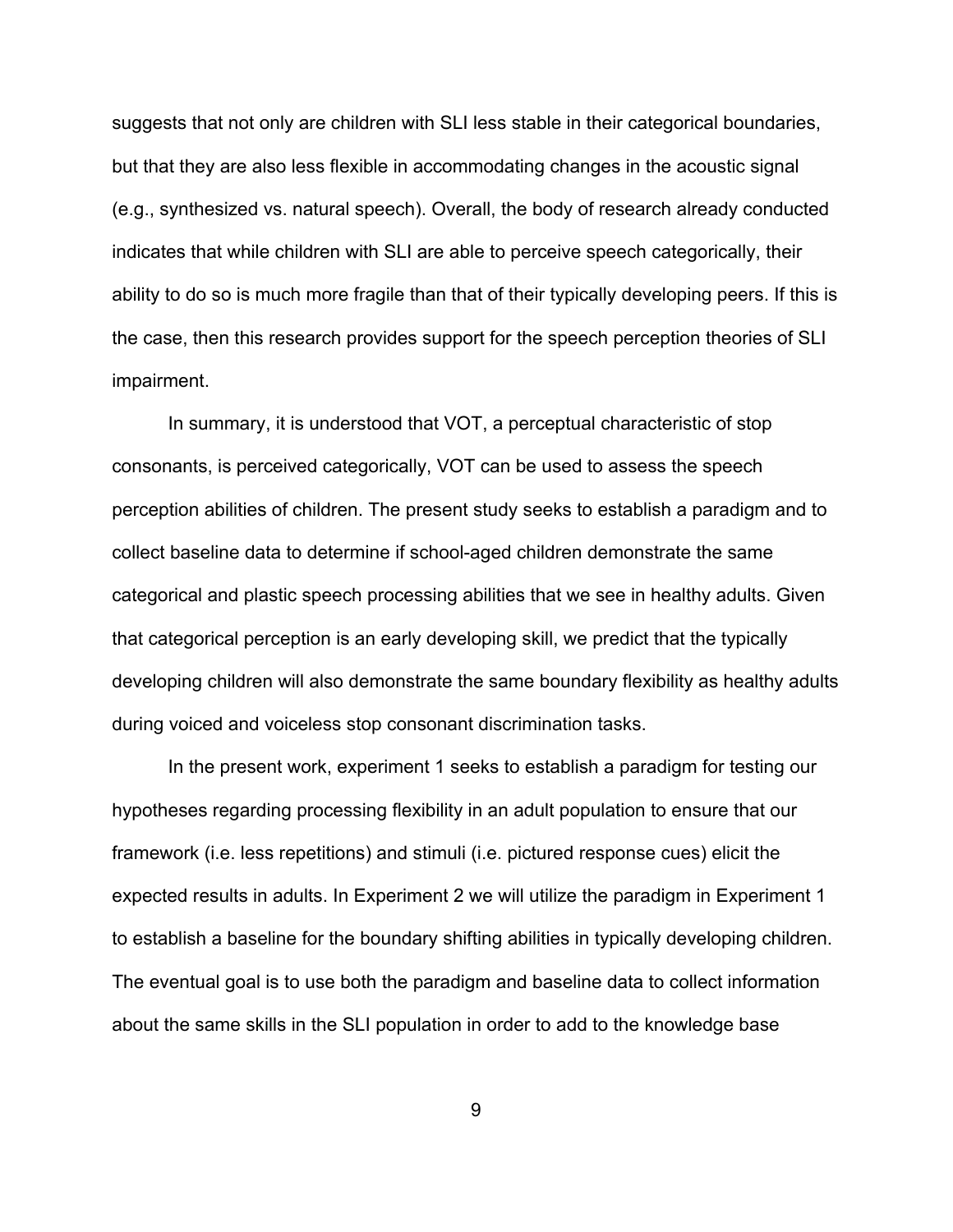regarding the underlying cause of that disorder. Experiments 1 and 2 could therefore be considered precursors to that later work.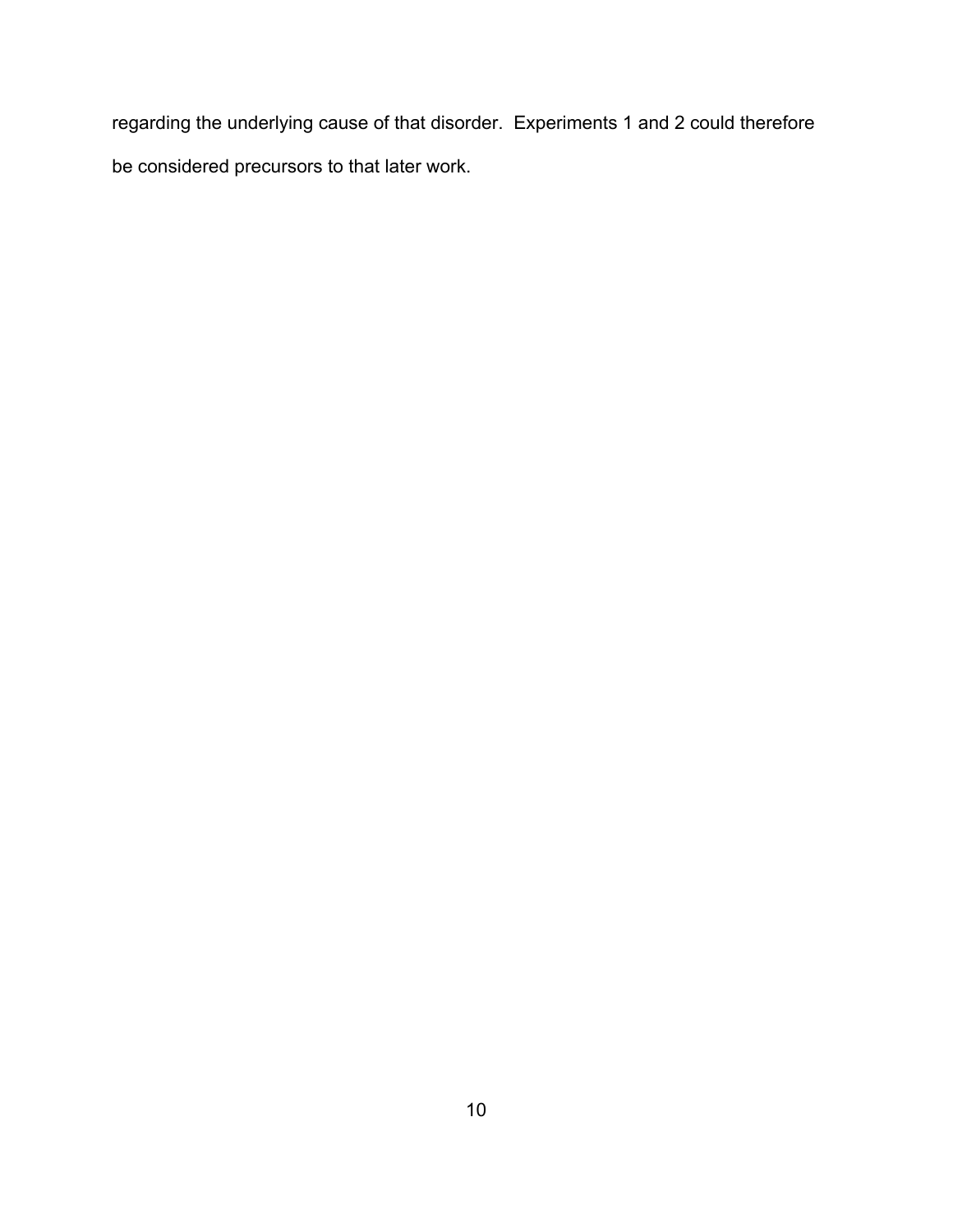#### **Experiment 1**

Experiment 1 was conducted with adult participants to test the research paradigm. The goal was to determine if changes made to previously utilized paradigms (e.g., Volaitis & Miller, 1992) would yield the same results. The most notable change to previously used paradigms concerns the number of trials presented; here we drastically lowered the number from 10 trials to five, in order to keep the time to complete the experiment more consistent with expectations for the developmental populations tested in Experiment 2. A second change concerns the fact that a new stimulus set was developed for this project; thus, we needed to ensure that the predicted results could be obtained with our particular set of stimuli.

#### **Methods**

#### *Participants*

Twenty-four adults ages 19-24 (mean = 21.12) participated in the experiment. Prior to beginning the experiment proper, the participant completed a short demographic form (see Appendix B). All listeners were either University of Connecticut students or residents living near the University of Connecticut. Five listeners were male and nineteen were female. Listeners were monolingual English speakers with no history of speech, language, or hearing disorders according to self-report, save for one adult who had a history of /r/ articulation disorder (for which she was successfully treated during childhood). All listeners passed a pure-tone hearing screen bilaterally at 20 dB HL for 500 Hz, 1000 Hz, 2000 Hz, and 4000 Hz. Listeners were paid for their participation in the experiment.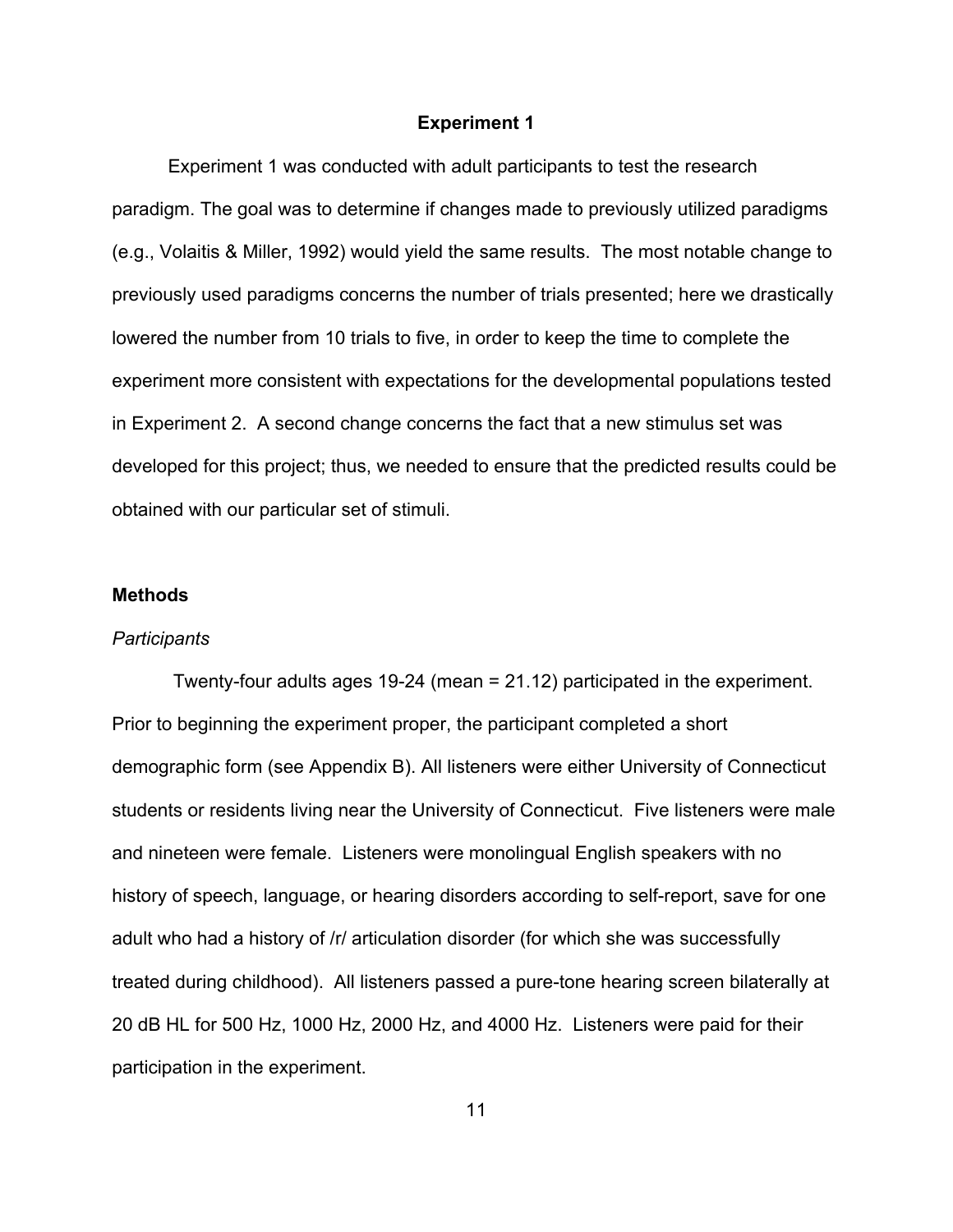An additional ten listeners were tested but not included in the analyses because they were not monolingual speakers ( $n = 8$ ) or because of technical difficulties that resulted in the data from the experiment not being properly recorded during the experiment  $(n = 2)$ .

#### *Stimuli*

The stimuli consisted of three VOT continua: a continuum from *goal* to *coal* at a slow speaking rate, a continuum from *bowl* to *pole* at a slow speaking rate, and a continuum from *goal* to *coal* at a fast speaking rate. Creation of the continua followed procedures outlined in Theodore and Miller (2010). To sum, the continua were based on natural productions of the voiced-initial endpoints *goal* and *bowl*. A female monolingual speaker of English was recorded producing many repetitions of these words (along with many fillers) and one repetition of each was selected such that word duration was approximately equivalent and the repetitions were of high acoustic quality (e.g., free from artifact). The selected *goal* and *bowl* tokens were equated for duration (*goal*, 478 ms; *bowl*, *479* ms), a cosine ramp was applied to the final 30 ms of each token in order to simulate the naturally-occurring decrease in amplitude at word-offset, and the two tokens were equated for root-mean-square amplitude.

A synthesized version of the selected *goal* and *bowl* tokens was created using LPC-based speech synthesis software (Analysis Synthesis Laboratory, Kay PENTAX) and this token served as the voiced-initial endpoint of the slow velar and slow labial continua, respectively. To create successive steps on each continuum, parameters of the LPC analysis were modified on a frame-by-frame basis (each frame corresponds to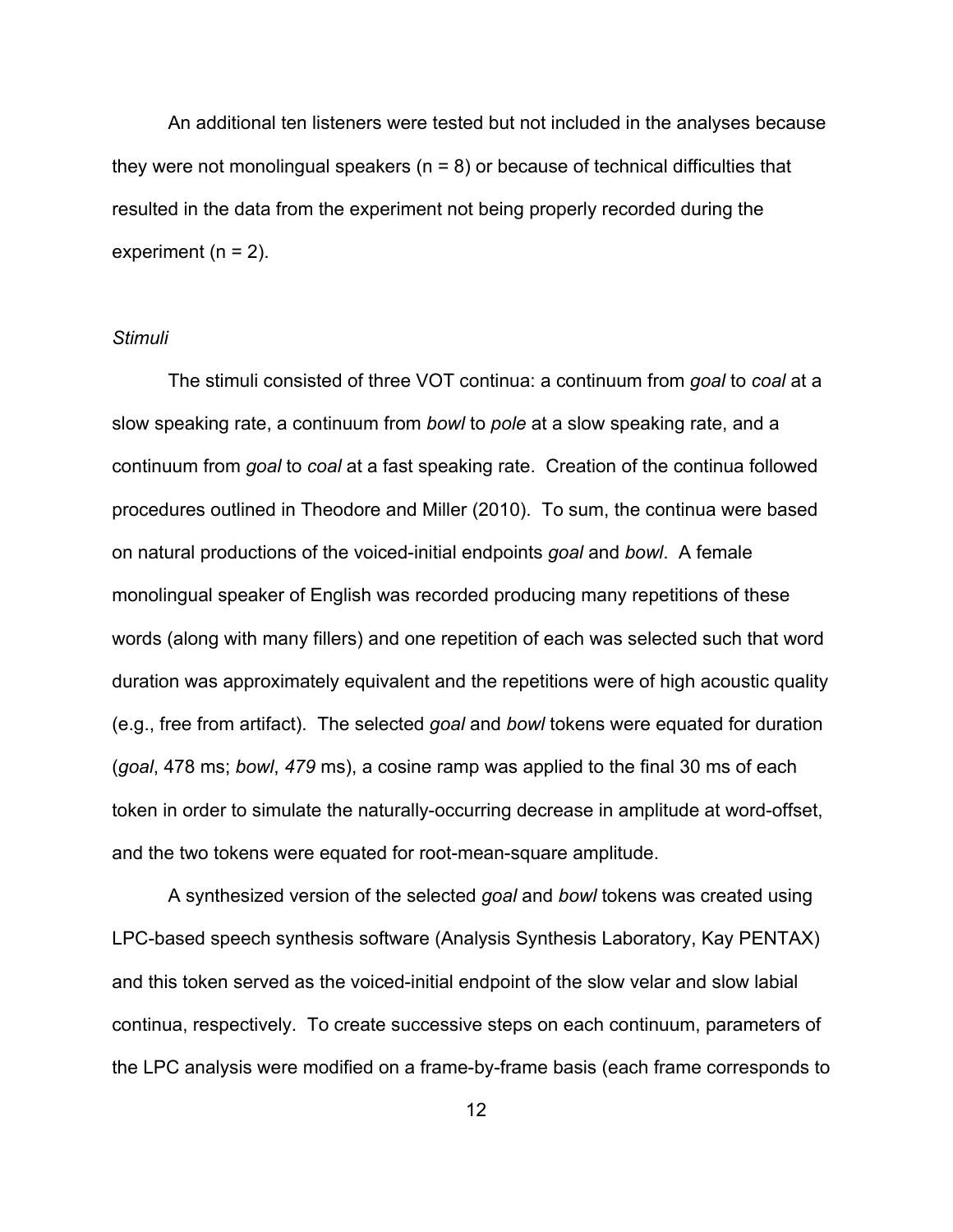one vocal fold cycle) to replace the periodic source with a noise source and to scale peak amplitude by a factor of .22. After adjusting these parameters, a new token was synthesized based on the new parameters and the cycle was repeated. This procedure yielded, for each continuum, a series of tokens that incrementally increased in VOT in approximately 4 ms steps while maintaining constant word duration and filter characteristics of the original token. VOTs of the velar continuum ranged from 15-80 ms and VOTs of the labial continuum ranged from 10-75 ms; this offset with VOTs for the velar continuum slightly longer on a given step compared to the labial continuum is in accord with how these values pattern in natural speech (e.g., Theodore et al., 2009). Perceptually, the velar continuum ranged from *goal* to *coal* and the labial continuum ranged from *bowl* to *pole*. The fast velar continuum was created using the synthesized slow velar continuum. For each token on the slow velar continuum, 160 ms of vocal energy was deleted from the steady-state portions of the vowel and the final liquid at identical points for each token on the continuum. This procedure yielded a *goal* to *coal* continuum that had shorter token durations, and thus a perceptually faster speaking rate, but was in all other respects identical, to the slow velar continuum, most critically with respect to word-initial VOT. Tables 1 and 2 show VOT and word duration for each step of the three continua.

#### *Procedure*

Following a hearing screening, each listener was tested individually in a soundattenuated booth. The listener was seated at a table that contained a computer monitor and a response box. Auditory stimuli were presented over headphones at a consistent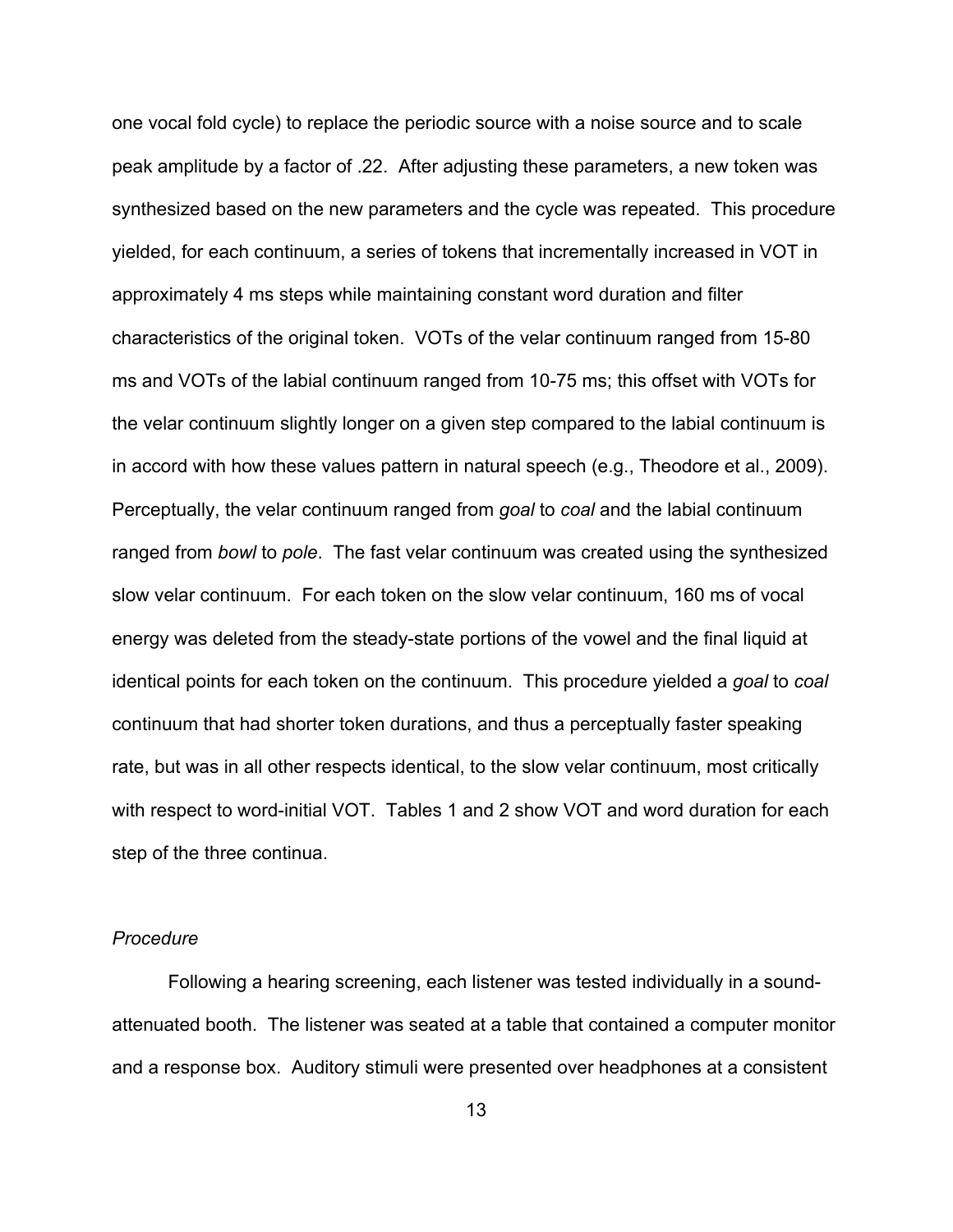volume as determine by computer settings. The experimenter delivered the instructions verbally. Directions were read from a prepared script to ensure that all participants heard exactly the same information.

All listeners participated in three blocks of trials, one for each test continuum. The order of the blocks was counter-balanced across listeners. Each block consisted of six randomizations of the particular continuum; the first block served as practice and was removed from further analysis. On each trial, listeners were asked to indicate whether the word began with a voiced or voiceless stop consonant by pressing an appropriately labeled button on the response box (Appendix A). Because this paradigm was being tested for use with children, the labels on the response box were pictures of the target word, and not orthography. Assignment of the voiced and voiceless labels was counter-balanced across participants to control for to dominant hand. Trials were presented with an ISI of 4000 ms, from button selection, and the next trial advanced if the listener failed to respond within 5000 ms of the onset of each trial. The experiment lasted approximately 30 minutes and the entire procedure, including hearing screen and completion of consent form and demographic forms lasted approximately 30-45 minutes.

#### **Results**

Identification responses were analyzed separately for each participant and for each continuum (i.e., fast velar, slow velar, slow labial) by calculating mean percent voiced responses for each step of the continuum across the five repetitions within each block. Two separate sets of analyses were performed, one to address the contextual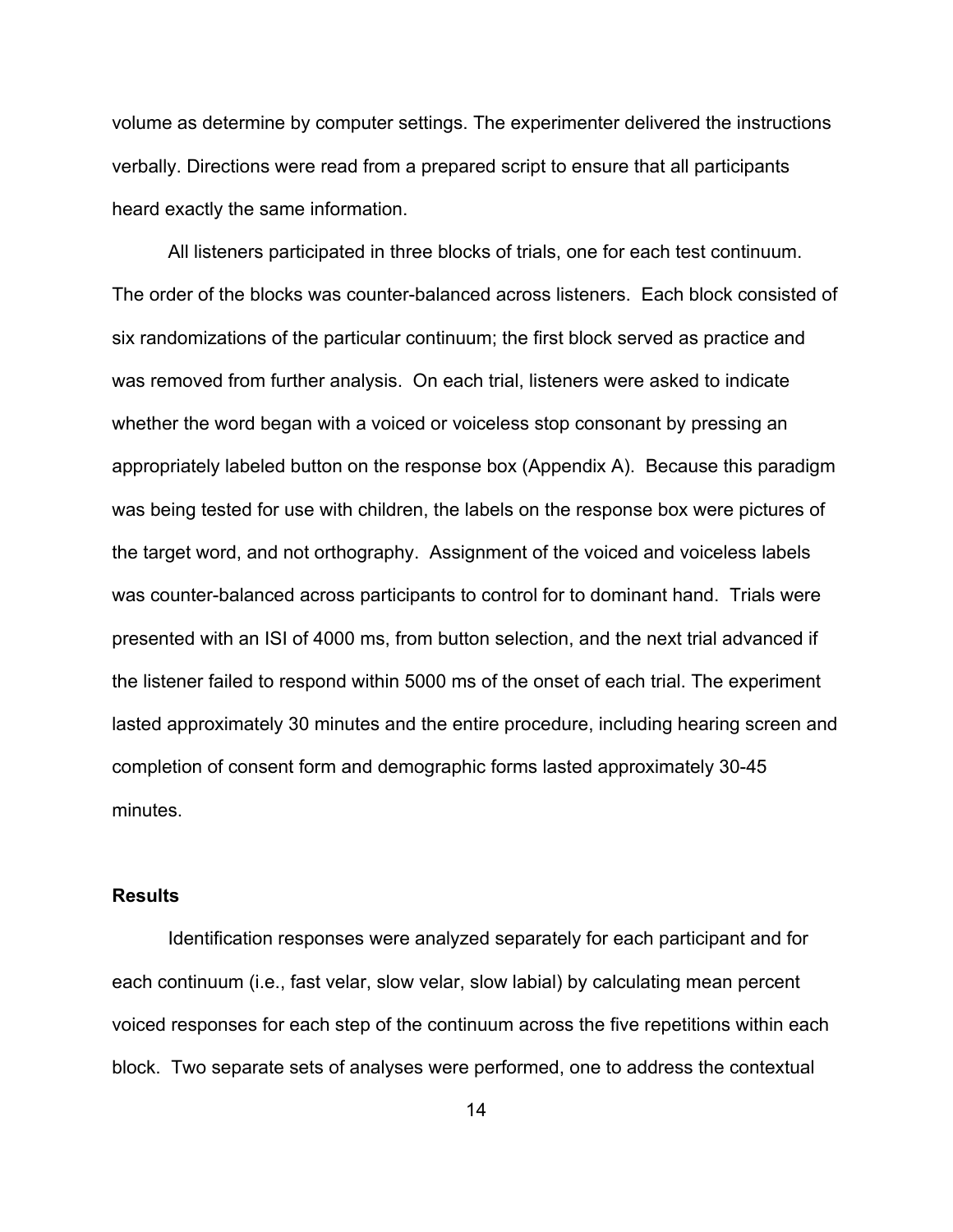influence of speaking rate and one to address the contextual influence of place of articulation.

#### *Speaking rate*

Figure 3 shows mean percent voiced responses across the 24 participants for the fast velar and slow velar continua. Consider first responses for each continuum. For both speaking rates, the expected categorical performance was observed such that a range of VOTs were consistently labeled as voiced, a different range of VOTs were consistent labeled as voiceless, and there was an abrupt discontinuity between the two ranges of VOTs. Moreover, inspection of the figure suggests that the boundary for the slow speaking rate continuum is indeed located at a longer VOT compared to the boundary for the fast speaking rate continuum; that is, the entire function is displaced towards longer VOTs. This is the predicted influence of speaking rate on perception of the voicing contrast.

To measure the statistical significance of this effect, we calculated the boundary for each participant, for each continuum, using standard conventions as outlined in Miller and Volaitis (1992). First, an ogive function was fit to the identification responses using probit analyses. Essentially, this process fits the identification data to a cumulative normal distribution using a regression model. Second, the mean of this distribution, that is the VOT corresponding to 50%, was used as a metric for the category boundary. The ogive function was a good fit to the raw data for all participants for both the slow and fast continua, with *r* values ranging from 0.93 to 1.00.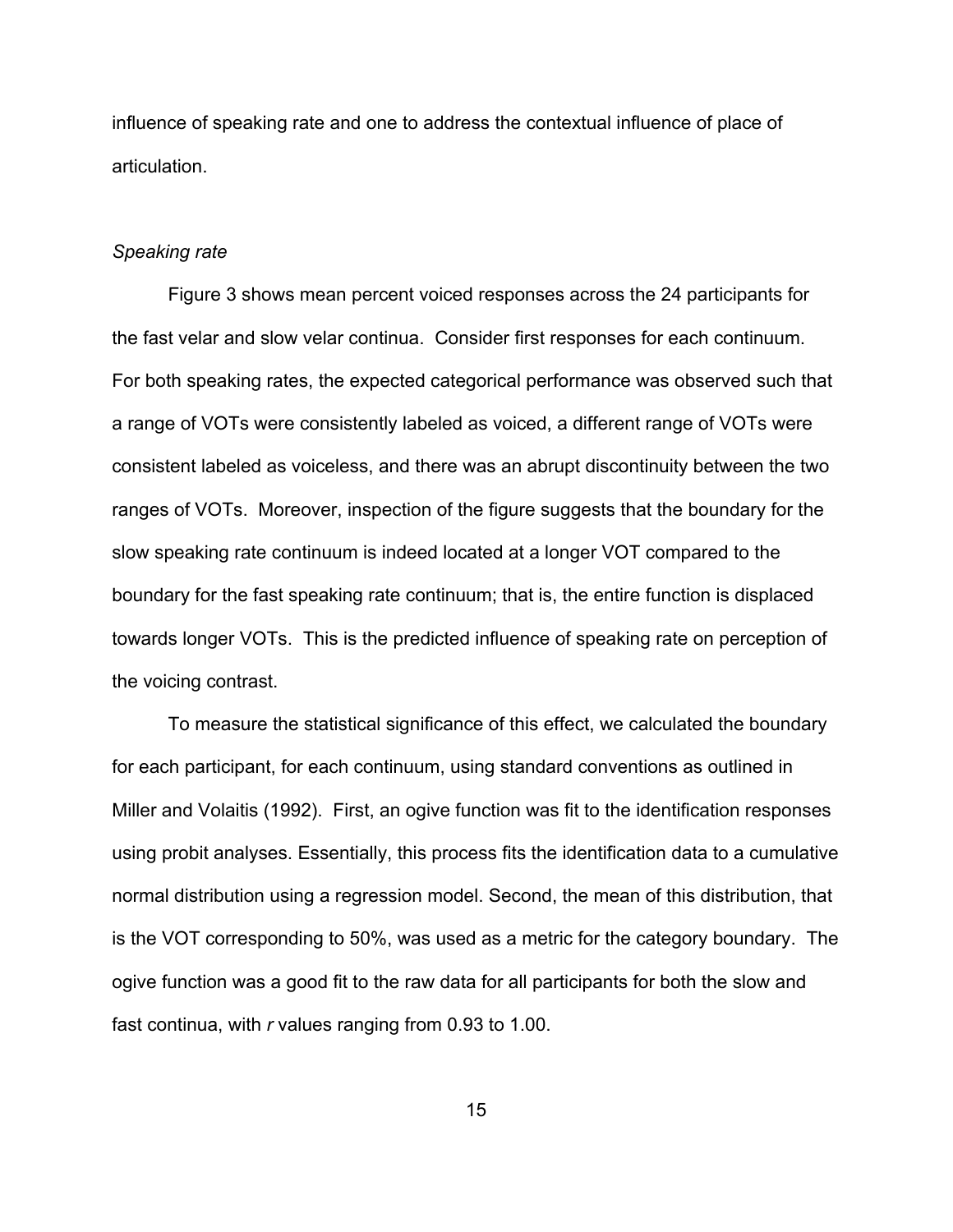Figure 4 shows the mean boundary for the slow and fast continua across participants. A paired t-test confirmed that the mean boundary was located at a longer VOT for the slow compared to the fast continuum, indicating that listeners adjusted the phonetic boundary to accommodate the contextual influence of speaking rate [*t*(23) = 6.07,  $p < .001$ .

#### *Place of articulation*

Figure 5 shows mean percent voiced responses across the 24 participants for the velar (*goal* to *coal*) and the labial continua (*bowl* to *pole*). Each continuum exhibited the expected pattern of categorical responses and the ogive function was a good fit to the raw data for all participants for both the velar and labial continua with *r* values ranging from 0.96 to 1.00. Moreover, the continuum is displaced such that the identification function is shifted toward longer VOTs for the velar compared to the labial continuum. To examine the statistical significance of this pattern, boundaries were calculated for each participant, for each continuum, following the curve-fitting procedure outlined above. Figure 6 shows the mean boundaries across participants and a paired t-test confirmed that the velar voicing boundary was indeed located at a longer VOT compared to the labial voicing boundary  $[t(23) = 24.93, p < .0001]$ . This pattern of results indicates, as predicted, that listeners dynamically adjusted the voicing boundary to accommodate the contextual influence of place of articulation.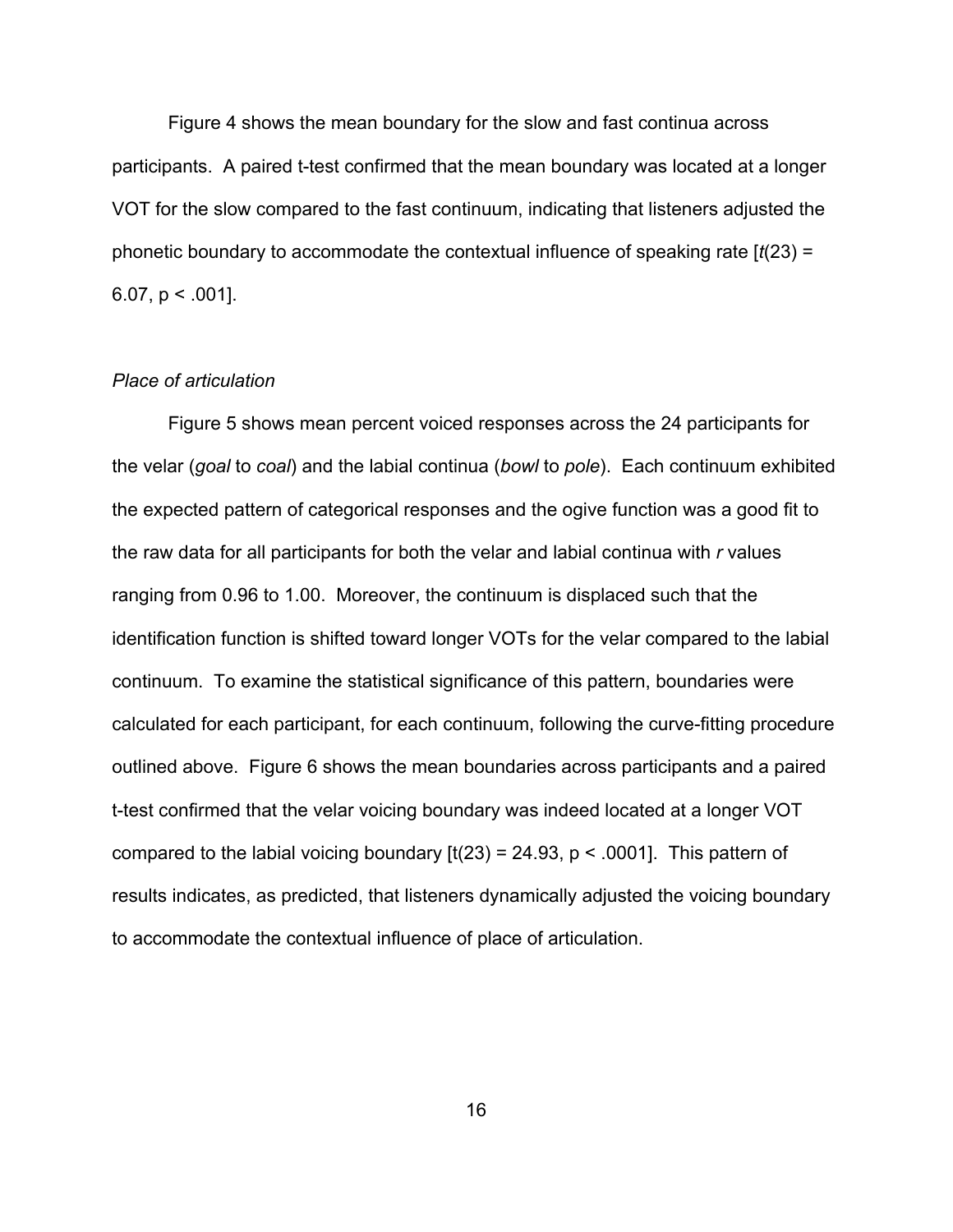#### **Conclusions**

As stated in the Introduction, the goal of Experiment 1 was to test the proposed paradigm to ensure that changes made to the stimuli and procedures still yielded the predicted boundary shifts in healthy adults. The results indicate that the expected boundary shift was present for both contextual influences of speaking rate and place of articulation.

Though the desired effect was present in both contexts, it should be noted that numerically, the difference between the mean VOT for the different continua was greater for the place effect than for the rate effect. This does not necessarily mean that listeners are more sensitive to differences in place context but could instead be the result of the adjustments we made to simulate changes in speaking rate were not equal to the magnitude of change for our place of articulation manipulation. In other words, we do not know that the metric for speaking rate is the same as it is for place of articulation, and thus it is not appropriate to compare the magnitude of the rate effect to the magnitude of the place effect. That is, the two contextual influences are qualitatively different. To underscore this point, it is possible that if the difference in word duration of the "fast" and "slow" continua was increased substantially, then the magnitude of the displacement for the rate continua might be more on par with the displacement observed for the current place of articulation continua.

In summary, the results of Experiment 1 indicate that the paradigm that we have established yielded the expected boundary shifts in the healthy adult population. This indicates that the changes we made to the stimuli and procedure did not impact boundary flexibility and suggests that the paradigm should yield the same results in a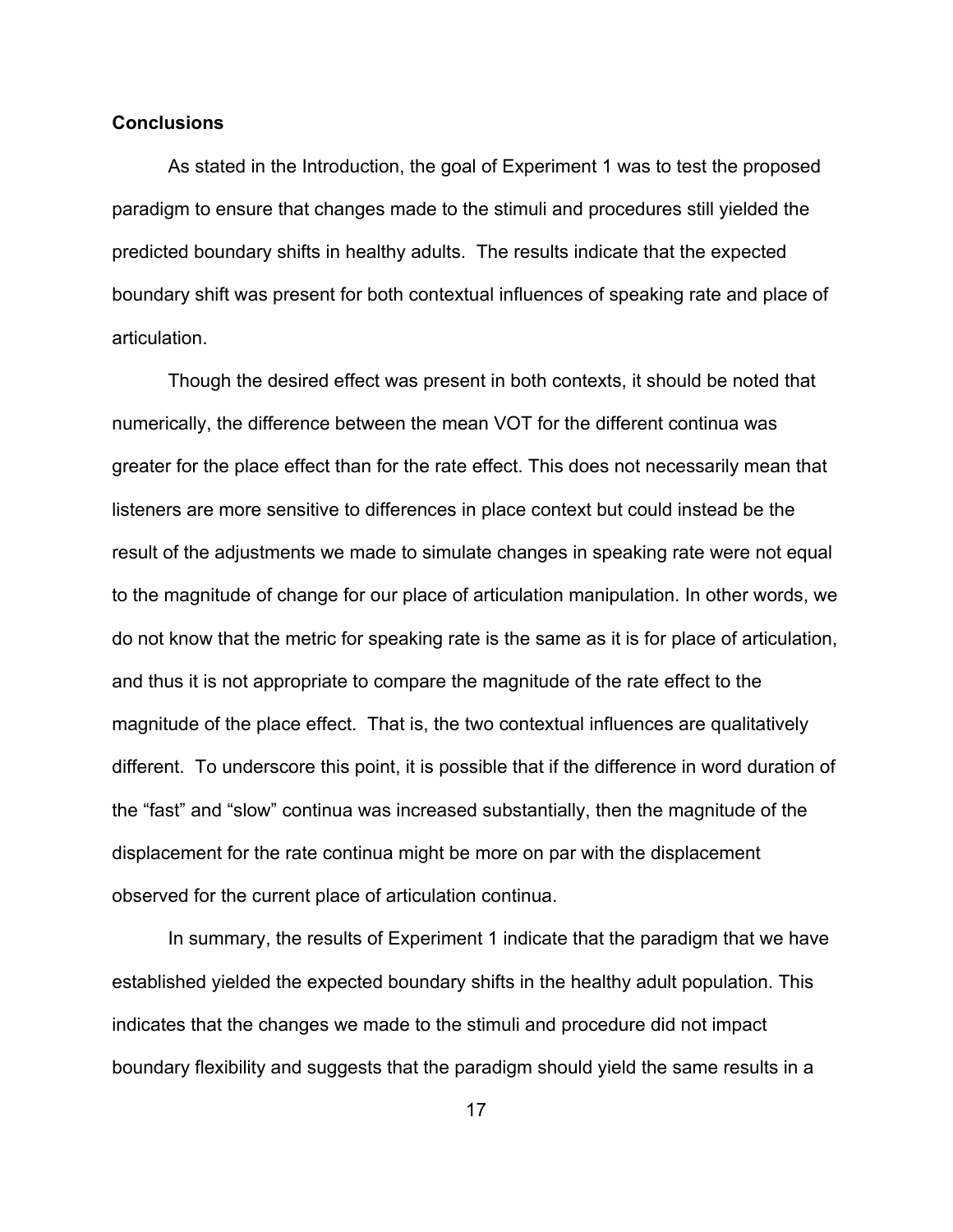child population if they do in fact demonstrate the same boundary plasticity as adults. What follows in Experiment 2 is an experiment testing just this hypothesis in typically developing children.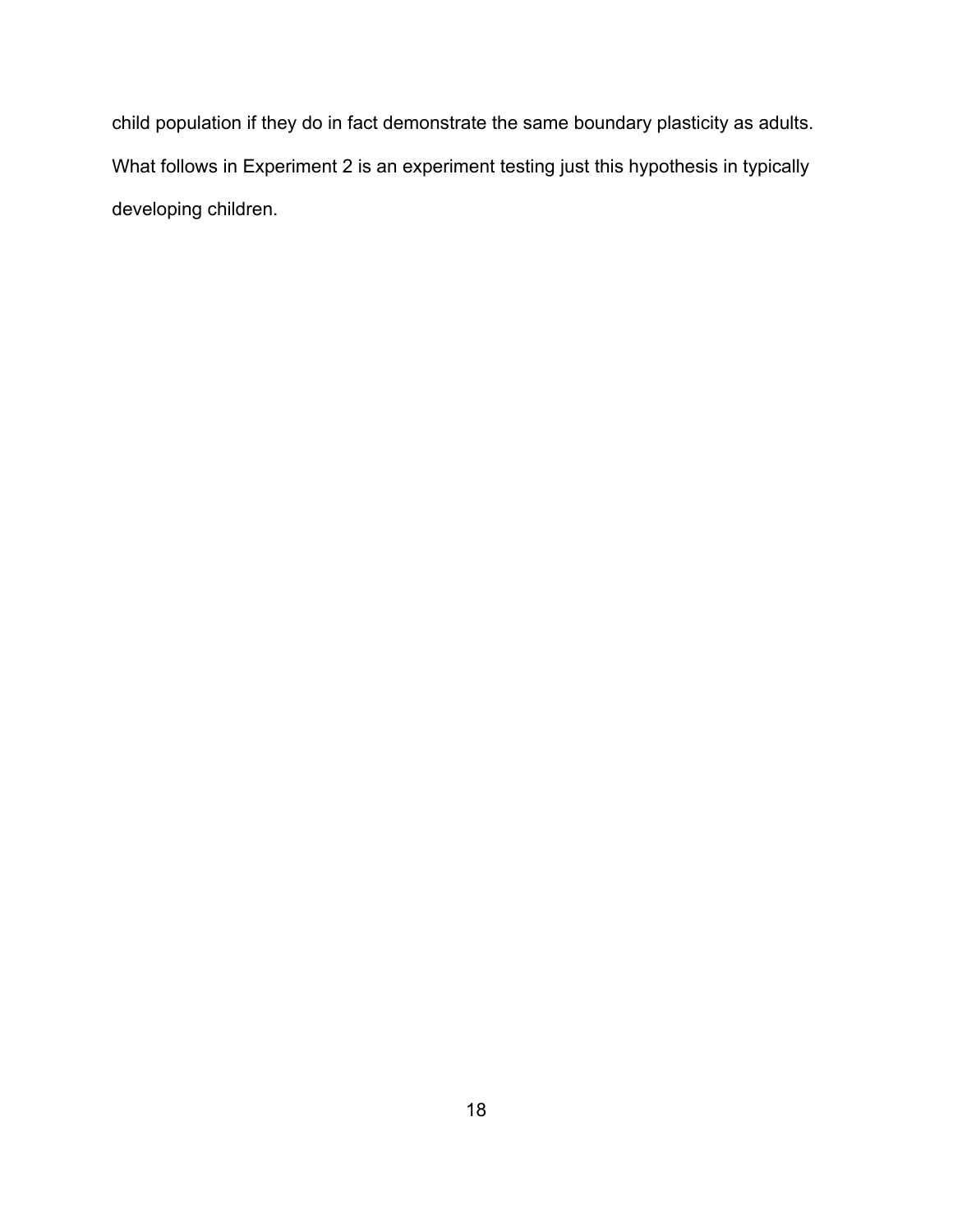#### **Experiment 2**

As stated in the Introduction, while it has been established that adults demonstrate great functional plasticity in terms of their speech processing, this same pattern has not been widely tested in children. We do know that infants begin to show categorical perception of phonetic variation from a very young age (Eimas, 1971), which raises the possibility that they also develop the same boundary flexibility as adults at a young age. Having established an appropriate paradigm to test the effect of rate and place of articulation contexts on the voicing boundary of stop consonants, Experiment 2 uses this same paradigm with typically developing children to establish feasibility of the paradigm with a child population and to collect baseline data for voicing boundary shifts in response to contextual changes in typically developing children.

#### **Methods**

#### *Participants*

Twenty children were recruited from the University of Connecticut community. Due to the pilot nature of this study, all children who met the age and hearing screen criteria were eligible for participation. All child participants were between the ages of 5- 10 years and were monolingual native English speakers. Twelve of the children who participated were male and eight were female. All children participated in a pure-tone hearing screen and all but one child (who had a previously diagnosed unilateral hearing loss) passed bilaterally; this child did pass the screening at all frequencies unilaterally, and was thus included in the study. Parents completed a demographic form for each child participant (Appendix B). Two children had previous diagnoses of speech and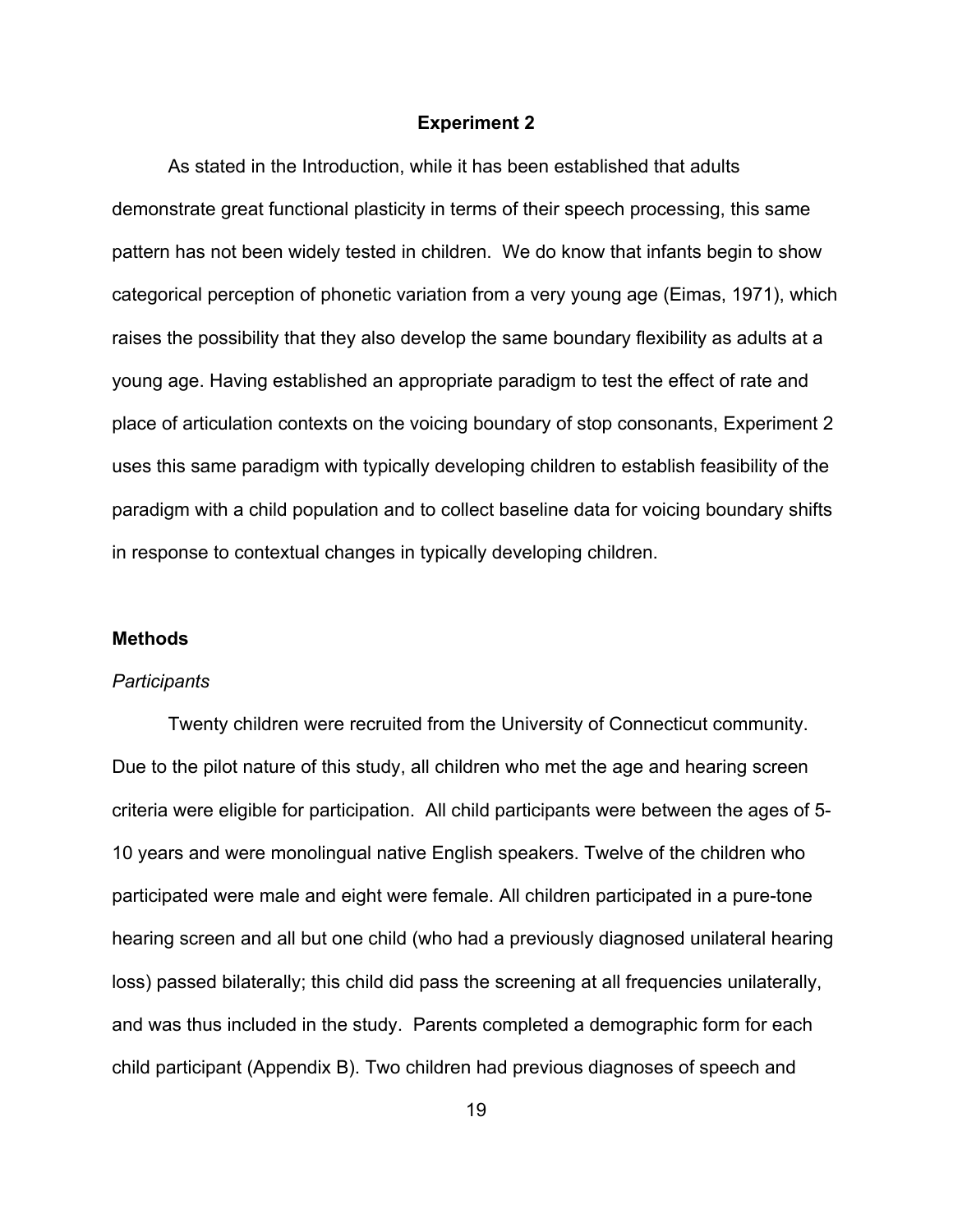language difficulties (both Childhood Apraxia of Speech); no other child had a history of speech, language or cognitive deficits, according to parent report. It should be noted that three of the children declined to continue the experiment; therefore, we do not have complete data from them. For three different children, there were technical difficulties during data collection and consequently their data sets were incomplete. As described below, all children participated in a category identification test and completed a testing battery that assessed language, articulation, phonological, and nonverbal cognitive abilities. Children received trinkets as a reward for participating and families were provided with monetary compensation to offset transportation costs.

#### *Stimuli*

The stimuli described in Experiment 1 were also used in Experiment 2.

#### *Procedure*

The procedures outlined in Experiment 1 were followed with three exceptions. First, auditory stimuli were presented at a consistent level as determined by computer settings, via a single speaker placed approximately 24 inches in front of the child instead of via headphones due to concerns that young children could not tolerate wearing headphones for the entire length of the experiment. Second, prior to the experiment proper, the researcher checked to ensure that the participant understood the target vocabulary. This process consisted of pointing the examiner pointing to each picture, labeling it, providing a short description of the word (e.g., "This is a *goal*. It's where you kick a ball to score in soccer."), and then asking the child to point to the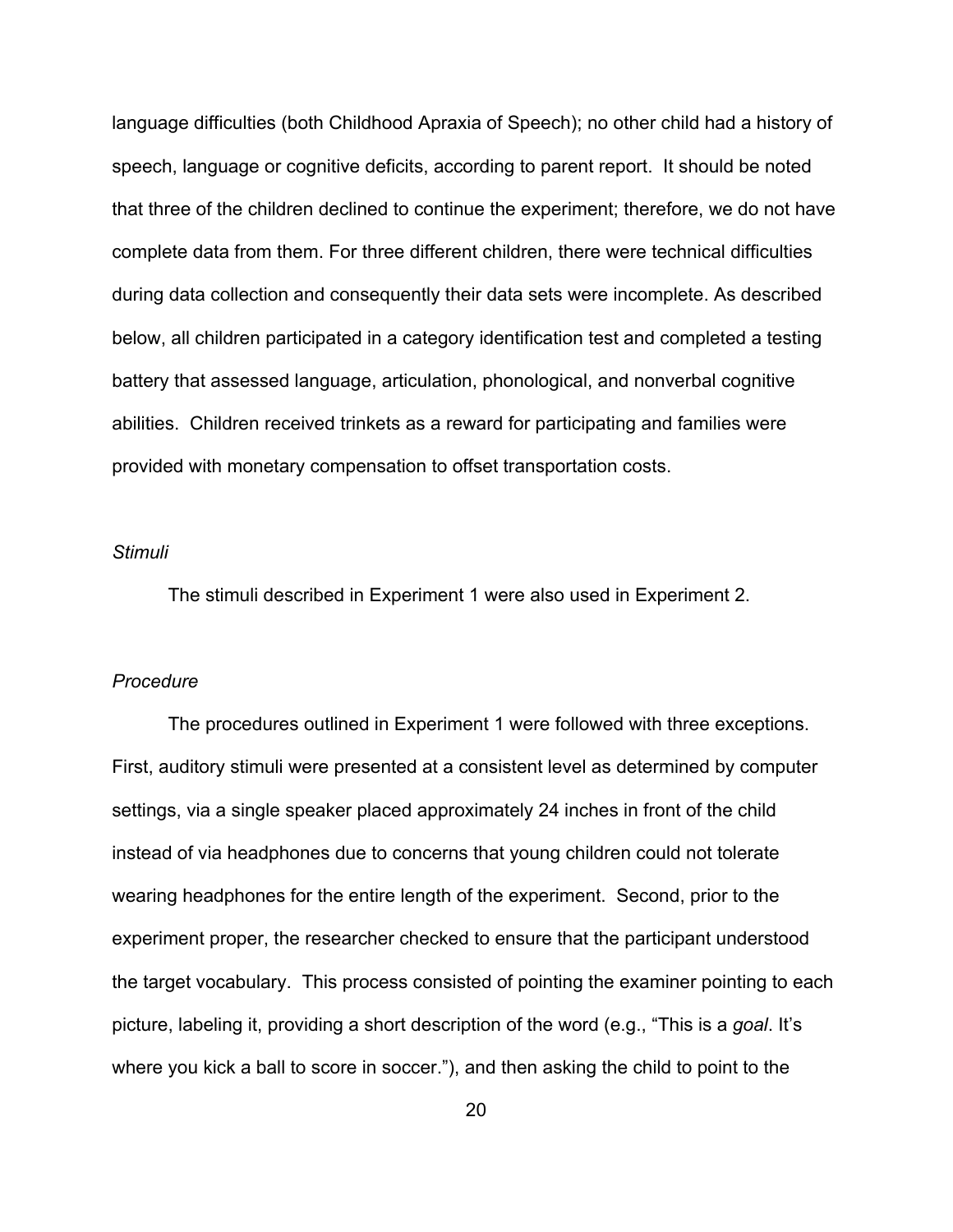pictures as the examiner named them. All children were able to point to all pictures following the examiner request and we took this as evidence that the children could match the auditory stimuli to pictures cues sufficient to participate in the experiment.

Finally, each child participated in the speech, language, and cognition assessment battery following the conclusion of the category identification test. The tests were administered following the identification test to ensure that the children were most engaged and alter during the actual experiment task. The *Goldman-Fristoe Test of Articulation – Second Edition* (GFTA-2*;* Goldman & Fristoe, 2000) was administered as a measure of articulation. *The Kahn-Lewis Phonological Analysis – Second Edition* (KLPA-2; Khan & Lewis*, 2002*) was applied to the *GFTA-2* to assess the presence of phonological processes. *The Clinical Evaluation of Language Fundamental – 4 Screening Test* (CELF-4 Screening Test; Semel, Wiig, & Secord, 2004) was used to screen for expressive and receptive language impairment. Finally, *Raven's Coloured Progressive Matrices* (Raven's; Raven. Raven, & Court, 1998) was administered as an assessment of nonverbal cognitive skills. All assessments were administered in the order presented above and all but two assessment batteries were video recorded. Twenty-five percent of the assessments were reviewed and scored by a second undergraduate or graduate experimenter; reliability between the two experimenters was high (89%). The experiment lasted approximately 30 minutes and the assessment battery, hearing screen, and form completion lasted 30-45 minutes, though this time varied widely across the children.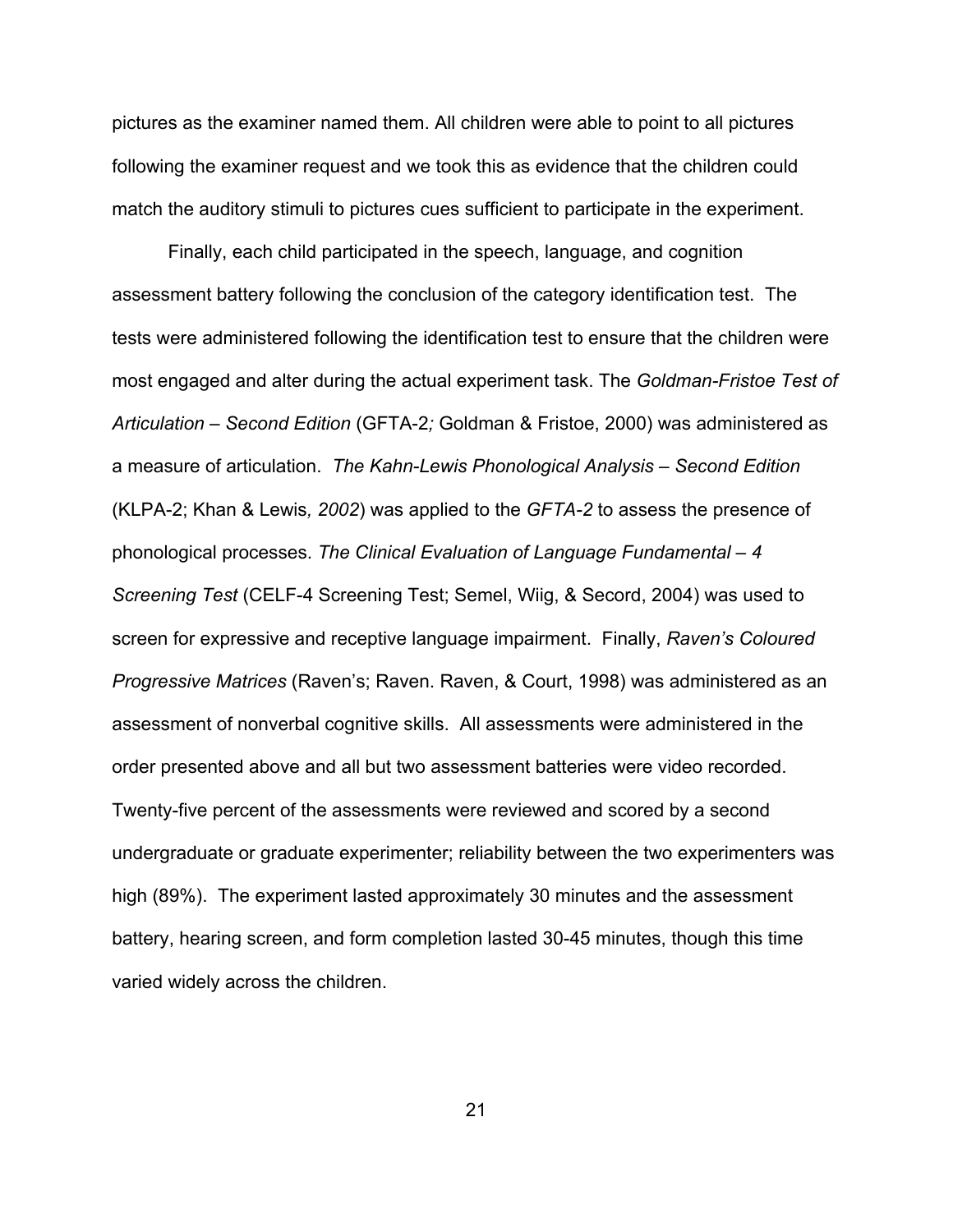#### **Results**

As in Experiment 1, identification responses were analyzed separately for each participant and for each continuum (i.e., fast velar, slow velar, slow labial) by calculating mean percent voiced responses for each step of the continuum. Each set of identification data was submitted to curve fitting in order to quantify the voicing boundary for each continuum. In contrast to the adult data presented in Experiment 1, there was wide variability in the goodness of fit of the ogive function to the identification data across the children. Figure 7 shows representative curve fits for two children, one that highlights an extremely poor fit and one that highlights a good fit. Because our method of calculating the voicing boundary hinges on the ogive function providing a veridical representation of identification responses, children for whom the ogive was a poor fit to their identification responses (*r* < .70) were excluded from the primary analyses. A poor ogive fit indicates that the children's responses were not categorical. Since, as mentioned above, our boundary calculations rely in the mean provided by the ogive, these children had to be excluded because we could not say with confidence that they moved their boundaries if we were not sure they were stable We address this issue in greater detail below. As in Experiment 1, two separate sets of analyses were performed, one to address the contextual influence of speaking rate and one to address the contextual influence of place of articulation.

#### *Speaking rate*

Of the 20 children who participated in this experiment, only 11 were included in the final analyses (see Appendix C). Six children were excluded because they did not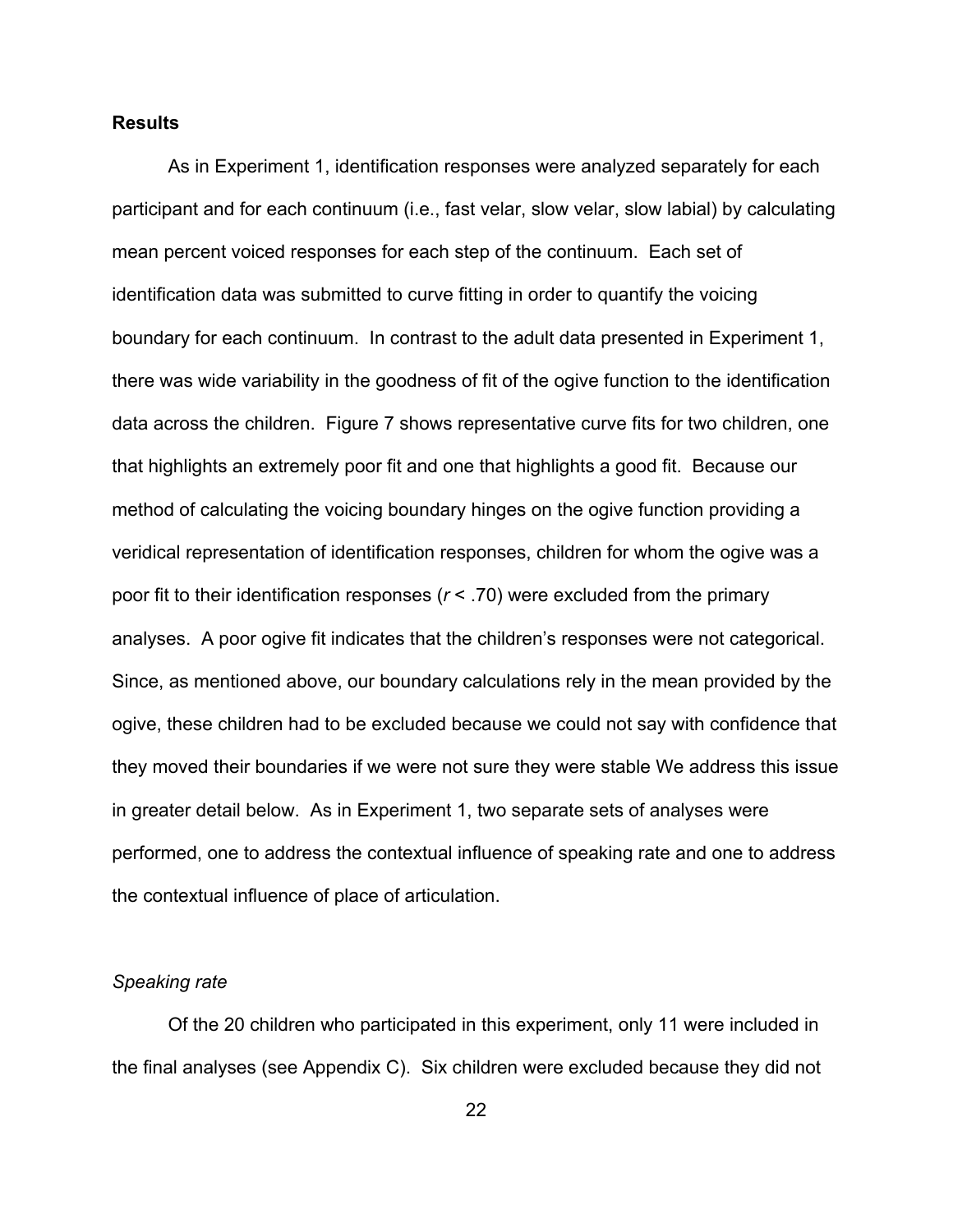complete all test trials and three were excluded because the ogive was a poor fit to their identification responses. Figure 8 shows mean percent voiced responses for the 11 children included in this analysis for the fast and slow speaking rate continua. Three observations should be noted: (1) the identification functions for both speaking rates are less categorical than was observed in Experiment 1, particularly in that the endpoint continua do not reach ceiling and floor responses; (2) variability as shown by standard error of the mean is greater for the child data compared to the adult data presented in Experiment 1; and (3) the two functions are displaced in the appropriate direction, with the slow speaking rate shifted toward longer VOTs compared to the fast speaking rate.

As in Experiment 1, a boundary value for each child, for each continuum, was obtained using probit analyses. Figure 9 shows the mean boundaries across the children for the fast and slow continua. Results of a paired t-test indicated that there was no significant difference between boundaries of the fast and slow speaking rate continua, indicating that these children did not shift the voicing boundary in accord with the contextual influence of speaking rate  $[t(10) = -1.55, p = .151]$ .

One last t-test was performed on the speaking rate boundaries. Recall that a criterion of *r* > .70 was set for goodness-of-fit between the observed responses and those fitted with the probit analyses. As described in Experiment 1, this criterion is well below the correlations for the fitted curves observed for the adults.

In order to examine how the contextual influence of speaking rate might affect boundary for those children who have identification functions that were as "categorical" as the adults, a paired-test was used to compare the boundary of the fast and slow speaking rates for the five children who had *r* values within the range of adults. Despite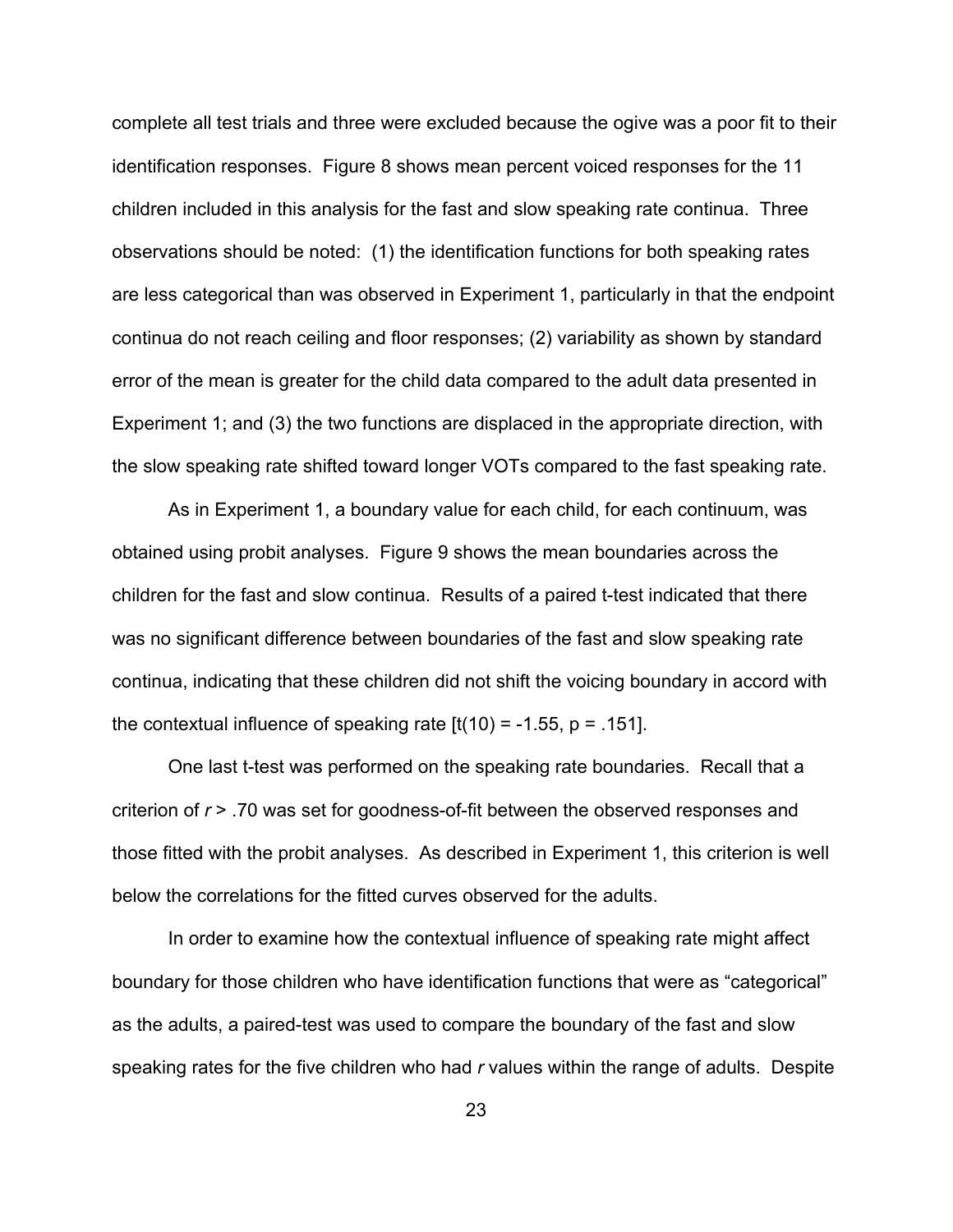the low-powered analysis, the results showed that the boundary for the fast continuum was located at a significantly shorter VOT compared to the slow continuum  $[t(4) = -2.76]$ ,  $p = .050$ ].

#### *Place of articulation*

Of the 20 children who participated in this experiment, only 13 were included in the final analyses (See Appendix C). Four children were excluded because they did not complete all test trials and three were excluded because the ogive was a poor fit to their identification responses (*r* < .70). Figure 11 shows mean percent voiced responses for the 13 children included in this analysis for the labial and velar continua. As for the speaking rate data presented above, both the labial and velar identification functions show increased variability relative to the corresponding adult data. However, as opposed to the speaking rate functions, the labial and velar identification functions show substantial displacement, with the velar continuum shifted toward longer VOTs compared to the labial continuum. Mean boundaries for the labial and velar continua as determined from the probit analyses are shown in Figure 10 and were submitted to a paired t-test. The results illustrate that the boundary for the velar continuum was located at a significantly longer VOT compared to the labial continuum  $\left[\frac{t(12)}{2}\right] = -8.35$ , p < .001]. This finding indicates that the children processed VOT with respect to place of articulation, and thus demonstrated sensitivity to this contextual influence for perception of the voicing contrast.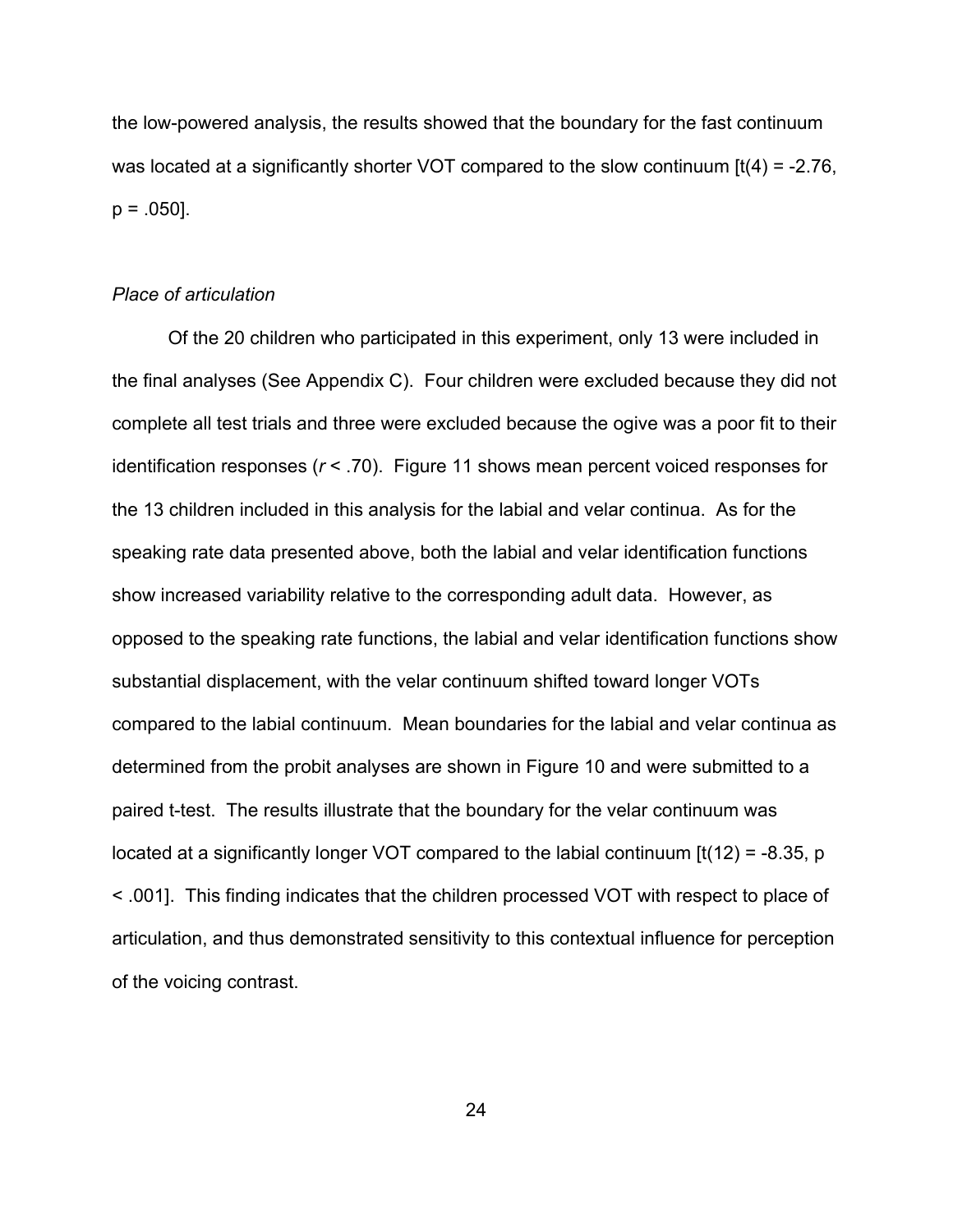#### **Conclusions**

The purpose of Experiment 2 was twofold: The first aim was to assess the feasibility of the current paradigm for use with children in the current population and the second was to gather baseline data regarding the VOT boundary flexibility in typically developing children. While we gained valuable information with respect to our two goals, the wide variability in performance of the children requires some discussion and interpretation.

We will begin by considering the second goal: gathering baseline data for the typically developing population. We observed a lot of variability in the degree to which identification functions – for a given continuum – fit a standard categorical response pattern. Only 11 of the children performed in this fashion for the speaking rate continua and only 13 of the children performed in this fashion for the place of articulation continua. Because examining contextual influences in speech perception requires comparing the boundary between two contextual conditions, a prerequisite for examining contextual processing is the ability to determine a stable acoustic-phonetic boundary. That is, a failure to observe contextually-driven boundary shifts can only be interpreted to the degree that the boundaries in question are validly measured. With respect to this, the results demonstrated that children who did in fact respond categorically did show evidence of flexibility for the place of articulation context. This indicates that children in the current population do show evidence of the ability to shift their perceptual boundaries with regard to changes in place of articulation context. The results, however, should to be interpreted with a fair amount of caution given the small sample.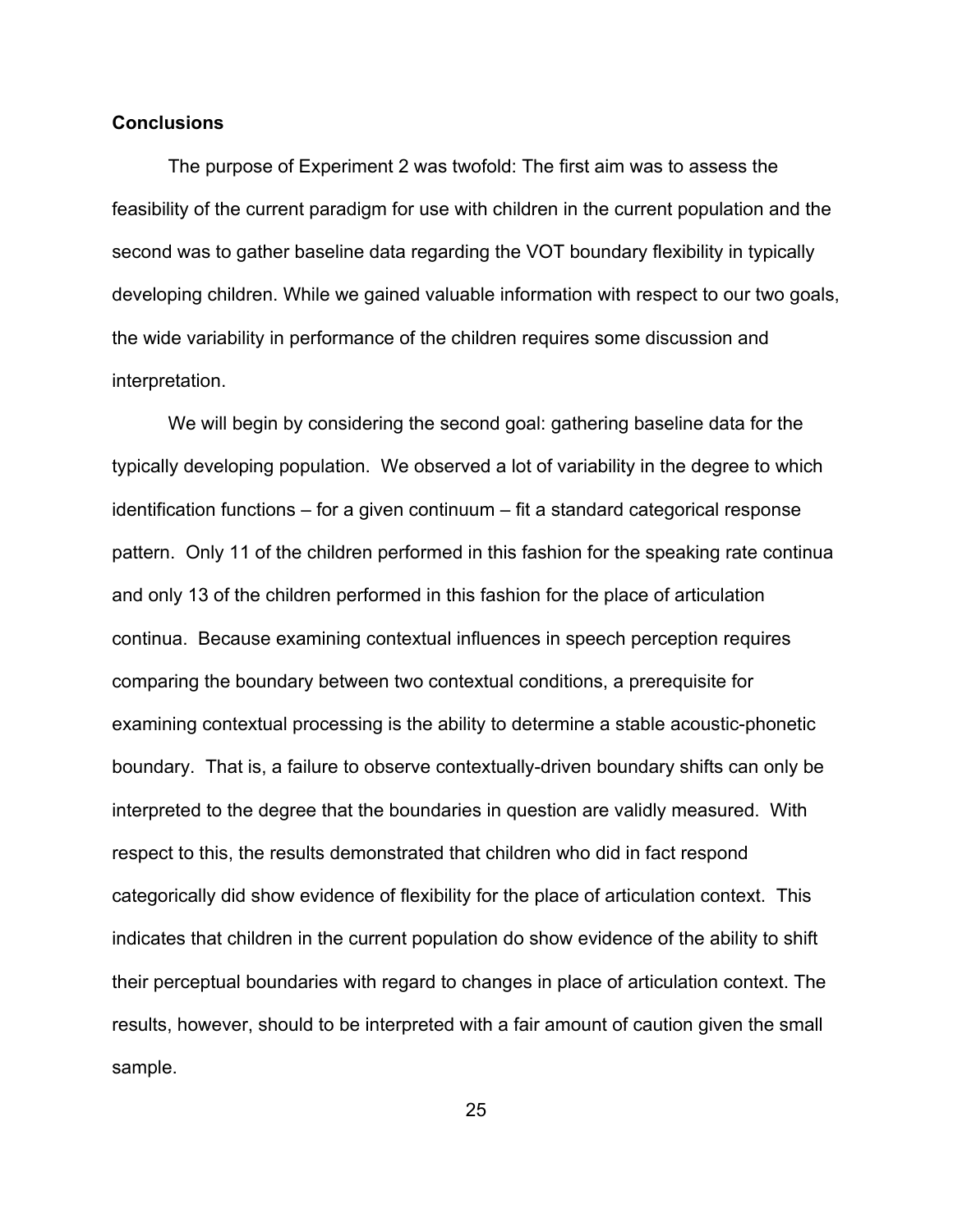With regard to the feasibility of the use of current paradigm in the child population, the current experiment yielded mixed results. Informal analyses of the child data presented in the Appendix C suggest that for older children between the ages of 8- 10, this paradigm is a valid way to measure categorical perception. Children in this age group showed categorical responses, using *r* as an indicant of goodness-of-fit, between observed and fitted identification functions. However, the children who were excluded from the results because they were not providing stable identification functions were at the younger ages of our test group. As previous research has proven that children should perceive speech categorically by this age (Eimas, 1971), we do not take these results to indicate a lack of categorical ability in these children. Rather, the results suggest that for the younger children in our study, the paradigm in not effectively assessing categorical processing. This in turn means that the issue here is one of validity and that we have not measured what we hoped to for these children.

In summary, we made some progress toward our two stated goals. With respect to the first, we determined that the present paradigm is appropriate for some children, namely older children. This suggests that the current paradigm may require adjustment to be used with a broader child population. In terms of the second question, we were able to determine that there is evidence to suggest that children in the present population do demonstrate some flexibility in their perceptual boundaries, indicating that such functional plasticity of phonetic boundaries is acquired early in the developmental trajectory.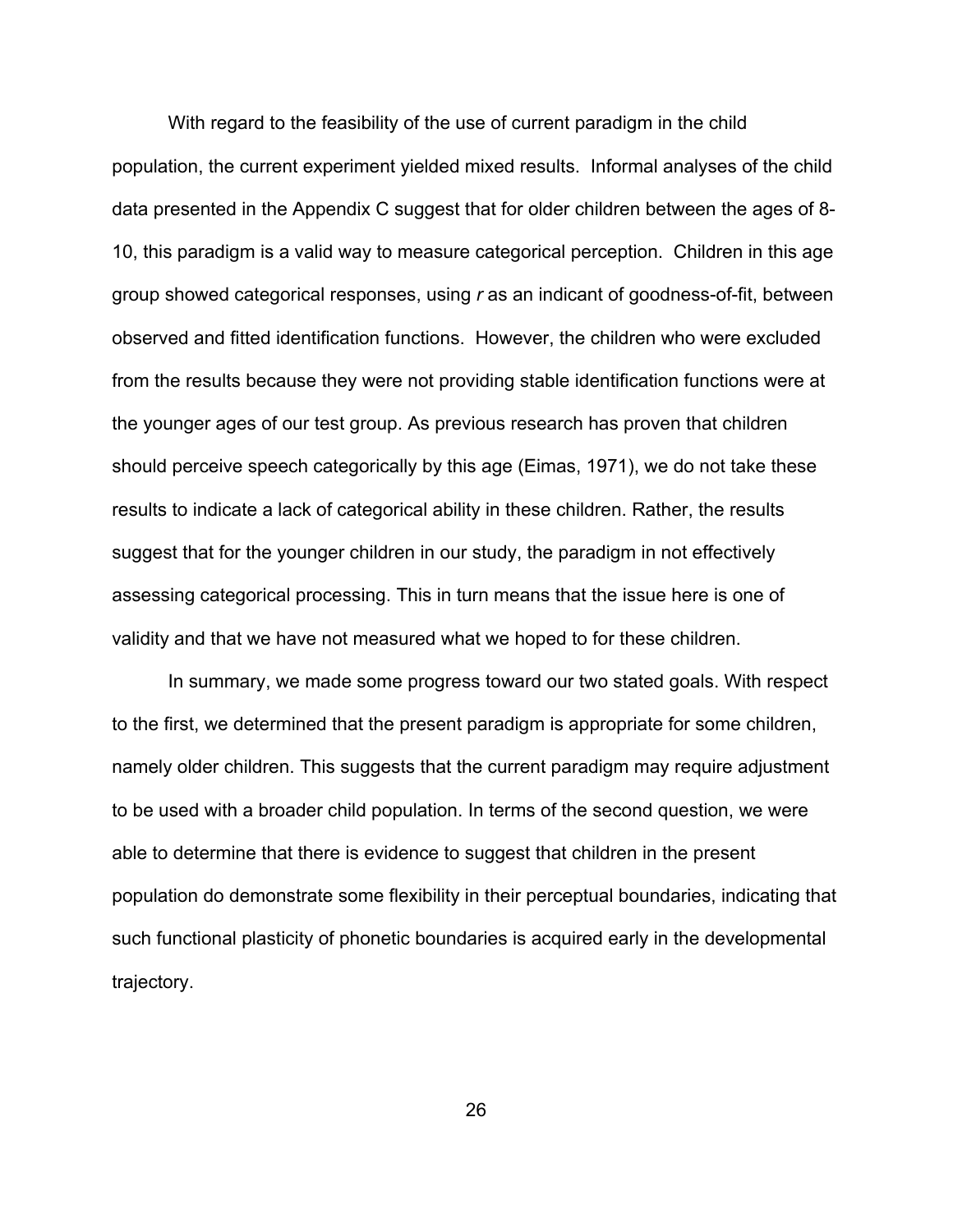#### **Discussion**

The purpose of this study was two-fold. The first we sought to develop a paradigm of assessing boundary flexibility in typically developing children. Secondly we hoped to use this paradigm to begin collecting data from typically developing children. The study is motivated by the paucity of research regarding functional plasticity of phonetic representations in children. Experiment 1 represents our attempt to establish a paradigm that elicits the desired flexibility patterns in healthy adults. Experiment 2 represents our attempt to assess the feasibility of the paradigm for use with a child population. Experiment 2 is also our attempt to begin to provide data regarding the plasticity of speech processing in typically developing children.

Research in the domain of speech perception has provided a great deal of evidence to motivate the current research. We know that listeners process the speech stream categorically from a very young age in order to map the acoustic information to individual phonemes (Eimas et al., 1971). This allows listeners to achieve stable perception despite variability in the speech signal. Furthermore, we know that adult listeners are quite flexible in the location of these boundaries and can adjust them to account for context changes (e.g., speaker, rate, place, phonetic context) in the incoming speech signal (Miller et al., 1986; Volaitis & Miller, 1992; Miller, 2001; Theodore et al., 2009). Given that infants as young as one month old (Eimas et al., 1971) have been noted to perceive speech categorically, we predicted that typically developing children would demonstrate boundary plasticity similar to the adult participants.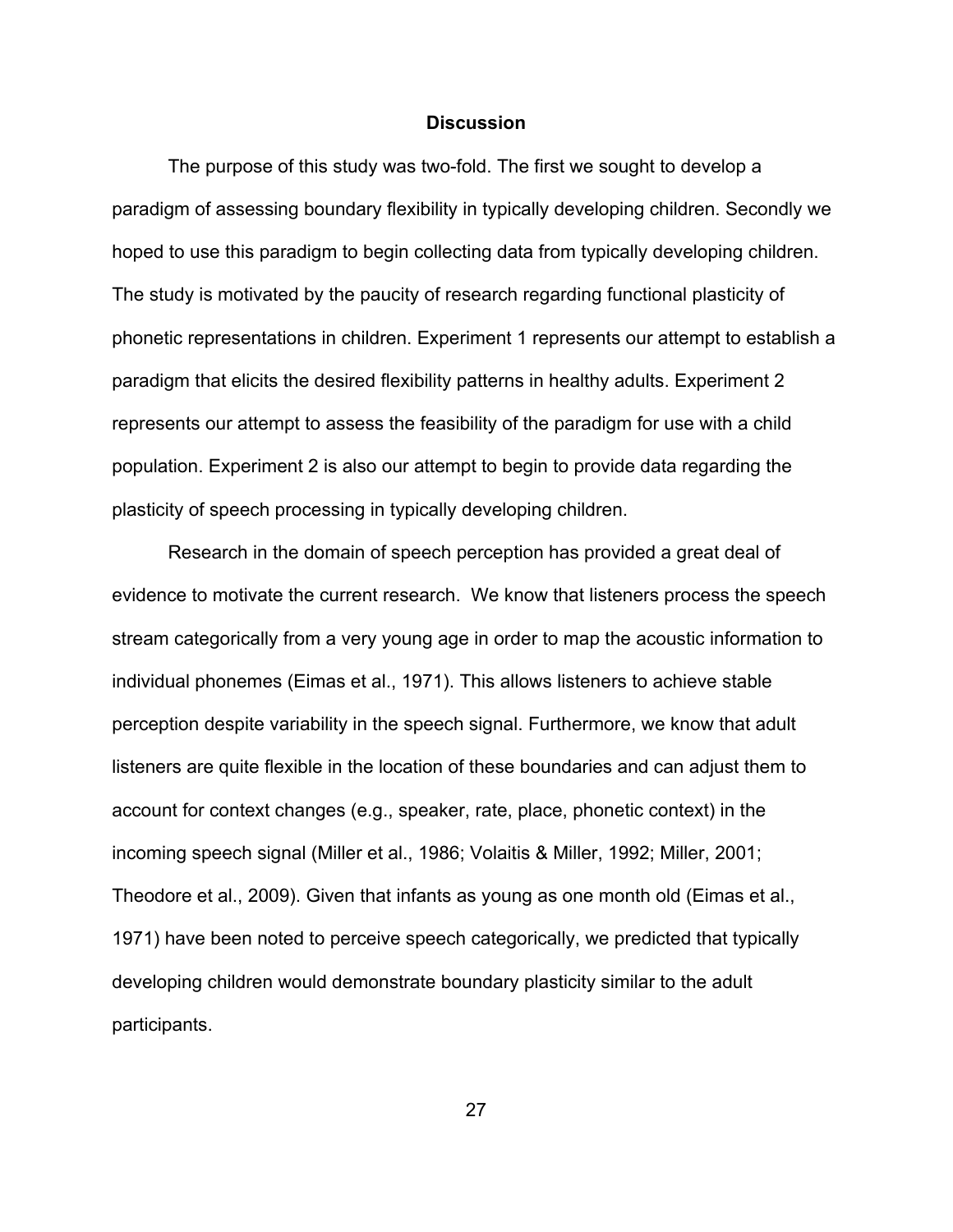The present study provided partial answers to our proposed questions. Our paradigm for assessing category flexibility as a function of speaking rate and place of articulation context was successful for adults. Additionally, it appears that the paradigm is appropriate for some children, particularly those ages 8-10 years. A larger sample is necessary to confirm these results, but our initial findings are promising. Additionally, we were able to preliminarily conclude that, particularly for place of articulation, some typically developing children have acquired the ability to flexibly shift categorical boundaries. Again, a larger sample size will be essential in confirming this, but the present study does suggest that further research in this area is warranted. In summary, while additional participants are required to confirm the tentative initial findings discussed here, the results provide preliminary evidence suggesting that the proposed paradigm is appropriate for some children.

#### **Future Work**

#### *Paradigm*

Due to the fact that the paradigm was not appropriate for all children, the present study also provides some insight into ways the current paradigm could be monitored to examine the same concept more successfully in the younger population. There are two adjustments that could be made to the paradigm that might be appropriate. The first would be to present the experiment as a behavioral discrimination task in which children would be presented with two stimuli from different points on the continuum and asked to determine if the presented words are the "same" or "different." These types of tasks have been used with relative success with children and therefore might be appropriate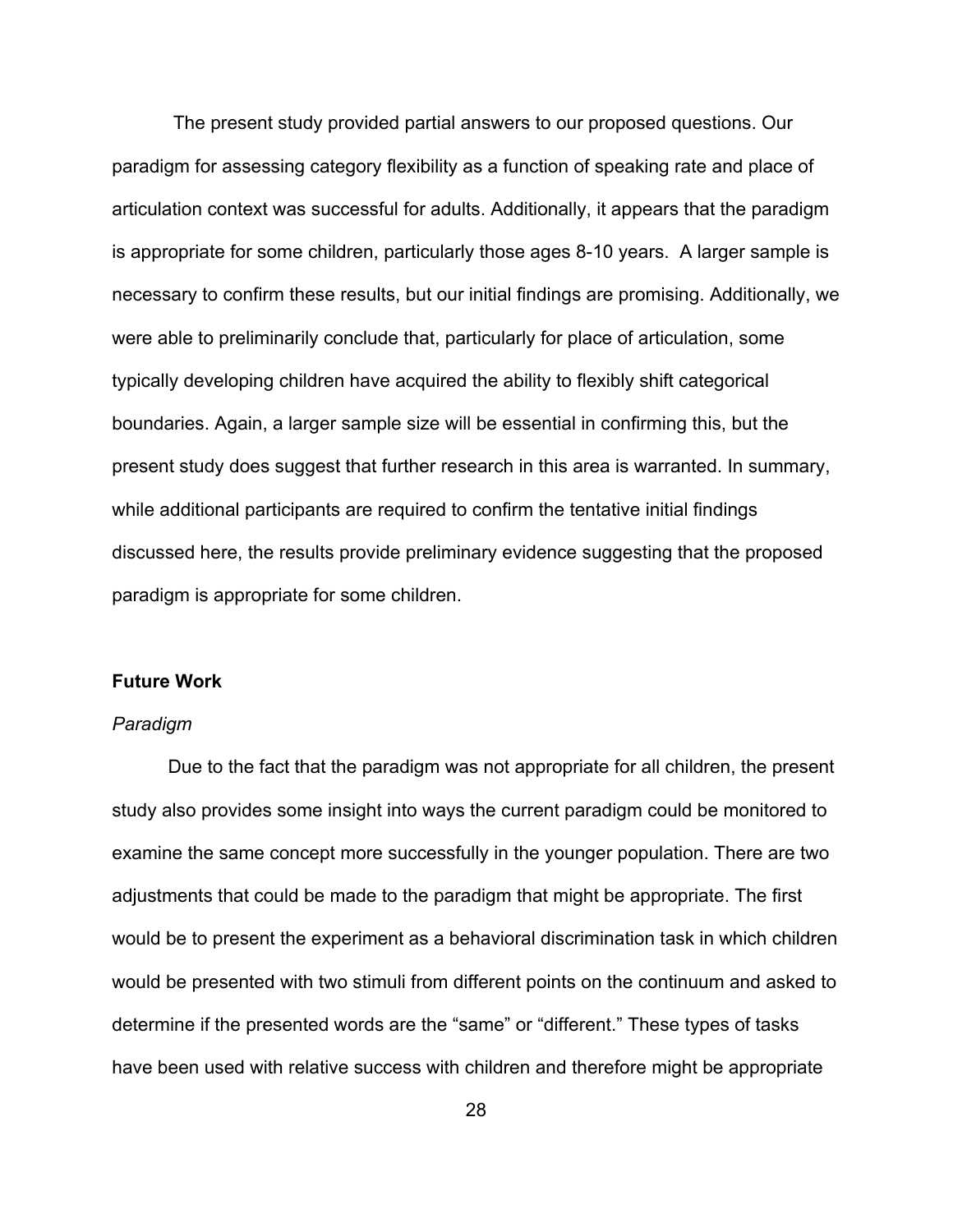for the population in question (Coady et al., 2005; Coady et al., 2007). Attempts are made to reduce memory demands during these tasks by using small ISI durations (Coady et al., 2005; Coady et al., 2007). These tasks do however have pitfalls of their own. In their study using discrimination tasks, Coady and colleagues (2005) did not include children below the age of 6 years, 11 months, and still commented that some variability may be the result of inattention. Furthermore, discrimination paradigms require the use of the abstract concepts of "same" and "different," which may be difficult for young children to comprehend.

Another possibility that would seek to circumvent some of these issues would be to use electrophysiological discrimination tasks. In these tasks, neural responses in the brain are measured to determine if the brain is detecting perception of a difference in a chain of stimuli (Kraus, McGee, Carrell, King, Tremblay, & Nicol, 1995; Sharma & Dorman, 1999; Uwer, Albrecht, & von Suchodoletz, 2002). This allows us to determine whether the brain is interpreting input differences, even if the listener is not consciously aware of the difference or is unable to demonstrate an awareness of the difference (e.g., due to age, task demands). The passive nature of the task offers significant benefits for young children, who will likely be unreliable in tasks requiring a consistent response. This type of experiment design has been used successfully for speech perception tasks in very young children in the past (Kraus et al., 1995) and in speech processing tasks with children with SLI (Uwer et al., 2002). Extensions of the current work in behavioral discrimination and ERP paradigms are currently in progress.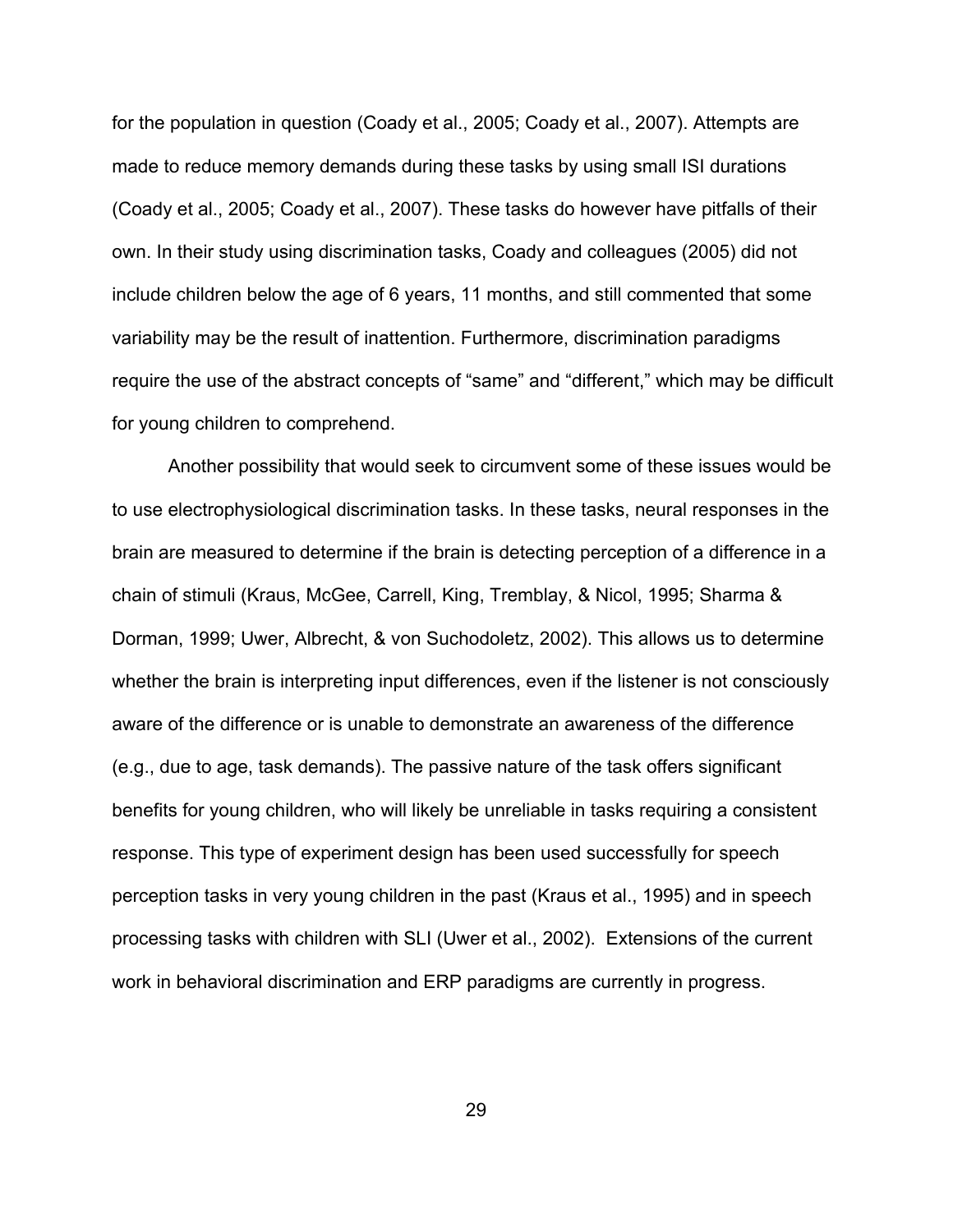#### *SLI Population*

As mentioned in the introduction, a motivation for our study was to establish a paradigm for assessing speech processing in children with SLI. Research has established that children with SLI demonstrate deficits in all facets of language: phonology, morphology, semantics and syntax, though trouble with morpho-syntax is considered to be the hallmark characteristics of this disorder (Leonard, 1998). Though the previously mentioned characteristics of the disorder are generally considered to be common among children with SLI, the SLI population is actually quite diverse (Conti-Ramsden & Botting, 1999). The heterogeneity of the population, along with the fact that the particular constellations of strengths and deficits can change throughout a person's lifetime, makes differential diagnosis of SLI a challenge. Most frequently, an SLI diagnosis is made through a process of ruling out other possible causes of the deficits.

Further complicating the diagnosis process is the fact that researchers and speech-language pathologists in the field are not in agreement regarding the etiology of the disorder (Joanisse & Seidenberg, 1998). Research does suggest that the disorder likely includes a genetic component, as a person is more likely to be diagnosed with SLI if he or she has a family member with the disorder (Bishop, 2006). Less clear, however, is the exact locus or root of the impairment. Two prevailing schools of thought regarding the locus of impairment have a body of evidence supporting them and were touched upon in the introduction. They are discussed in more detail below.

In the first theory of SLI with evidence, the locus of the disorder is considered to be one of speech production and at the syntactic or grammatical level (Rice et al., 1995; Ullman & Gopnik, 1999; van der Lely & Stollwerk, 1997). Syntactic-based theories build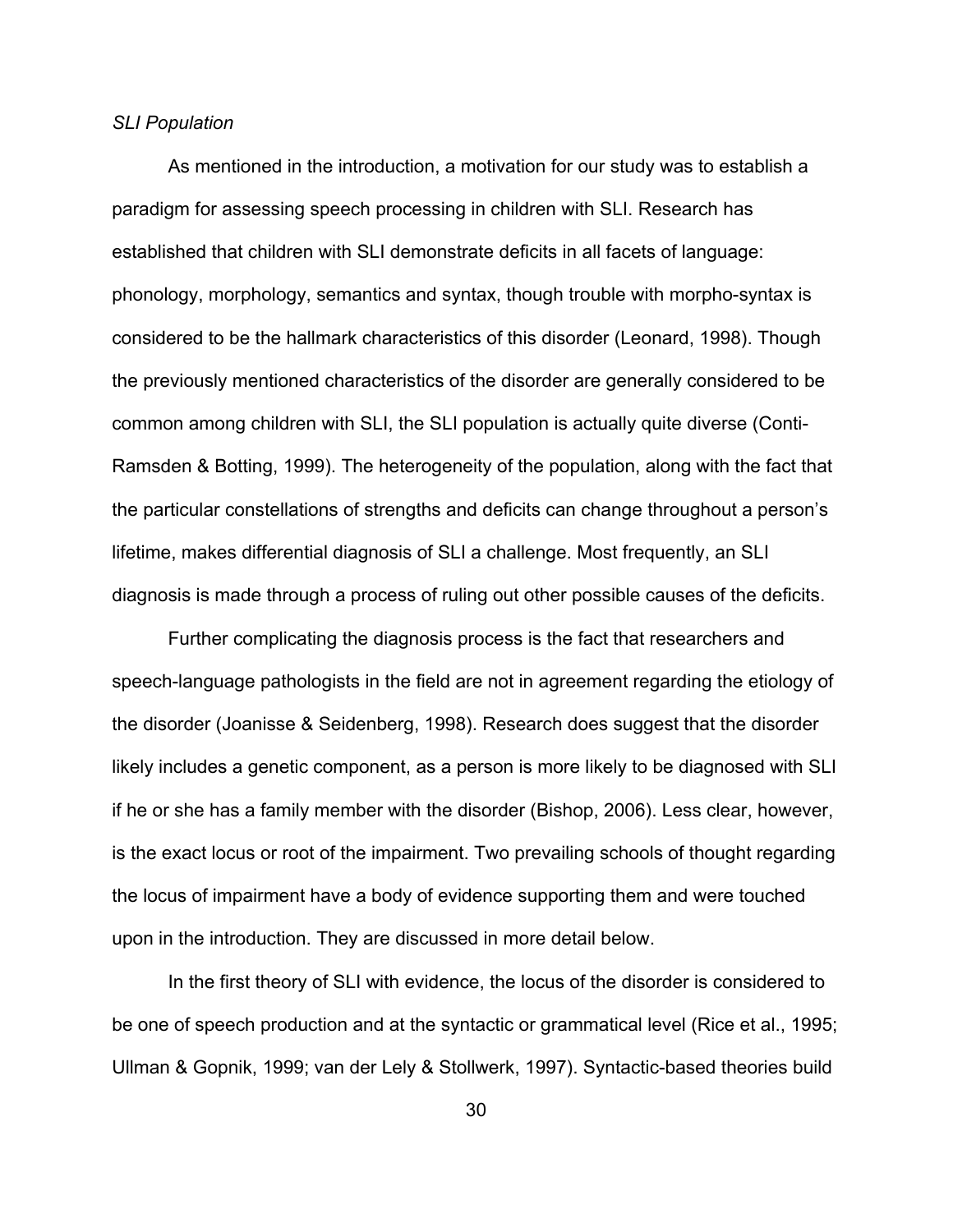on Chomsky's theory of an underlying universal grammar present in all children at birth. Chomsky's theory of universal grammar holds that children have an innate understanding of the structure of language (Chomsky, 1965). Proponents of syntactic theory of SLI deficit argue that children with SLI demonstrate morpho-syntactic errors that are inconsistent with processing or articulation deficits. For example, Ullman and Gopnik (1999) found that participants with SLI struggled to apply regular past tense and third person singular (i.e., *–ed* and *–s*) to nonsense verbs but demonstrated stronger ability to utilize irregular past tense for nonsense verbs. This suggests that the underlying rules for regular past tense and plural are not fixed in the SLI population.

One issue with regard to morpho-syntax-based theories is that they do not adequately account for the fact that children with SLI do produce many correct syntactic structures but are either inconsistent in their productions or struggle with certain structures (Joanisse & Seidenberg, 2003). This suggests that a model based on missing underlying structures cannot completely explain the deficits witnessed in the SLI population.

Another theory places the locus of the impairment at the perceptual level of communication. The speech processing deficit theory attempts to account for the impaired linguistic behavior observed in people with SLI as well as aspects of their communication abilities that are not adequately addressed by other theories. Several sub-theories have been proposed for the specific type and location of breakdown in processing. The one we will consider here points to deficits in phonological working memory. When phonologic information enters the auditory system it must be held until it can be analyzed and stored in long-term memory. Researchers who subscribe to a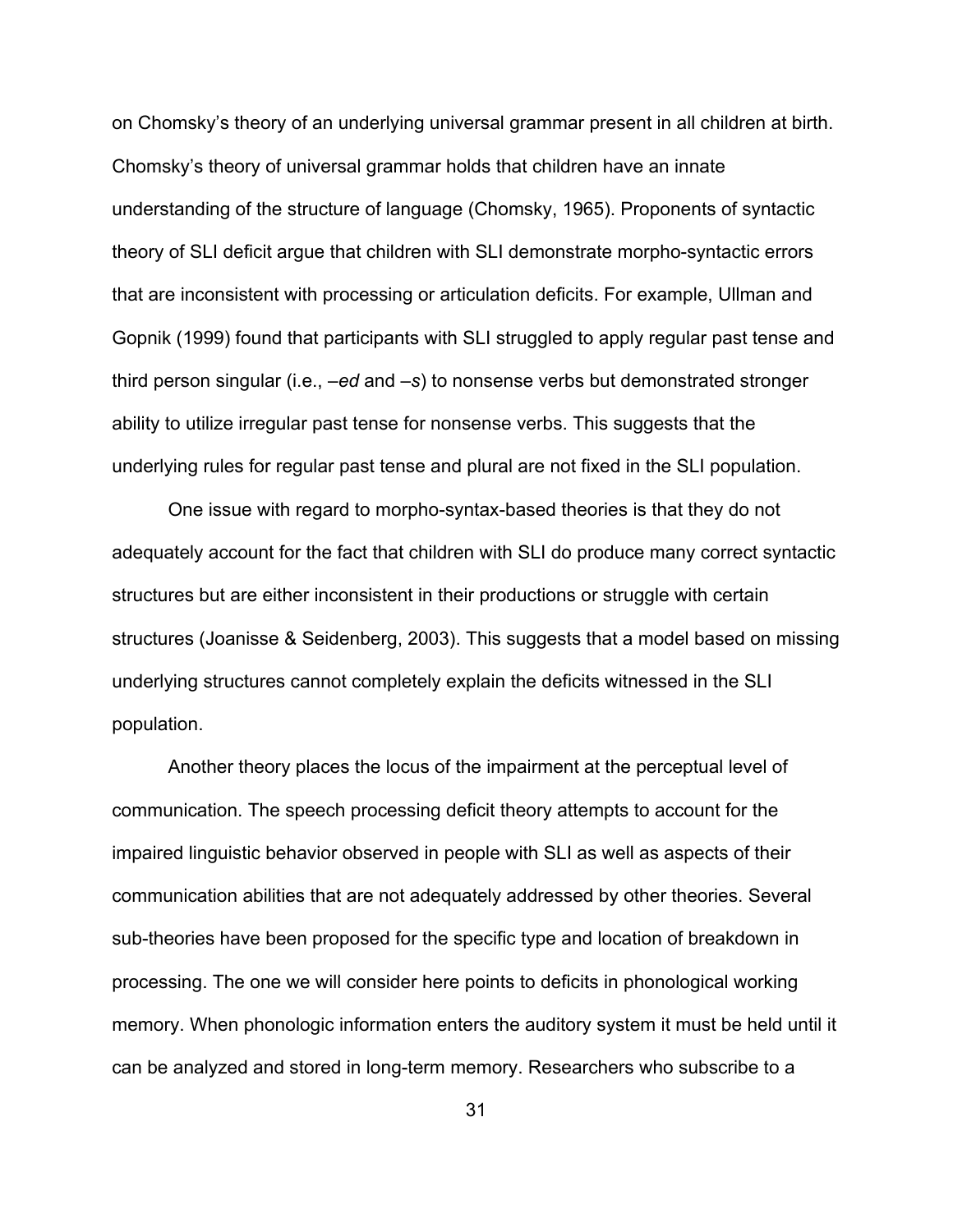phonological memory deficit argue that for people with SLI, phonological information is either stored incorrectly during encoding, is degraded before it is filed into long-term storage, or is completely lost before it reaches long-term storage (Gathercole & Baddeley, 1990).

Joanisse and Seidenberg (2003) provide support for a phonological memory breakdown and a framework for understanding how deficits in phonological working memory can also lead to deficits at the level of syntax production. They were able to create a connectionist model for pronoun comprehension that mimicked impaired phonological working memory by introducing phonemic variability during input. They then "trained the system" and tested it through comprehension and production simulations. They were able to generate syntactic errors consistent with those produced in the SLI population by simulating an impaired phonological working memory. They determined that the model provides evidence for how perception and phonological representations can impact syntactic production. In summary, research in support of a processing-based deficit suggests that the language processing capabilities of children with SLI warrant further analysis.

We believe that the current paradigm would be appropriate for use to assess boundary flexibility in older children with SLI. Assessing boundary flexibility would be one avenue for adding to the knowledge base regarding SLI locus of impairment. We predict that children with SLI will not demonstrate the same boundary flexibility as their typically developing peers. Motivating for this come from studies mentioned in the introduction (Coady et al., 2005; Coady et al., 2007) which demonstrate that children with SLI have less stable category boundaries and are less flexible in adjusting them to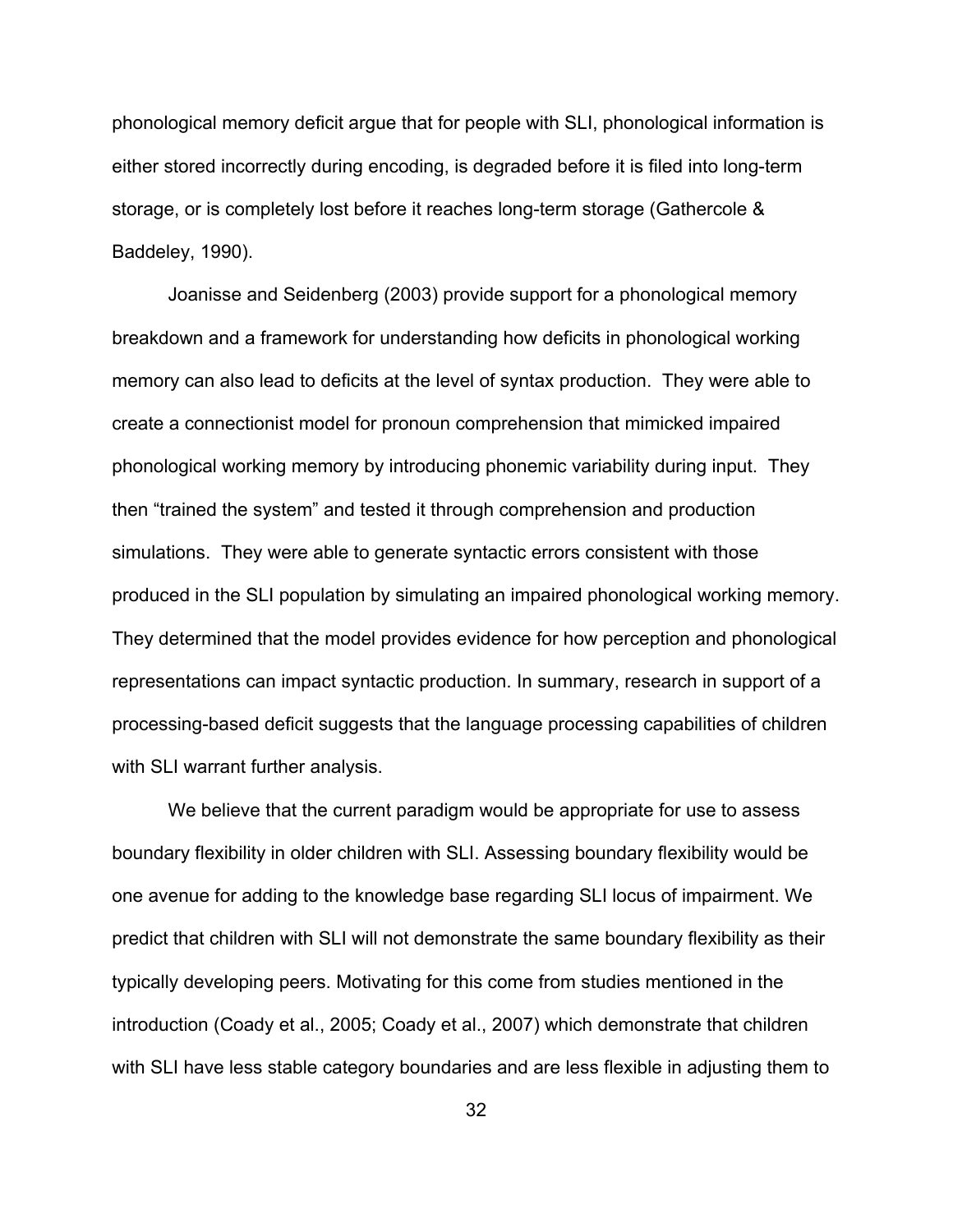accommodate less optimal acoustic conditions. If the children do demonstrate deficits in boundary flexibility tasks, this provides evidence in support of a processing deficit which will help to inform diagnosis and treatment of this disorder.

#### **Clinical Implications**

In the short-term the current work provides evidence that by approximately age eight, typically developing are showing adult-like abilities to adjust perceptual boundaries in response to contextual changes in the acoustic signal. Children in this age range who are not able to do this are therefore deficient in their processing abilities. Clinically, if a child is older than eight-years-old, but demonstrates a deficiency in adjusting categorical boundaries to accommodate context, the clinician needs to include activities that ensure sufficient understanding of incoming information. After all, if information is not learned correctly, it is unlikely that it will be used correctly.

In the long-term the results of this research will help to drive diagnosis and treatment of children with SLI. For example, if the locus of impairment were at the level of morpho-syntactic knowledge, then therapy should target strengthening the underlying structural framework by teaching the missing or weak syntactic structures (Yoder, Molfese, & Gardner, 2011). Alternatively, if the disorder is processing based, then treatment should target initial comprehension of incoming acoustic information with the expectation that this would in turn facilitate production of the correct morpho-syntax. We believe that the current paradigm is nearly ready for use with the 8-10 year old SLI population and the results of that research will help to answer questions regarding the underlying cause of SLI.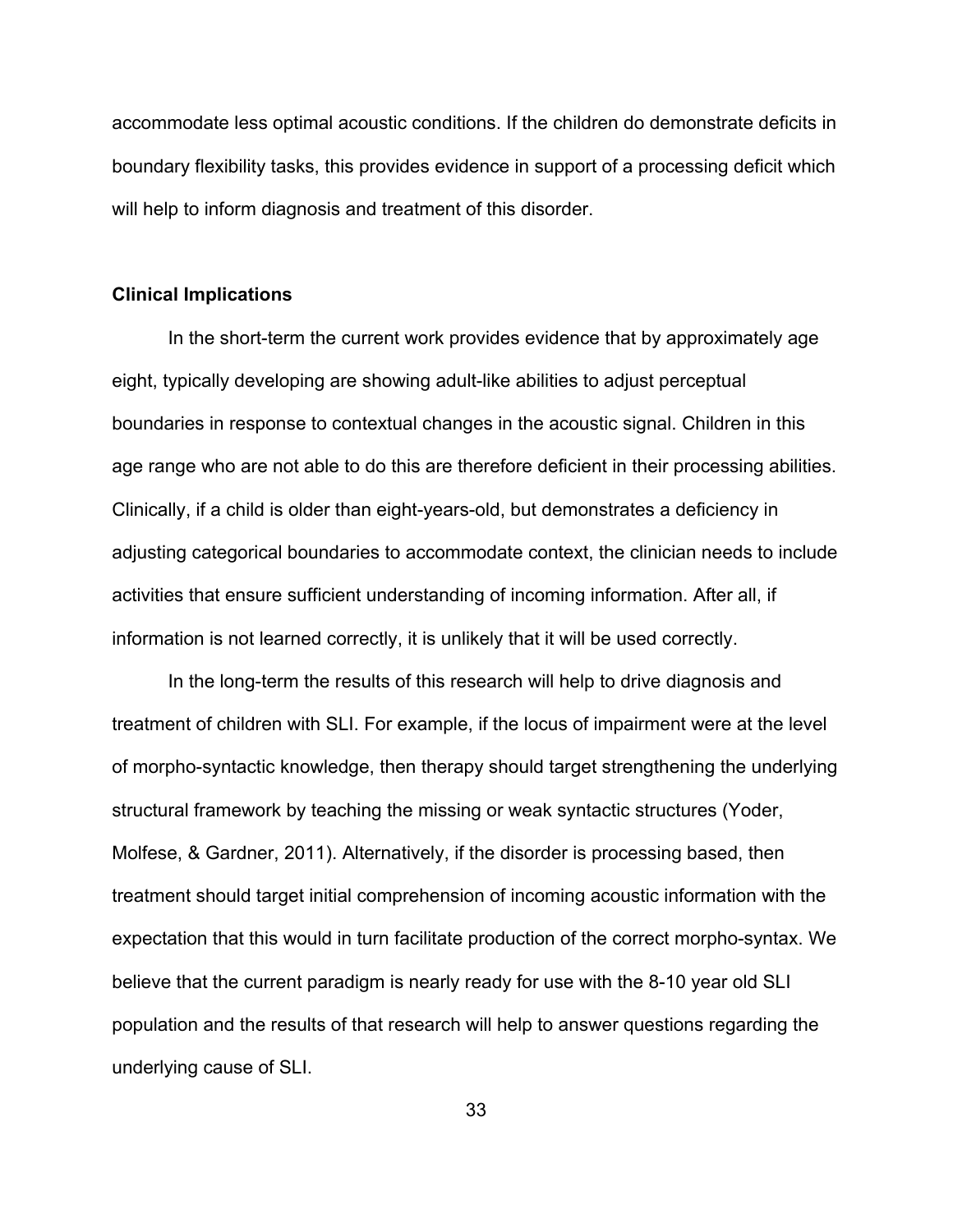#### **References**

- Bishop, D. M. V. (2006). What causes specific language impairment in children? *Current Directions in Psychological Science, 15*, 217-221*.*
- Chomsky, N. (1965). *Aspects of the Theory of Syntax*. Cambridge, MA: The M.I.T Press.
- Coady, J. A., Evans, J. L., Mainela-Arnold, E., & Kluender, K. R. (2007). Children with specific language impairments perceive speech most categorically when tokens are natural and meaningful. *Journal of Speech, Language, and Hearing Research, 50,* 41-57.
- Coady, J. A., Kluendrer, K. R., & Evans, J. L. (2005). Categorical perception of speech by children with specific language impairments. *Journal of Speech, Language, and Hearing Research, 48*, 944-959.
- Conti-Ramsden, G. & Botting, N. (1999). Classification of children with specific language impairment. *Journal of Speech, Language, and Hearing Research, 42*, 1195-1204.
- Delattre, P. C., Liberman, A. M., & Cooper, F. S. (1955). Acoustic loci and transitional cues for consonants. *Journal of the Acoustical Society of America, 27*, 769-773.
- Eimas, P. D., Siqueland, E. R., Jusczyk, P., & Vigorito, J. (1971). Speech perception in infants. *Science*, *171*, 303-306.
- Gathercole, S., & Baddeley, A. (1990). Phonological deficits in language disordered children: Is there a causal connection? *Journal of Memory and Language, 29*, 336-360.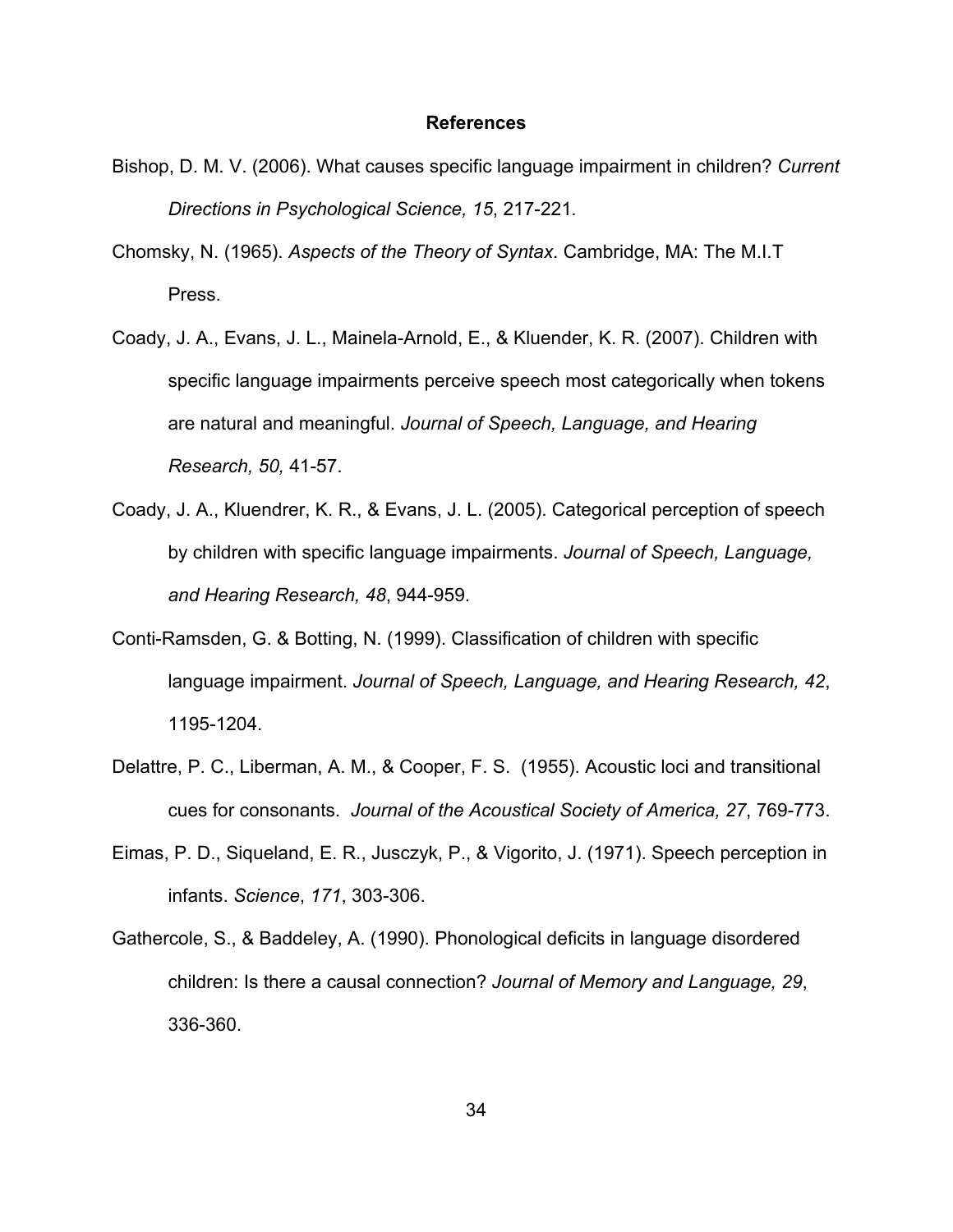- Goldman, R. (2000). *Goldman Fristoe test of articulation*. Circle Pines, MN: American Guidance Service.
- Gopnik, M. (1997). Language deficits and genetic factors. *Trends in Cognitive Sciences, 1*, 5-9.
- Joanisse, M. F., & Seidenberg, M. S. (1998). Specific language impairment: a deficit in grammar or processing? *Trends in Cognitive Sciences, 2*, 240-247.
- Joanisse, M. F., & Seidenberg, M. S. (2003). Phonology and syntax in specific language impairment: Evidence from a connectionist model. *Brain and Language, 86*, 40- 56.
- Khan, M. M., & Lewis, N. (2002). *Khan-Lewis phonological analysis*. Circle Pines, MN: American Guidance Service.
- Kraus, N., McGee, T., Carrell, T. D., King, C., Tremblay, K., & Nicol, T. (1995). Central auditory system plasticity associated with speech discrimination training. *Journal of Cognitive Neuroscience, 7*, 25-32.
- Leonard, L.B. (1998). *Children with specific language impairment*. Cambridge, MA: The MIT Press.
- Leonard, L. B. (1999). Grammatical morphology and the lexicon in children with specific language impairment. *Journal of Speech, Language, and Hearing Research, 42,*  678-689.
- Leonard, L. B., Eyer, J. A., Bedore, L. M., & Grela, B. G. (1997). Three accounts of the grammatical morpheme difficulties of English-speaking children with specific language impairment. *Journal of Speech, Language, and Hearing Research, 40*, 741-753.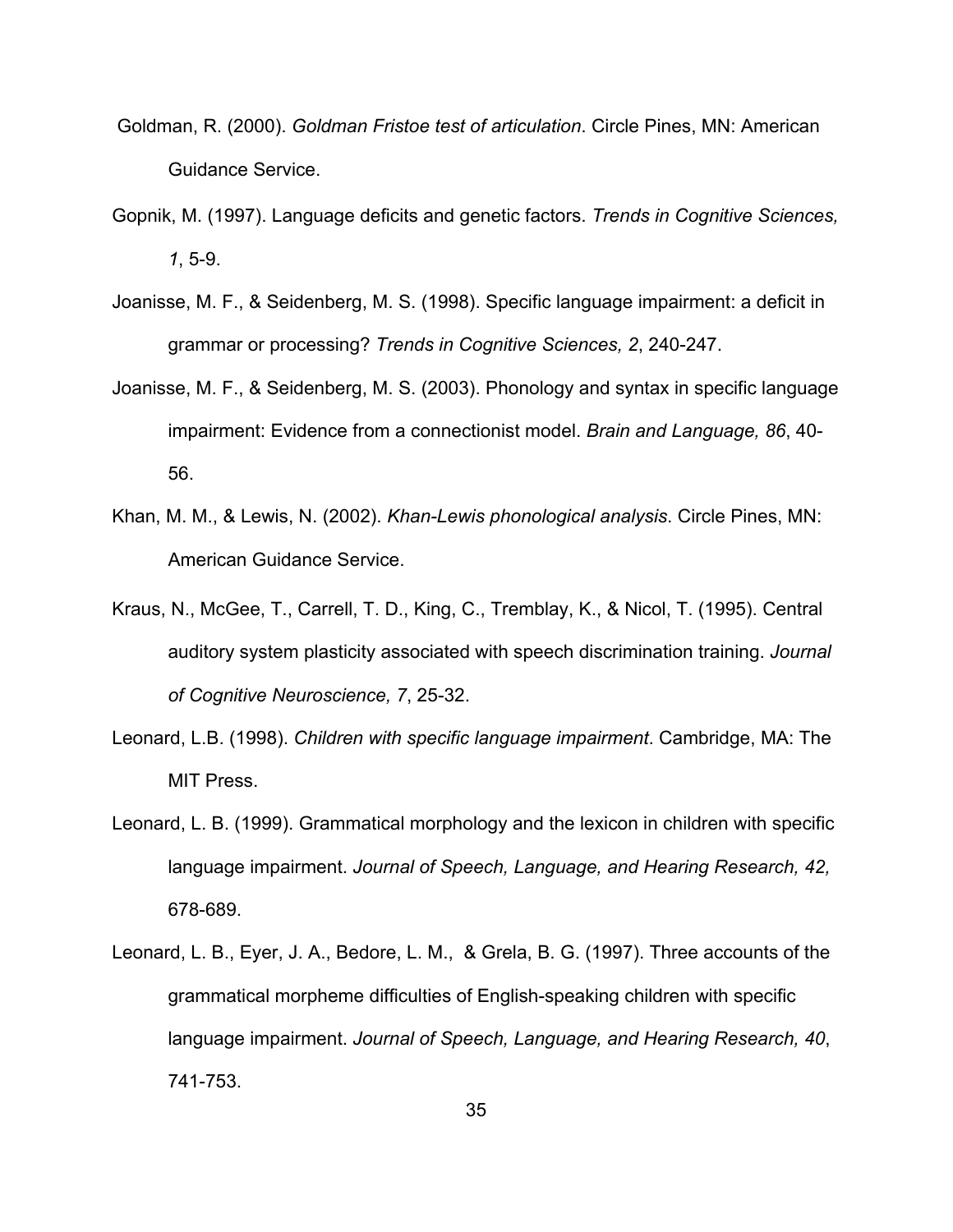- Leonard, L. B. & McGregor, K. K. (1992). Grammatical morphology and speech perception in children with specific language impairment. *Journal of Speech & Hearing Research*, *35*, 1076-1085.
- Leonard, L. B., Miller, C. A., Grela, B. G., Holland, A. L., Gerber, E., & Petucci, M. (2000). Production operations contribute to the grammatical morpheme limitations of children with specific language impairment. *Journal of Memory and Language, 43,* 362-378.
- Liberman, A. M., Harris K. S., Kinney, J., & Lane H. (1961). The discrimination of relative onset-time of the components of certain speech and non-speech patterns. *Journal of Experimental Psychology, 61*, 379-388.
- Lisker, L., & Abramson, A. S. (1964). A cross-language study of voicing in initial stops: Acoustic measurements. *Word, 20, 384-422.*
- Marinis, T. (2011). On the nature and cause of specific language impairment: A view from sentence processing and infant research. *Lingua*, *121*, 463-475.
- McClelland, J. L., & Ellman, J. L. (1986). The TRACE model of speech perception. *Cognitive Psychology, 18,* 1-86.
- Miller, J. (2001). Mapping from acoustic signal to phonetic category: Internal category structure, context effects and speeded categorisation. *Langauge and Cognitive Processes, 16*, 683-690.
- Miller, J. L., Green, K. P., & Reeves, A. (1986). Speaking rate and segments: A look at the relation between speech production and speech perception for the voicing contrast. *Phonetica*, *43*, 106–115.

Miller, J. L., & Liberman, A. M. (1979) Some effects of later-occurring information on the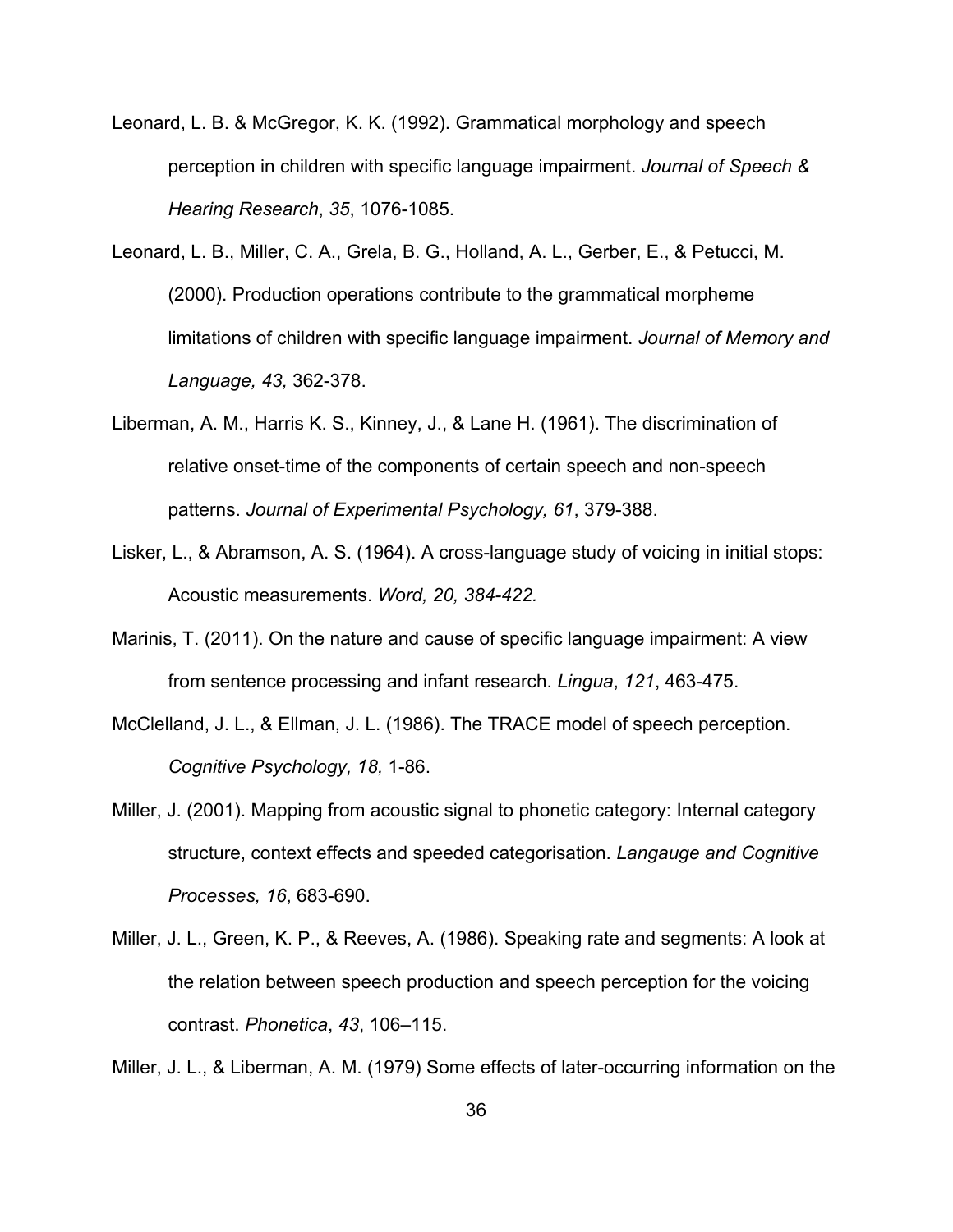perception of stop consonant and semivowel. *Perception & Psychophysics*, *25*, 457-465.

- Miller, J. L., & Volaitis, L. E. (1989). Effect of speaking rate on the perceptual structure of a phonetic category. *Perception & Psychophysics*, *46*, 505-512.
- Minagawa-Kawai, Y., Mori, K., & Sato, Y. (2005). Different brain strategies underlie the categorical perception of foreign and native phonemes. *Journal of Cognitive Neuroscience, 17,* 1376-1385.
- Montgomery, J. W. (1995). Sentence comprehension in children with specific language impairment: The role of phonological working memory. *Journal of Speech and Hearing Research*, *38*, 187-199.
- Nagao, K., & de Jong, K. (2007). Perceptual rate normalization in naturally produced rate-varied speech. *Journal of the Acoustical Society of America*, *121*, 2882– 2898.
- Raven, J., Raven, J. C., & Court, J. H. (1998). *Coloured Progressive Matrices*. Bloomington, MN: Pearson.
- Rice, M.L., Wexler, K., & Cleave, P.L. Specific language impairment as a period of extended optional infinitive. *Journal of Speech, Language, and Hearing Research,* 38*,* 850-863.
- Roberts, J., Rescorla, L., Giroux, J., & Stevens, L. (1998). Phonological skills of children with specific expressive language impairment (SLI-E): Outcome at age 3. *Journal of Speech, Language & Hearing Research, 41*, 374-384.
- Schouten, M.E.H. & van Hessen, A.J. (1992). Modeling phoneme perception. I: Categorical Perception. *Journal of the Acoustical Society of America*, *92*, 1841-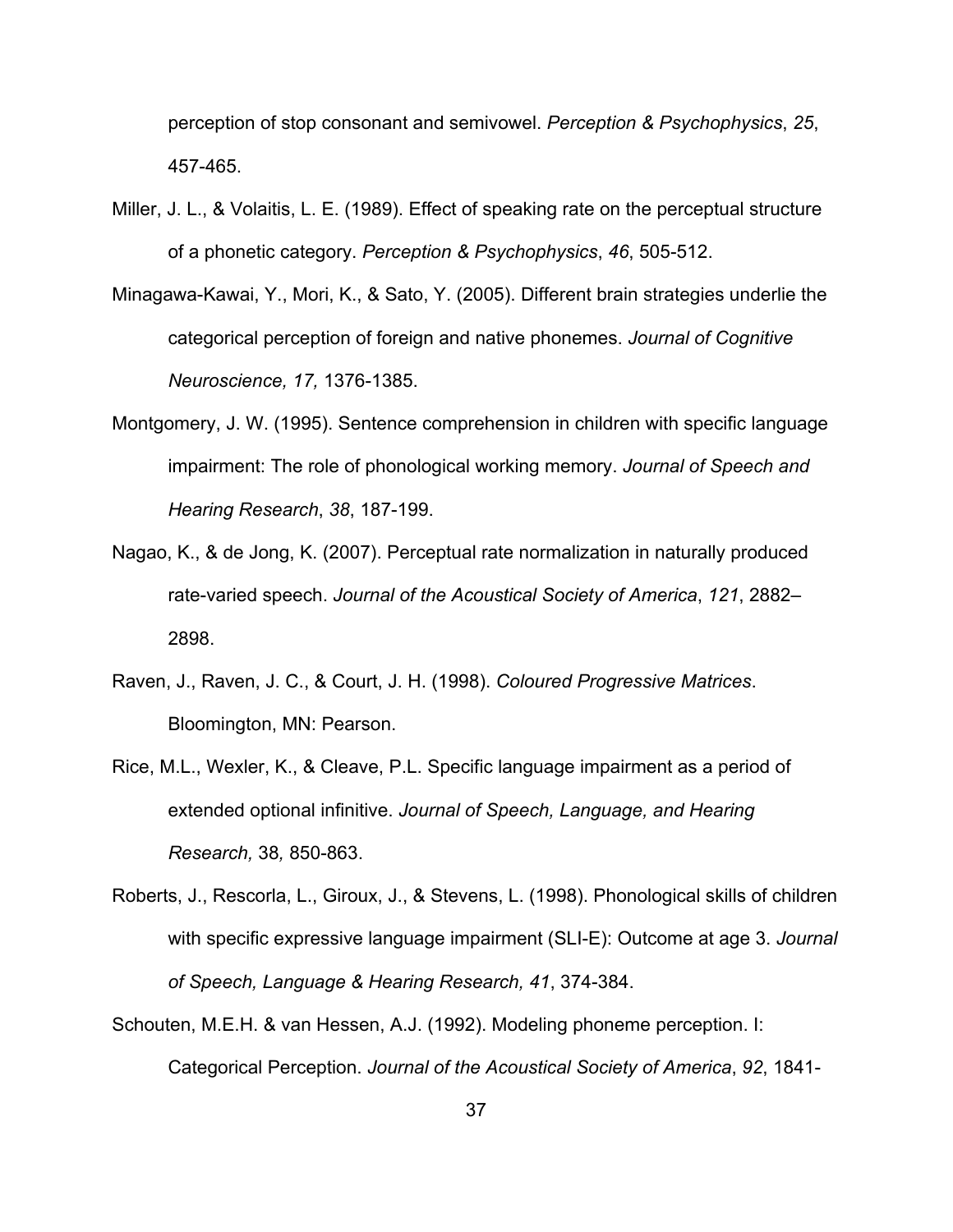1855.

- Semel, E., Wiig, E. H., & Secord, W.A. (2004). *Clinical Evaluation of Language Fundamentals, Screening Test, Fourth Edition*. San Antonio, TX: Pearson.
- Sharma, A., & Dorman, M. (1999). Cortical auditory evoked potential correlates of categorical perception of voice-onset time. *Journal of the Acoustical Society of America*, 106, 1078-1083.
- Stark, R.E. & Tallal, P. (1981). Selection of children with specific language deficits. *Journal of Speech and Hearing Disorders,* 46, 114-122.
- Theodore, R., Miller, J., & DeSteno, D. (2009). Individual talker differences in voiceonset-time: contextual influences. *Journal of the Acoustical Society of America*, *125,* 3974-3982.
- Theodore, R. M., & Miller, J. L. (2010). Characteristics of listener sensitivity to talkerspecific phonetic detail. *Journal of the Acoustical Society of America, 128,* 2090- 2099.
- Tomblin, J. B., Records, N. L., Buckwalter, P., Zhang, X., Smith, E., & O'Brien, M. (1997). Prevalence of specific language impairment in kindergarten children. *Journal of Speech, Language & Hearing Research, 40*,1245–60.
- Ullman, M. T. & Gopnik, M. (1999). Inflectional morphology in a family with inherited specific language impairment. *Applied Psycholinguistics, 20*, 51-117.
- Uwer, R., Albrecht, R., & von Suchodoletz, W. (2002). Automatic processing of tones and speech stimuli in children with specific language impairment. *Developmental Medicine & Child Neurology, 44*, 527-532.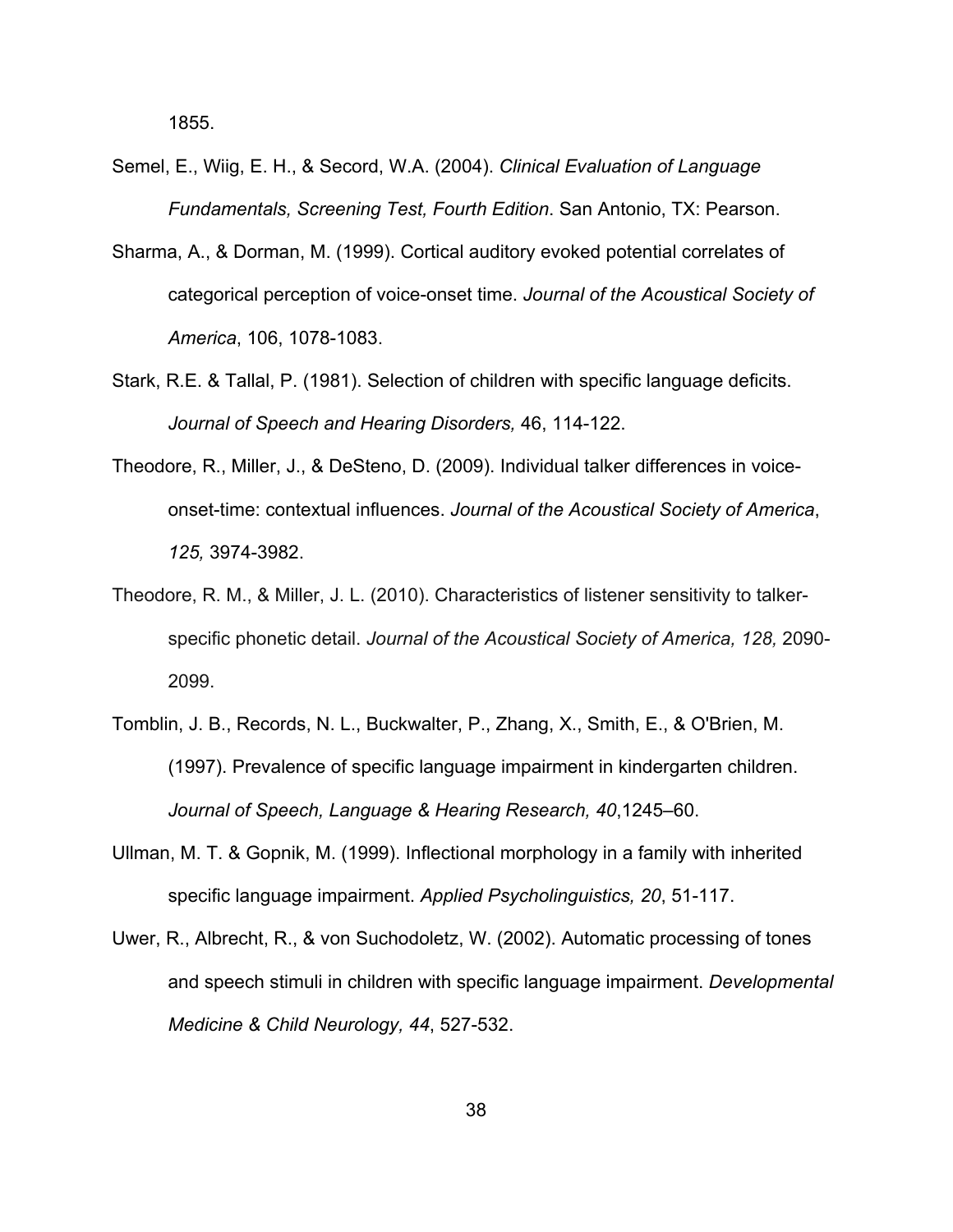- Vance, M., Stackhouse, J., & Wells, B. (2005). Speech-production skills in children aged 3-7 years. *International Journal of Language & Communication Disorders, 40*, 29-48*.*
- Van der Lely, H.K.J. (1996). Specifically language impaired and normally developing children: verbal passive vs. adjectival passive sentence interpretation. *Lingua*, 98, 243-272*.*
- Van der Lely, H.K.J., & Stollwerk, L. (1997). Binding theory and grammatical specific language impairment in children*. Cognition*, *62*, 245-290*.*
- Volaitis, L. E. & Miller, J. L, (1992). Phonetic prototypes: Influence of place of articulation and speaking rate on the internal structure of voicing categories. *Journal of the Acoustical Society of America*, *92*, 723-735.
- Yoder, P. J., Molfese, D., & Gardner, E.. (2011). Initial mean length of utterance predicts the relative efficacy of two grammatical treatments in preschoolers with specific language impairment. *Journal of Speech, Language and Hearing Research, 54*, 1170-1181.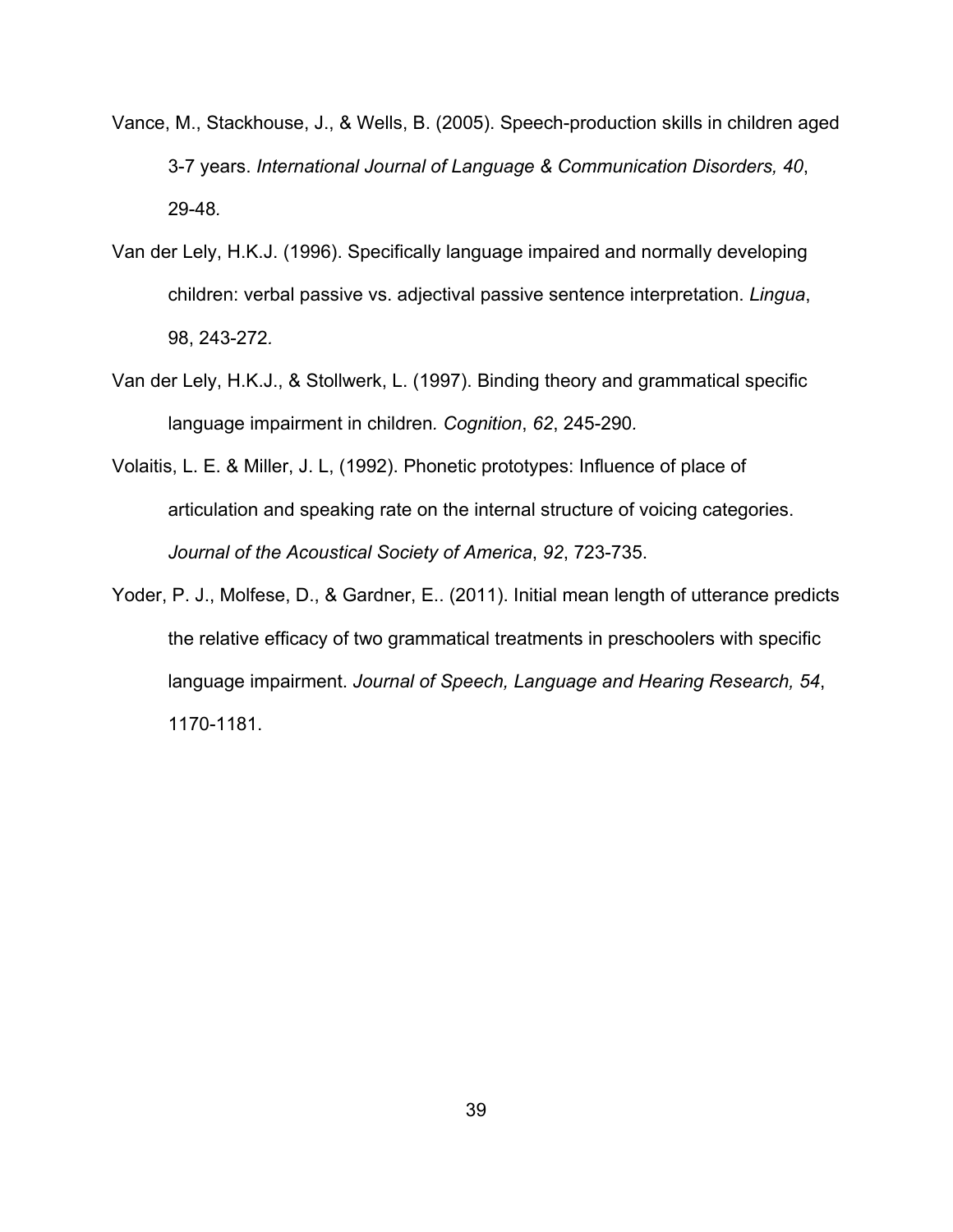### **Figures**



*Figure 1.* Representative waveforms showing voice-onset-time for a voiced stop (top panel) and a voiceless stop (bottom panel).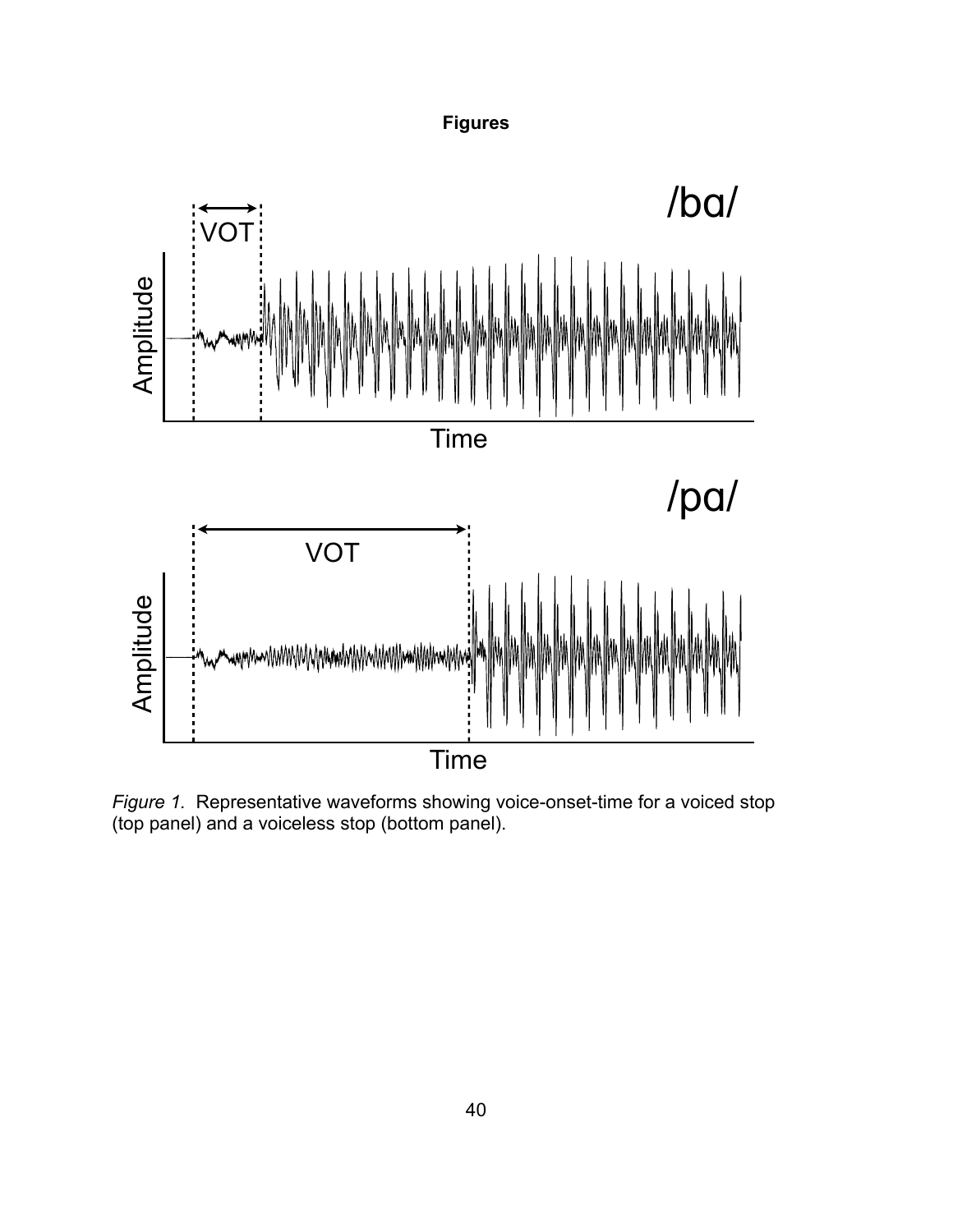

Voice-onset-time

*Figure 2.* Representative identification function illustrating categorical perception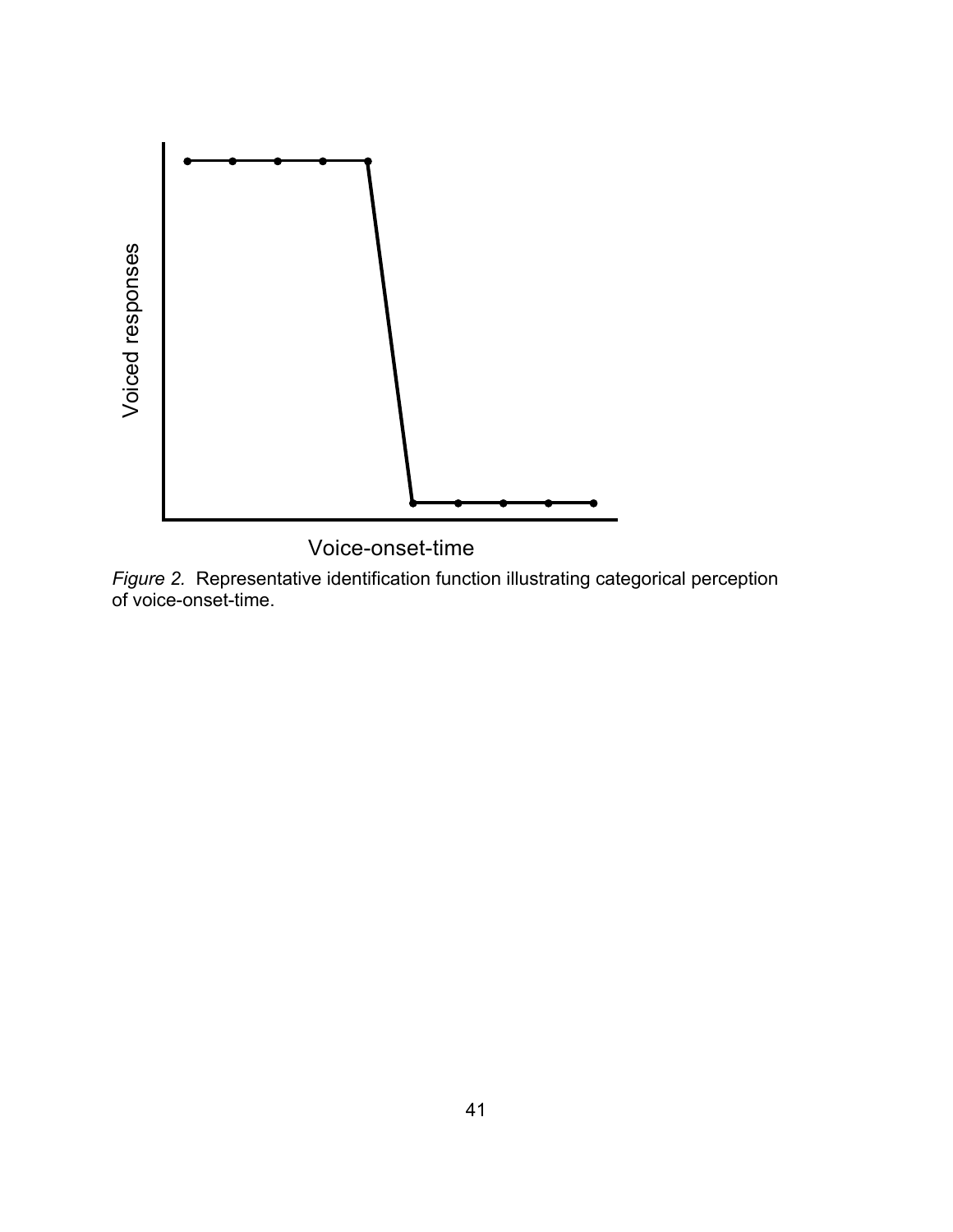

*Figure 3.* Mean percent voiced responses as a function of voice-onset-time for the fast and slow speaking rates tested in Experiment 1. Error bars indicate standard error of the mean.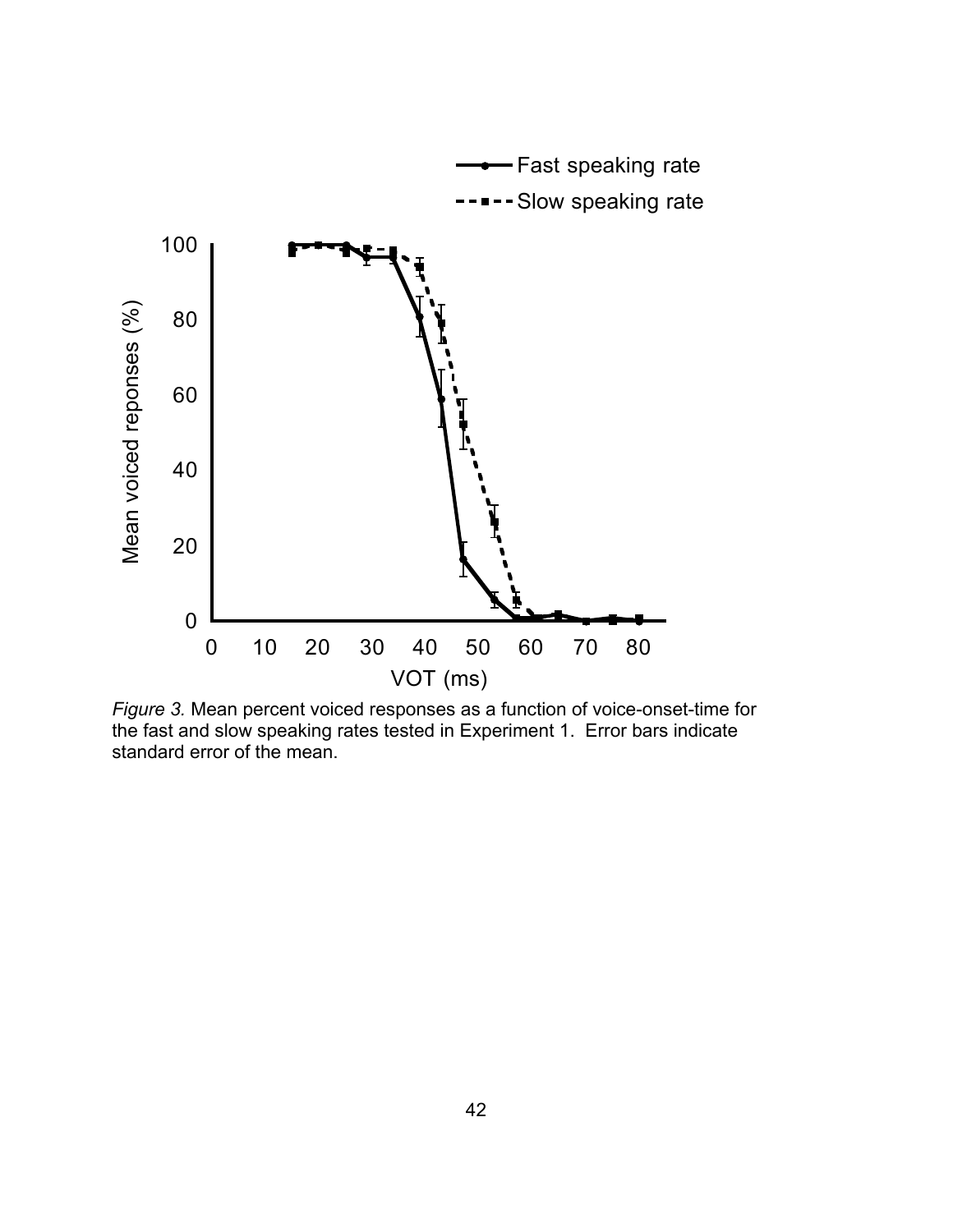

*Figure 4.* Mean voicing boundary for the fast and slow speaking rates tested in Experiment 1. Error bars indicate standard error of the mean.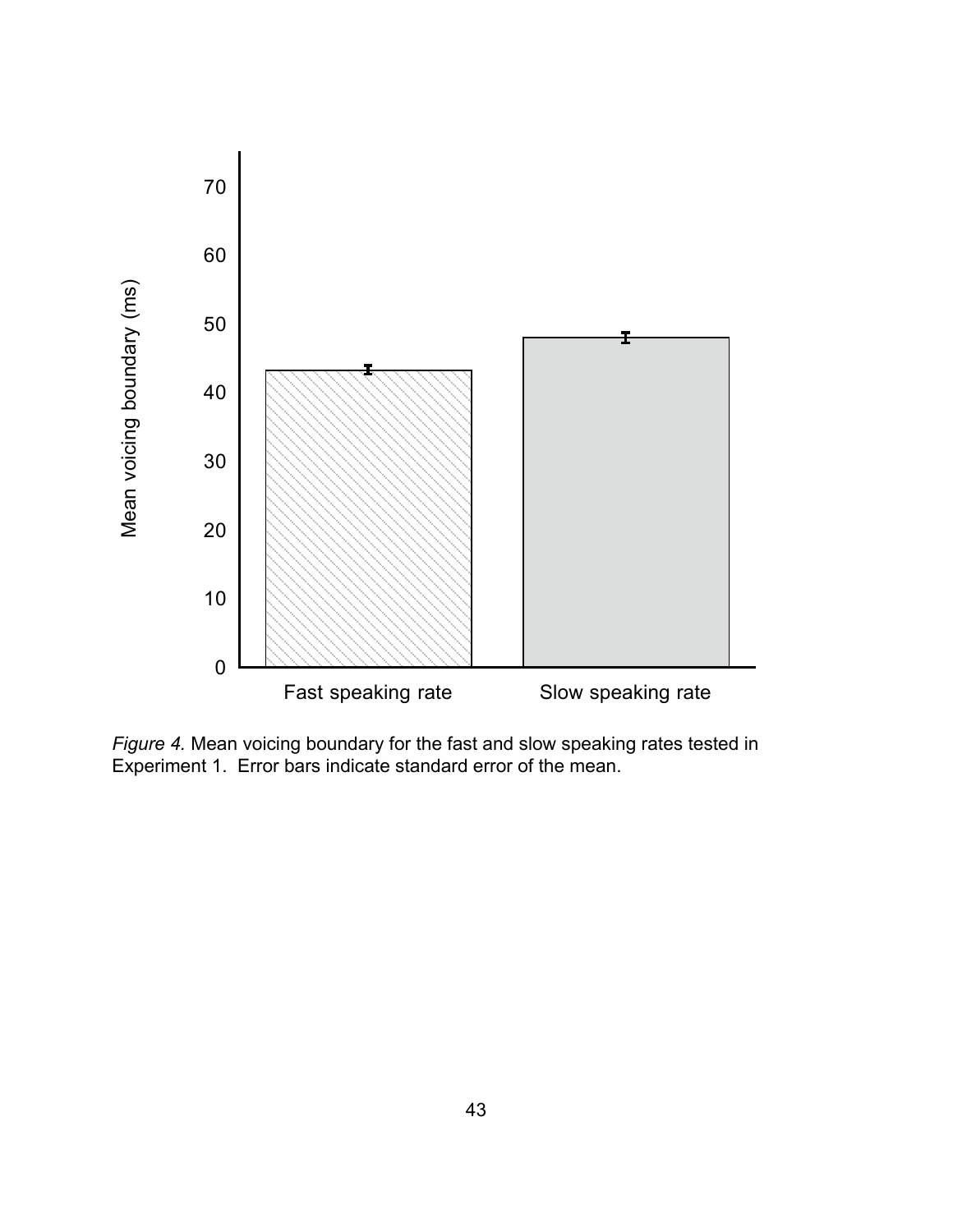

*Figure 5.* Mean percent voiced responses as a function of voice-onset-time for the labial and velar continua tested in Experiment 1. Error bars indicate standard error of the mean.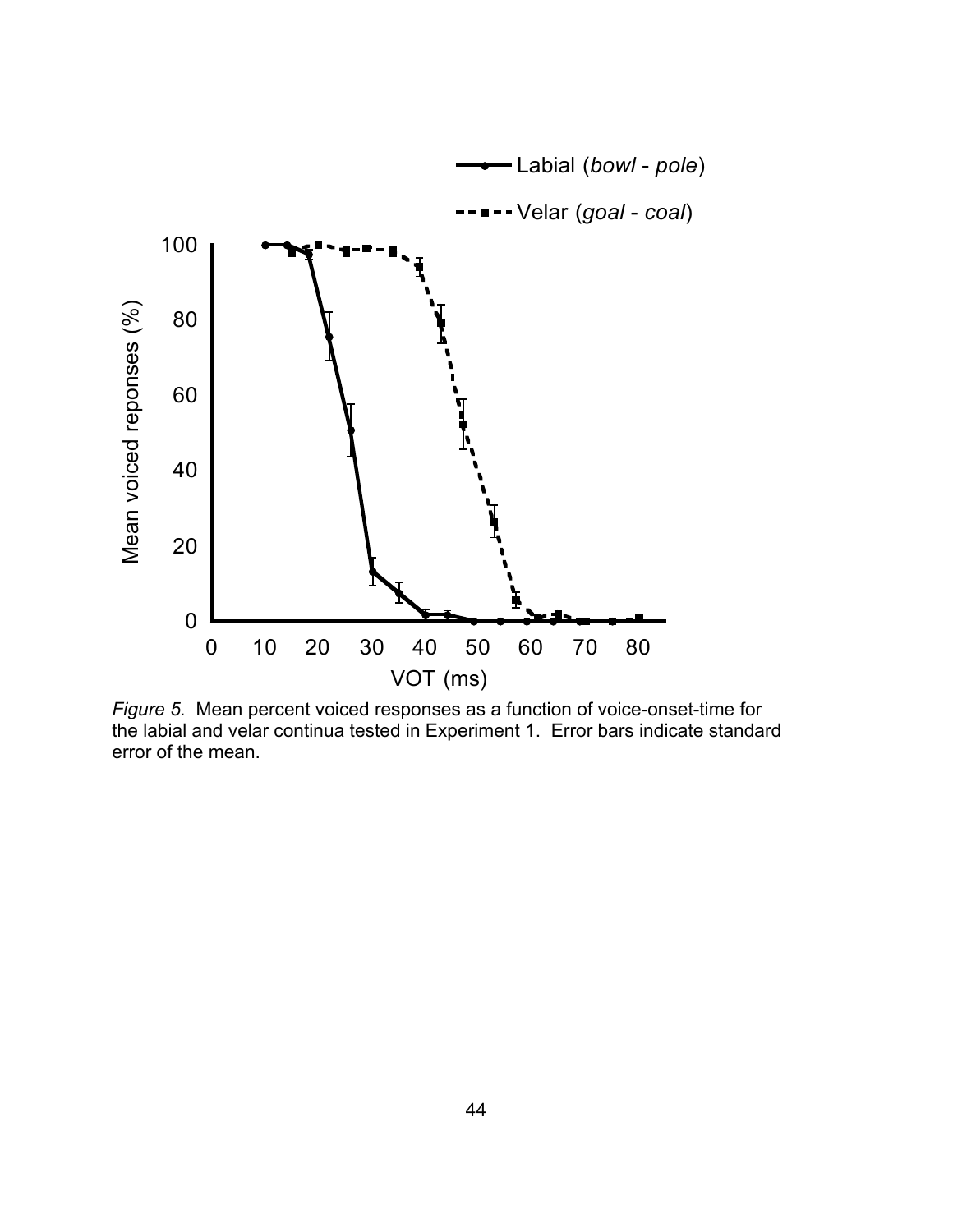

*Figure 6.* Mean voicing boundary for the labial and velar continua tested in Experiment 1. Error bars indicate standard error of the mean.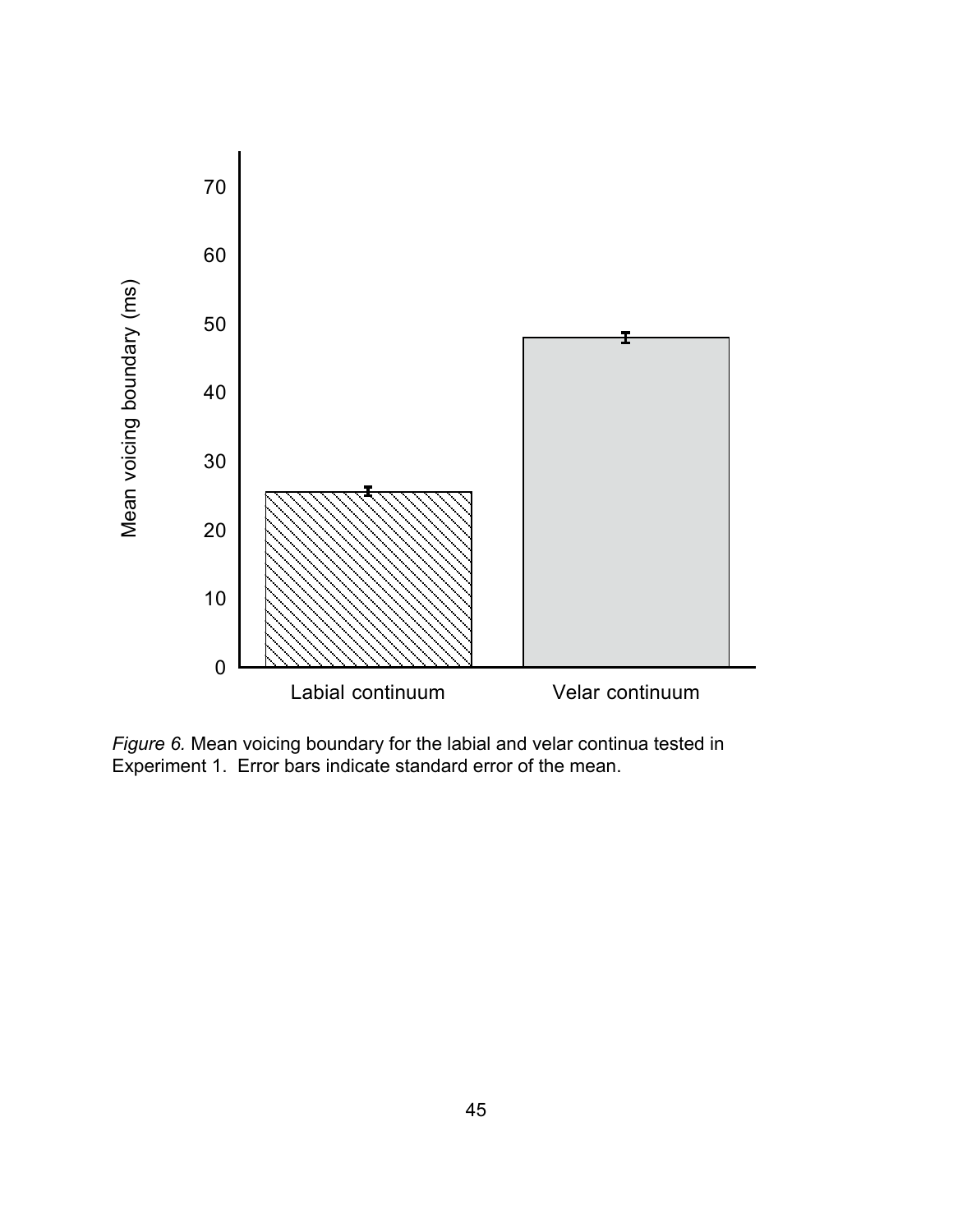

*Figure 7.* Representative identification functions illustrating a poor fit to the ogive (left panel) and a good fit to the ogive (right panel). Individual data points are shown in filled circles and the line in each panel shows the fitted curve.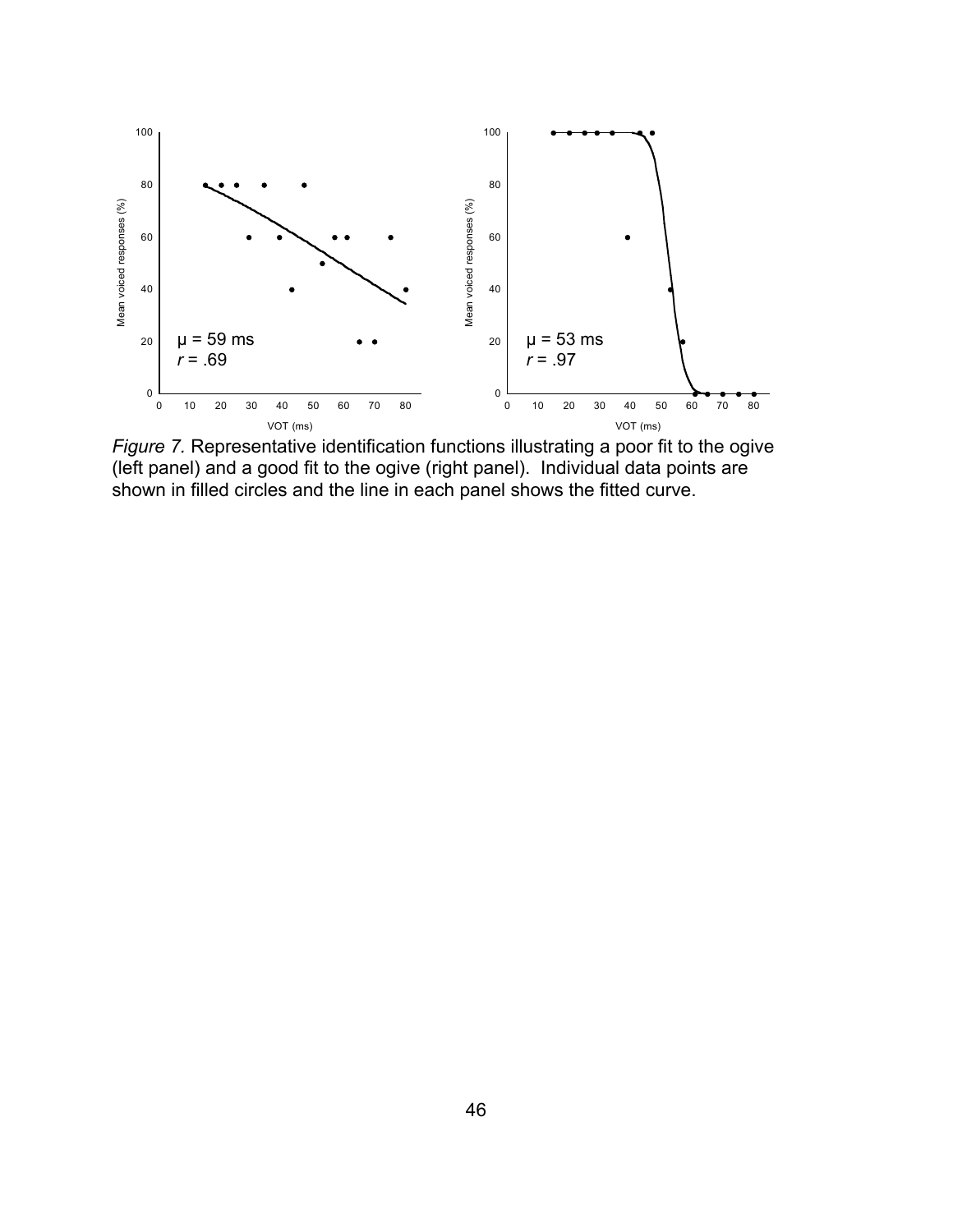

*Figure 8.* Mean percent voiced responses as a function of voice-onset-time for the fast and slow speaking rates tested in Experiment 2. Error bars indicate standard error of the mean.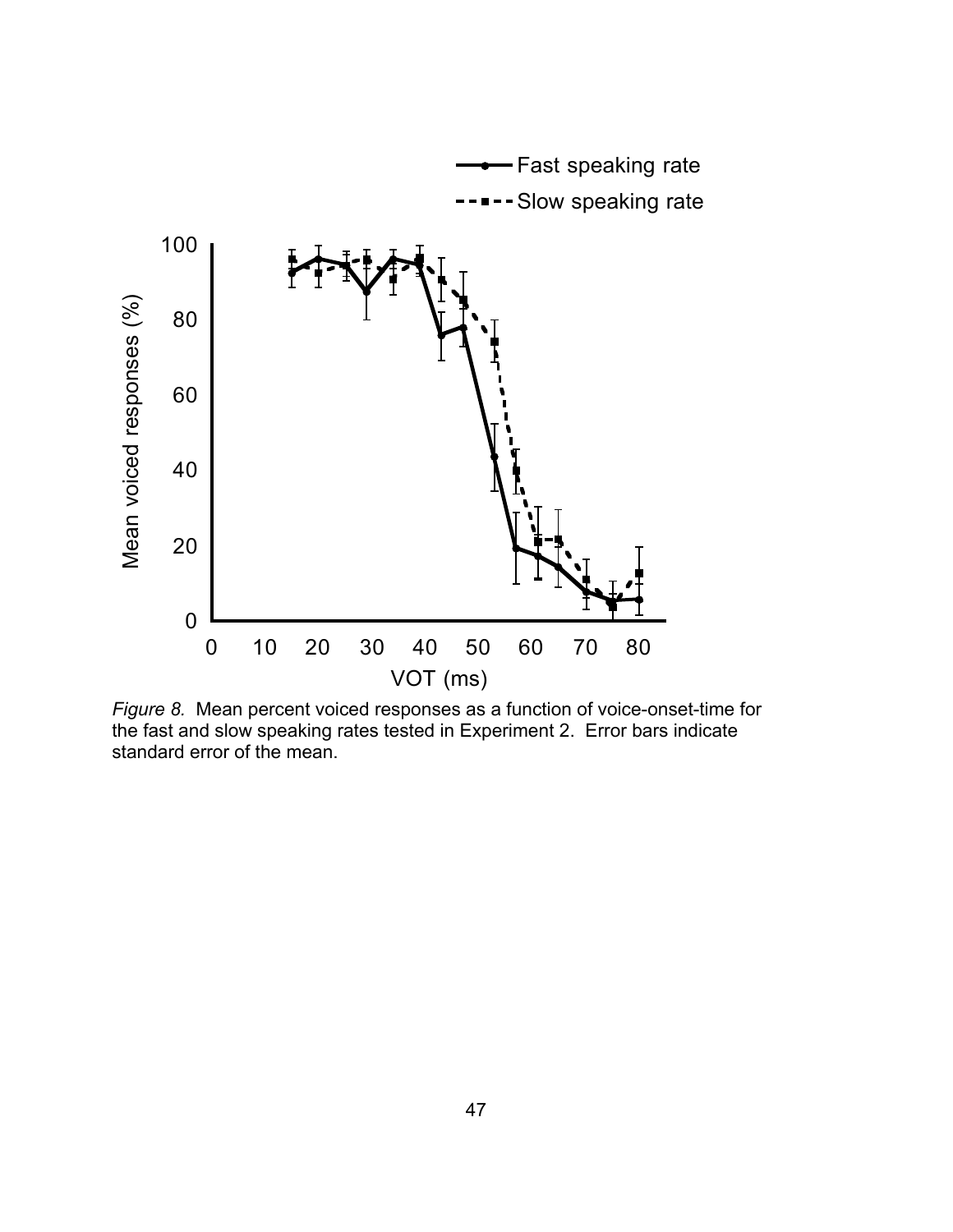

*Figure 9.* Mean voicing boundary for the children in Experiment 2 for the fast and slow speaking rates tested in Experiment 2. Error bars indicate standard error of the mean.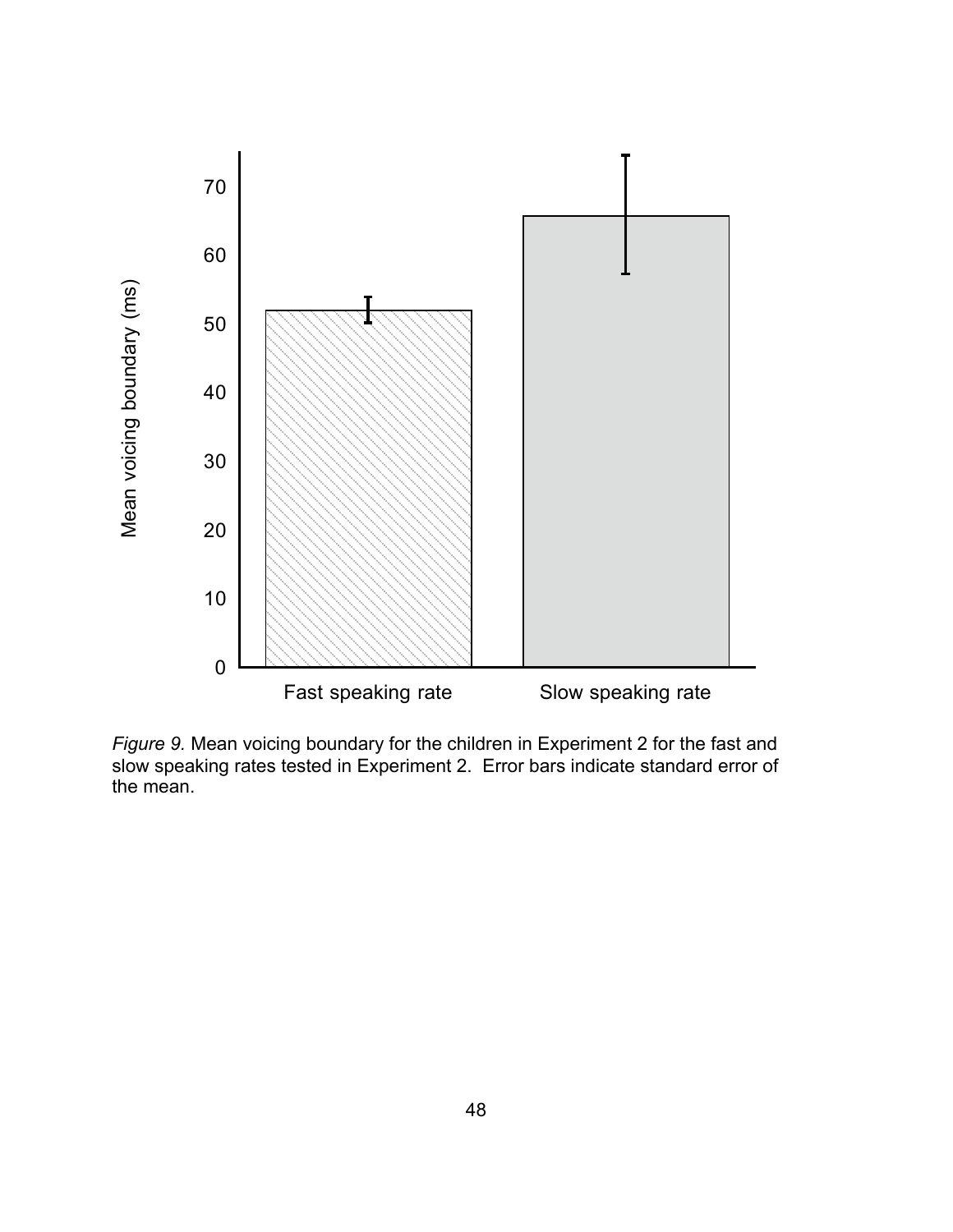

*Figure 10.* Mean percent voiced responses as a function of voice-onset-time for the labial and velar continua tested in Experiment 2. Error bars indicate standard error of the mean.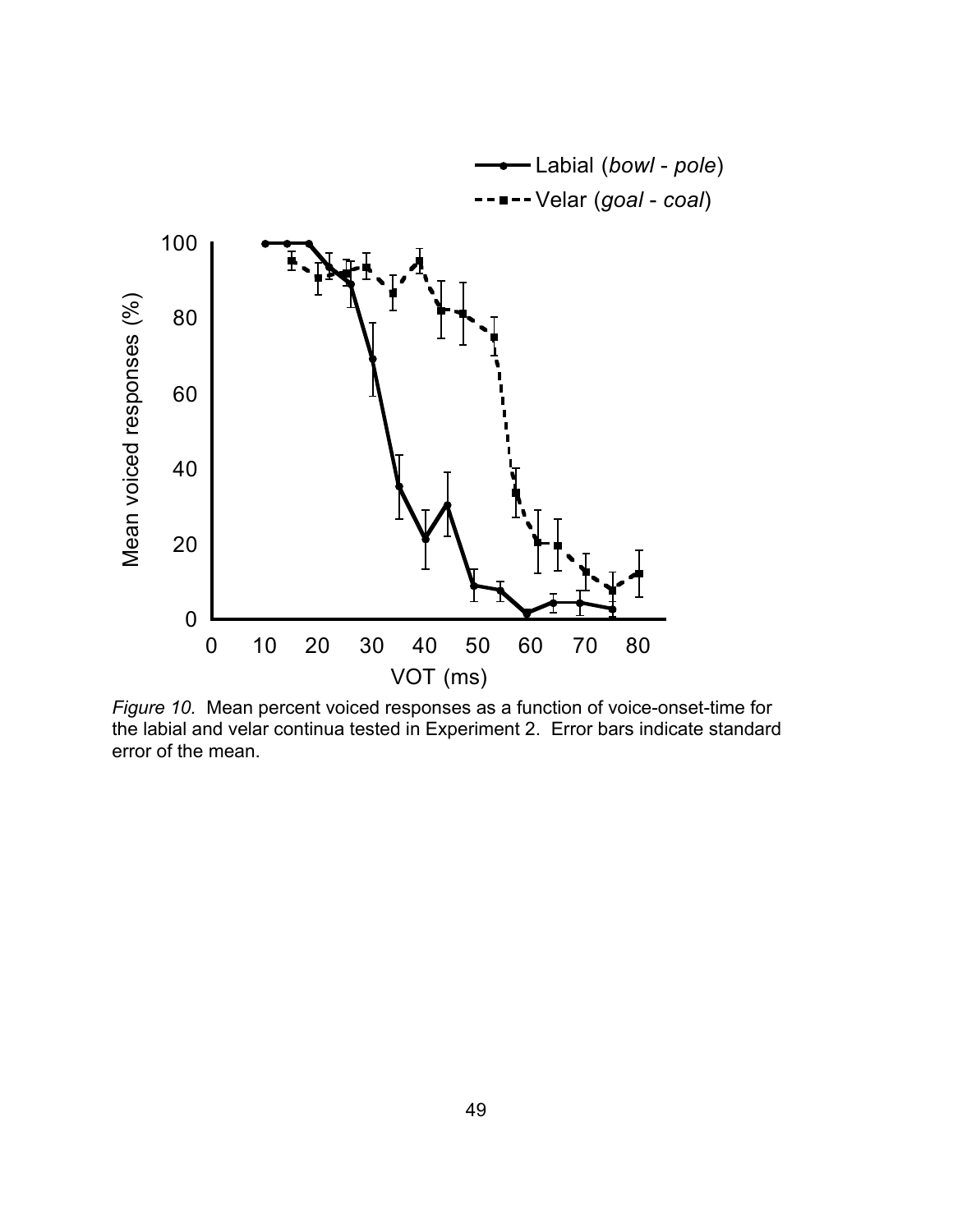

*Figure 11.* Mean voicing boundary for the children in Experiment 2 for the labial and velar continua tested in Experiment 2. Error bars indicate standard error of the mean.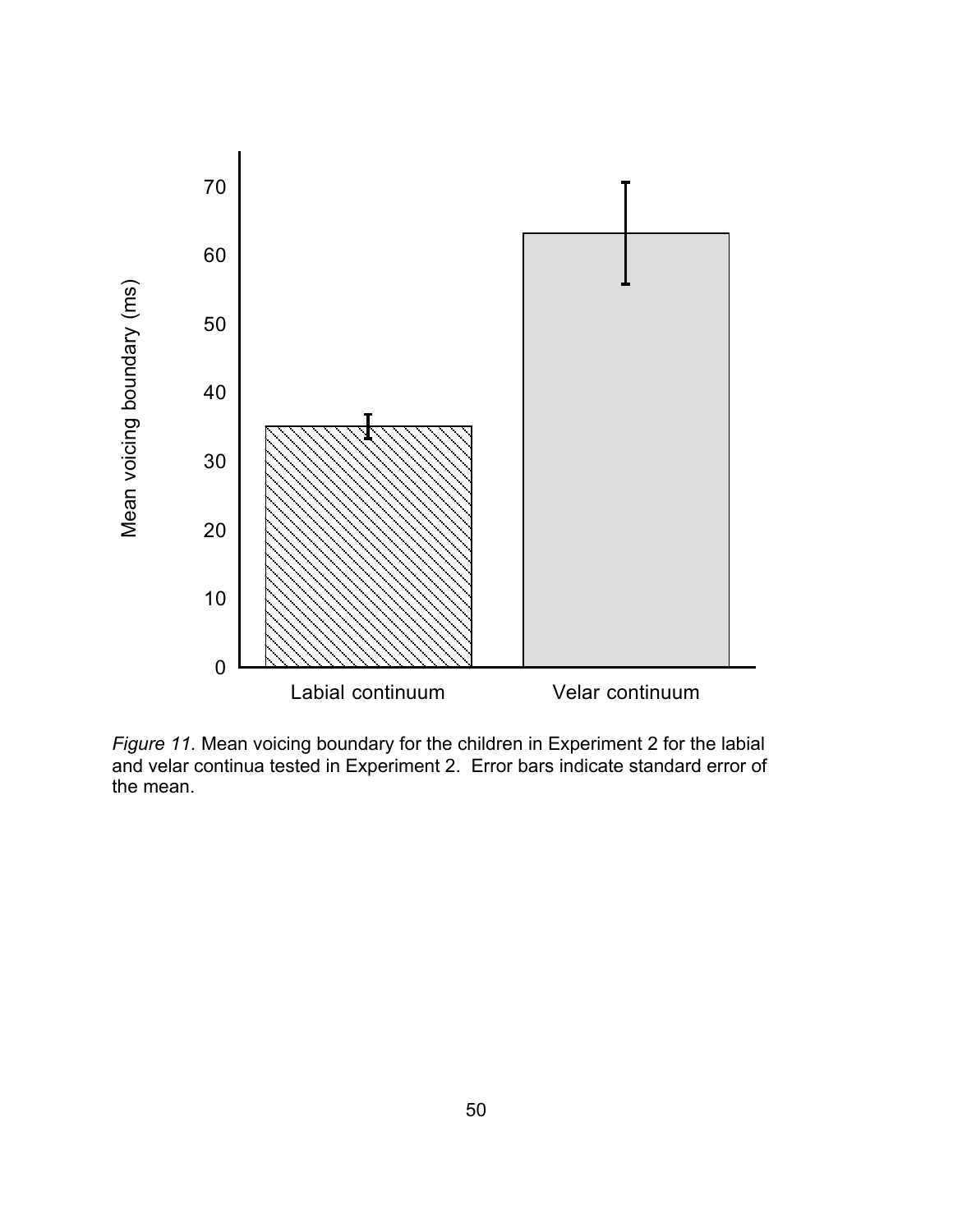### **Tables**

### Table 1

|                |            | Fast speaking rate |            | Slow speaking rate |
|----------------|------------|--------------------|------------|--------------------|
| Token          | <b>VOT</b> | Duration           | <b>VOT</b> | Duration           |
| 1              | 15         | 317                | 15         | 478                |
| 2              | 20         | 317                | 20         | 478                |
| 3              | 25         | 317                | 25         | 478                |
| $\overline{4}$ | 29         | 317                | 29         | 478                |
| 5              | 34         | 317                | 34         | 478                |
| 6              | 39         | 317                | 39         | 478                |
| $\overline{7}$ | 43         | 317                | 43         | 478                |
| 8              | 47         | 317                | 47         | 478                |
| 9              | 53         | 317                | 53         | 478                |
| 10             | 57         | 317                | 57         | 478                |
| 11             | 61         | 317                | 61         | 478                |
| 12             | 65         | 317                | 65         | 478                |
| 13             | 70         | 317                | 70         | 478                |
| 14             | 75         | 317                | 75         | 478                |
| 15             | 80         | 317                | 80         | 478                |

*VOT (ms) and word duration (ms) for the speaking rate continua used in Experiments 1 and 2.*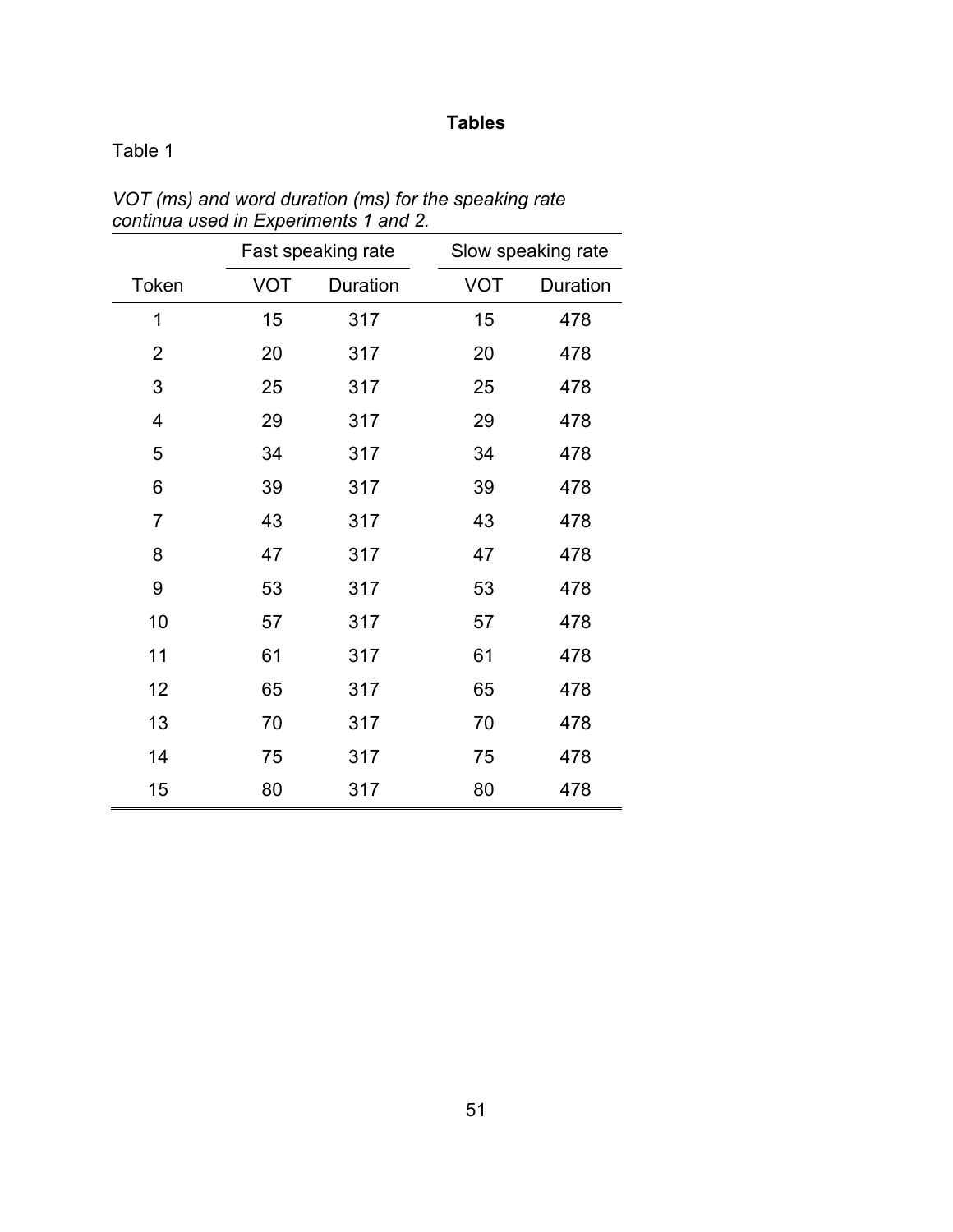### Table 2

|                |            | comma used in <i>Experiments</i> $\overline{\phantom{a}}$ and $\overline{\phantom{a}}$ . |            |                 |
|----------------|------------|------------------------------------------------------------------------------------------|------------|-----------------|
|                |            | Labial continuum                                                                         |            | Velar continuum |
| Token          | <b>VOT</b> | Duration                                                                                 | <b>VOT</b> | Duration        |
| 1              | 10         | 479                                                                                      | 15         | 478             |
| $\overline{2}$ | 14         | 479                                                                                      | 20         | 478             |
| 3              | 18         | 479                                                                                      | 25         | 478             |
| 4              | 22         | 479                                                                                      | 29         | 478             |
| 5              | 26         | 479                                                                                      | 34         | 478             |
| 6              | 30         | 479                                                                                      | 39         | 478             |
| 7              | 35         | 479                                                                                      | 43         | 478             |
| 8              | 40         | 479                                                                                      | 47         | 478             |
| 9              | 44         | 479                                                                                      | 53         | 478             |
| 10             | 49         | 479                                                                                      | 57         | 478             |
| 11             | 54         | 479                                                                                      | 61         | 478             |
| 12             | 59         | 479                                                                                      | 65         | 478             |
| 13             | 64         | 479                                                                                      | 70         | 478             |
| 14             | 69         | 479                                                                                      | 75         | 478             |
| 15             | 75         | 479                                                                                      | 80         | 478             |

*VOT (ms) and word duration (ms) for the place of articulation continua used in Experiments 1 and 2.*

*Note.* The velar continuum is the same as reported for the slow speaking rate continuum in Table 1.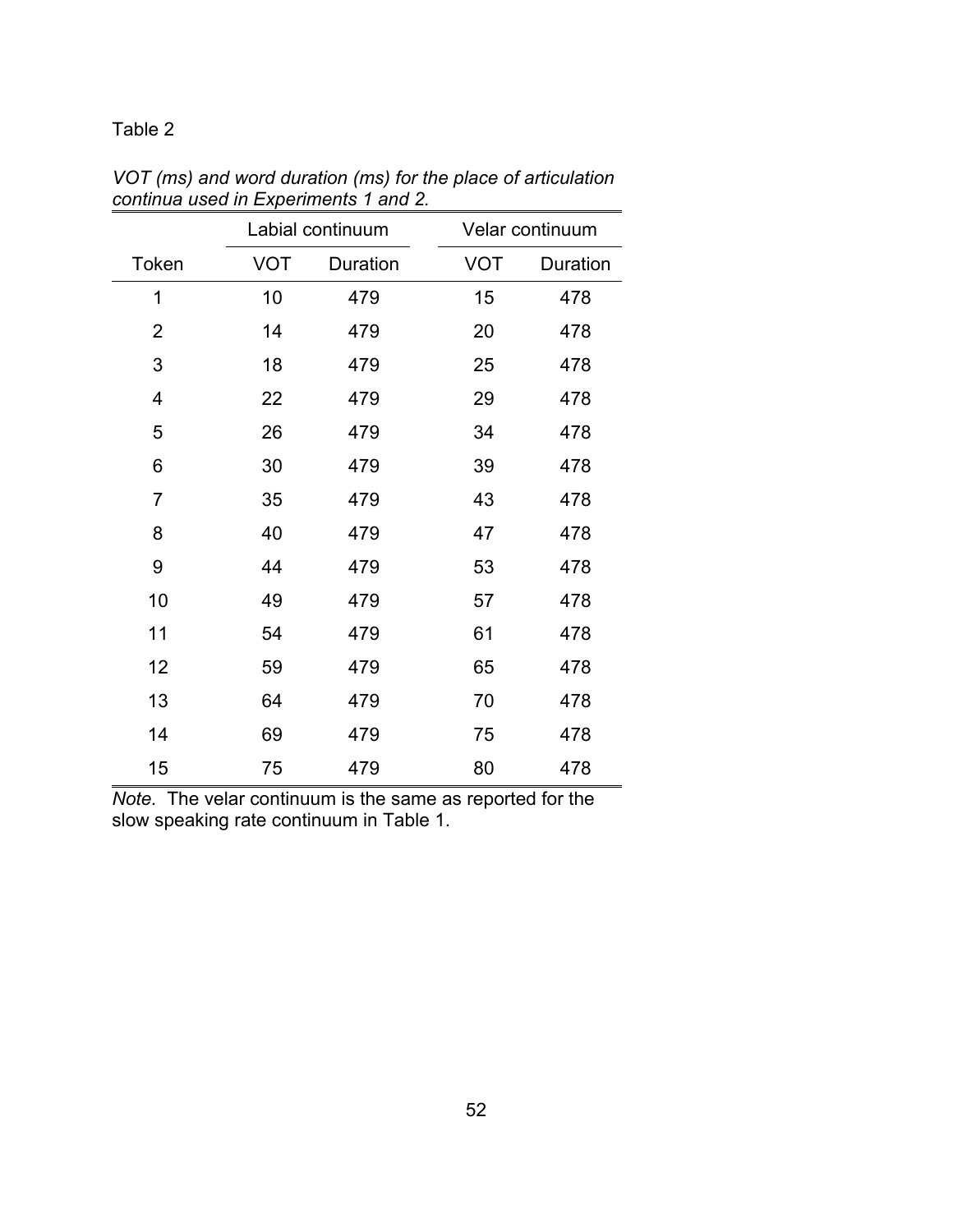# **Appendix A**

*Pictures used for button labels in the phonetic identification task.* 



*goal coal*





*bowl pole*

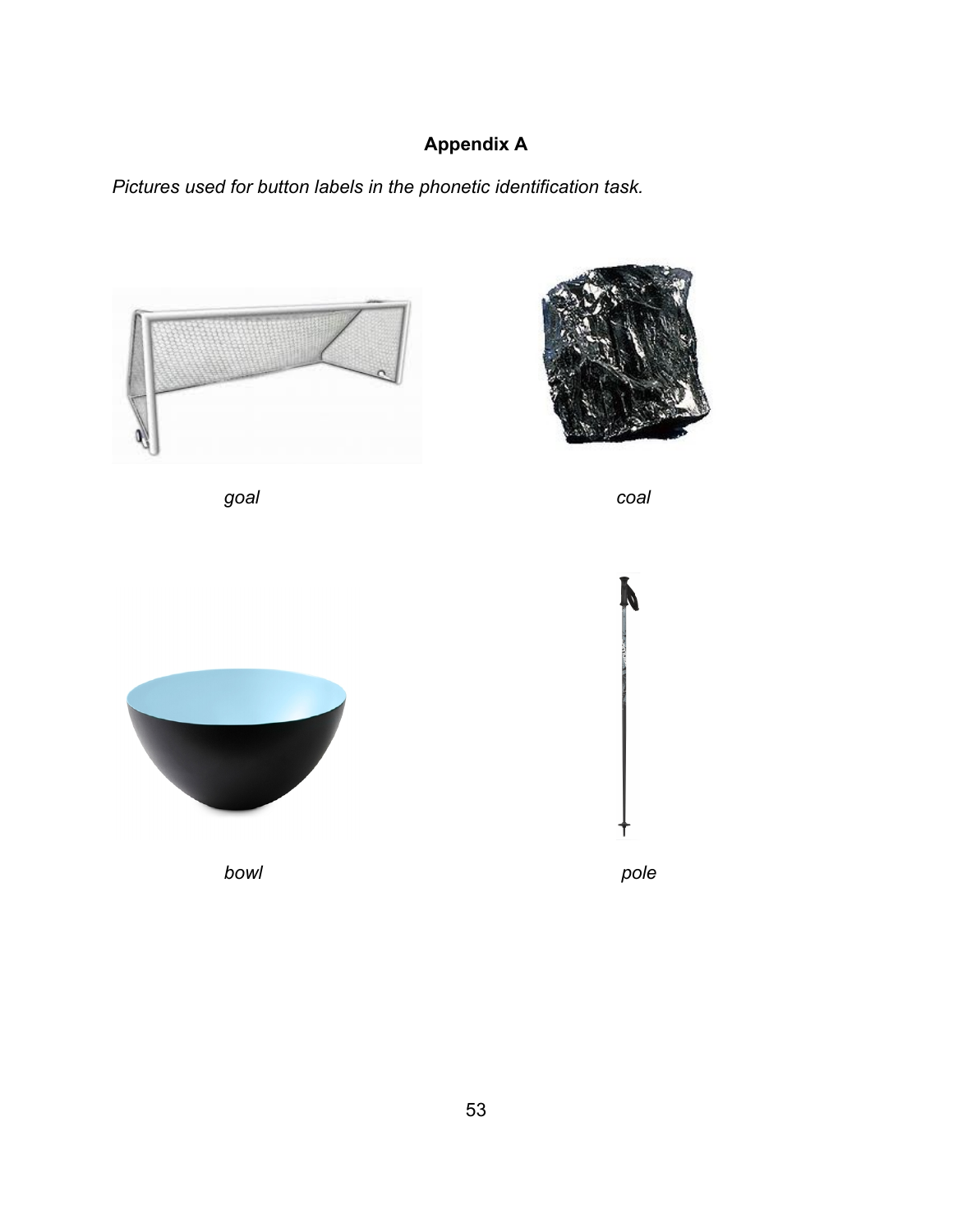### **Appendix B**

*Form use to collect demographic information for each child.*

| <b>Subject Information (Child)</b>                                                                                                          |  |  |
|---------------------------------------------------------------------------------------------------------------------------------------------|--|--|
| 1) Your relation to the child ___ Mother ______Father _____Guardian ____Other                                                               |  |  |
| 2) Child's Gender: ____ Male ____ Female                                                                                                    |  |  |
| 3) Child's Birth Date (month, day, year):                                                                                                   |  |  |
|                                                                                                                                             |  |  |
| 5) Place of Birth:<br><u> 1989 - Johann Stein, mars an Francisco Barbara, actor a francisco a francisco a francisco a francisco a franc</u> |  |  |
|                                                                                                                                             |  |  |
| If "Yes", specify: $\_\_$                                                                                                                   |  |  |
| 7) Is your child fluent in any language other than English? Yes No                                                                          |  |  |
|                                                                                                                                             |  |  |
| 8) What primary language(s) are spoken in the child's home?                                                                                 |  |  |
| 9) Is there a family history of speech, language, or hearing disorders? _____ Yes _____ No                                                  |  |  |
| If "Yes", specify: $\qquad \qquad$                                                                                                          |  |  |
| 10) Has your child been diagnosed with a speech, language, or hearing disorders?                                                            |  |  |
| If "Yes", specify: $\qquad \qquad$                                                                                                          |  |  |
| 11) May we contact you for further studies? ____ Yes _______ No                                                                             |  |  |
| Hearing Screening (screen at 20 dB)                                                                                                         |  |  |
| RA Initials:                                                                                                                                |  |  |
| Left ear<br><b>Right ear</b>                                                                                                                |  |  |
| Frequency (Hz)   Response $({\checkmark X})$<br>Frequency (Hz) $\big $ Response $(\checkmark X)$                                            |  |  |

| Frequency (Hz) | Response $({\sqrt{X}})$ | Freq |
|----------------|-------------------------|------|
| 500            |                         | 500  |
| 1000           |                         | 1000 |
| 2000           |                         | 2000 |
| 4000           |                         | 4000 |

| <b>IMENT</b> CAL |                         |
|------------------|-------------------------|
| Frequency (Hz)   | Response $({\sqrt{X}})$ |
| 500              |                         |
| 1000             |                         |
| 2000             |                         |
| 4000             |                         |